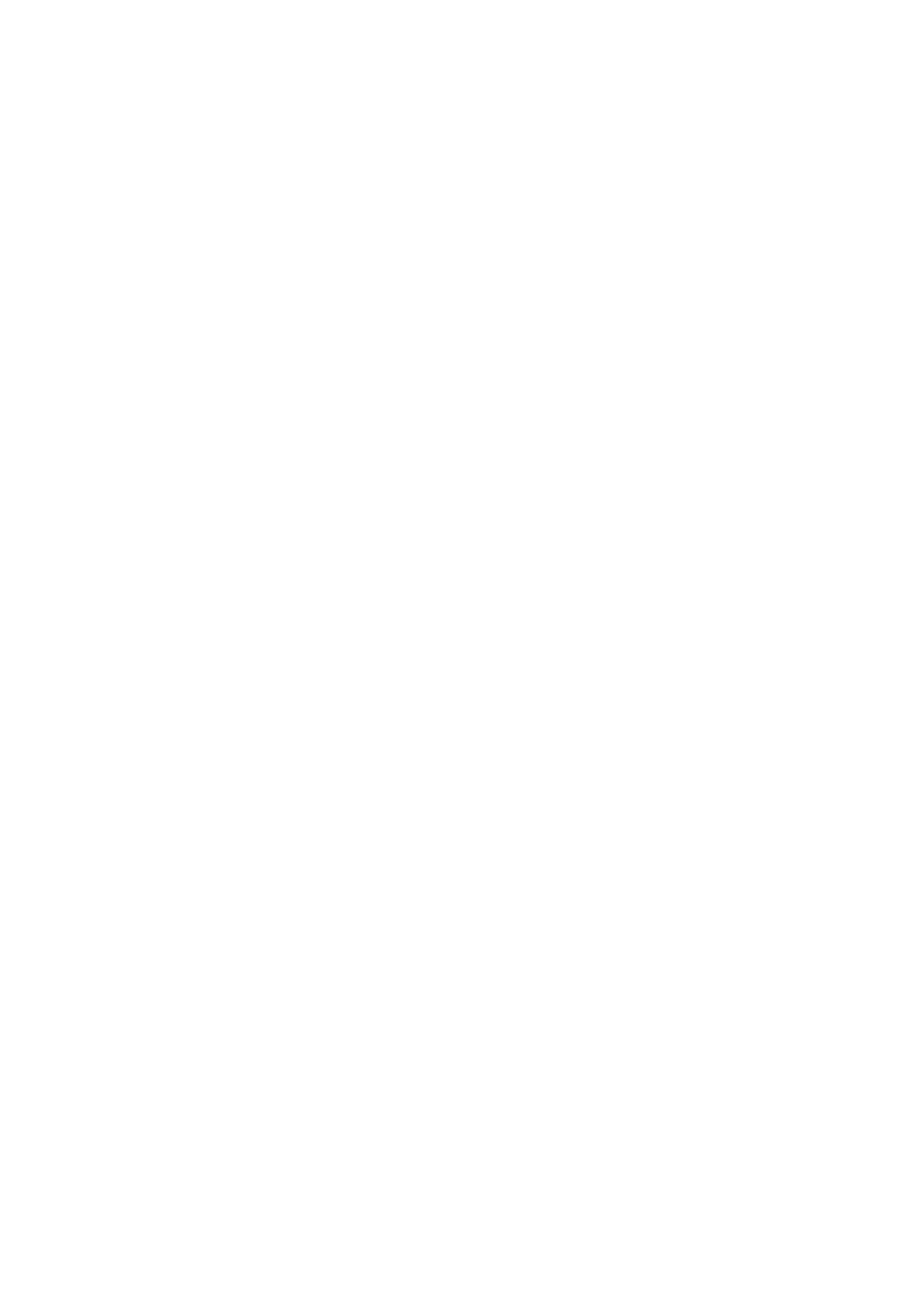### **FORUM ON**

# **"UNDERSTANDING THE HUMAN RIGHTS COMMISSION ACT 1999"**

**May 27, 2000**

**Pearl International Hotel Kuala Lumpur**



**ERA CONSUMER MALAYSIA** *(Education and Research Association for Consumers, Malaysia]*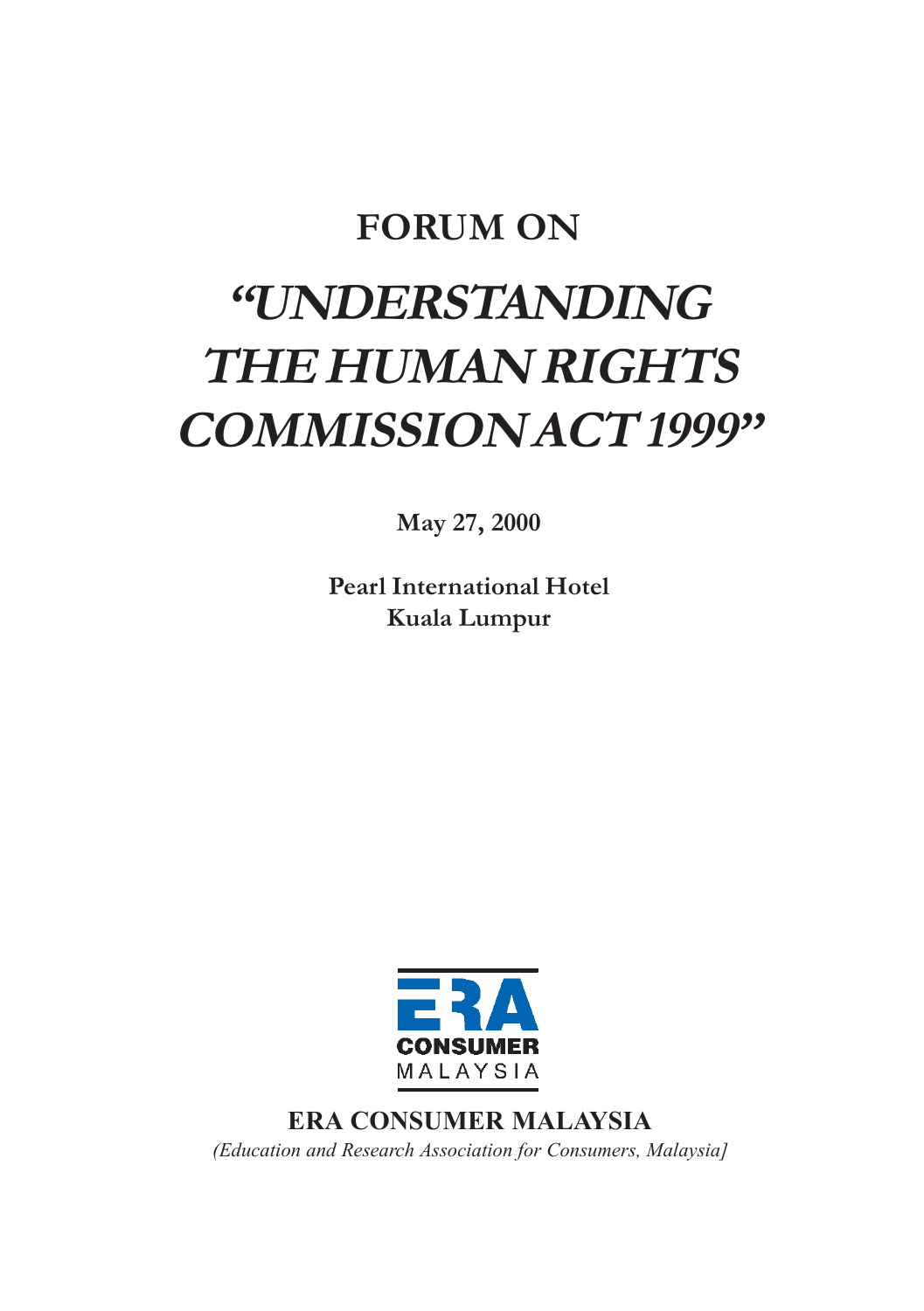### *contents*

| Introduction                                                                                                                                                                                       | p iii |
|----------------------------------------------------------------------------------------------------------------------------------------------------------------------------------------------------|-------|
| List of Acronyms                                                                                                                                                                                   |       |
| Organising and Supporting Organisations                                                                                                                                                            |       |
| Welcome Speech                                                                                                                                                                                     |       |
| Keynote Speech                                                                                                                                                                                     | p 6   |
| <b>Panel Presentation -</b> "The Role of HRC in the Promotion and Protection of<br>Human Rights in Malaysia"                                                                                       | p 10  |
| Constitutional Perspective by Prof Dr Shad Saleem Faruqi                                                                                                                                           | p 11  |
| The NGO Perspective by Elizabeth Wong                                                                                                                                                              | p 16  |
| Gender & NGO Perspective by Irene Fernandez                                                                                                                                                        | p 21  |
| Global Perspective by Dato' Param Cumaraswamy                                                                                                                                                      | p 26  |
| "How Can HRC Malaysia Help Me?"                                                                                                                                                                    | p 32  |
| The Role of the Working Group in Promoting Awareness of and<br>Providing Education in Relation to Human Rights<br>by Prof Chiam Heng Keng<br>The Role of the Working Group on Complaints Regarding | p 33  |
| Infringements of Human Rights<br>by Prof Mehrun Siraj                                                                                                                                              | p 42  |
| Annexes                                                                                                                                                                                            | p 46  |
| Federal Constitution Part 11, Sections 5 to 13                                                                                                                                                     | p 47  |
| <b>Universal Declaration of Human Rights</b>                                                                                                                                                       | p 53  |
| Declaration on Human Rights Defenders                                                                                                                                                              | p 61  |



### **ERA CONSUMER MALAYSIA**

*(Education and Research Association for Consumers, Malaysia]*

ERA CONSUMER is a voluntary, non-political and non-profit organization. ERA focuses on issues ranging from food security, human rights, environment, consumer rights to women's rights for a socially just and equitable society.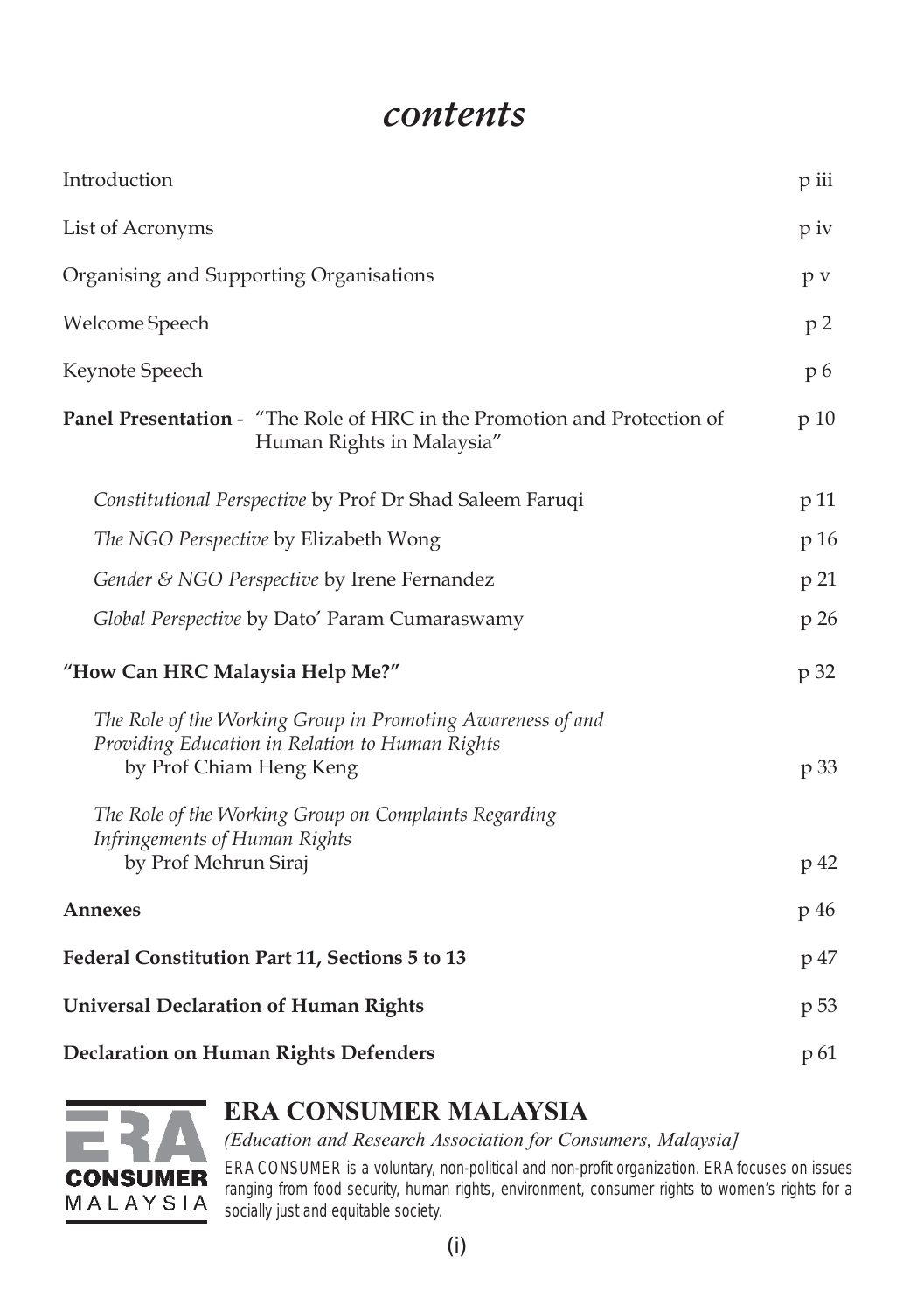# *Acknowledgments*

The Education and Research Association for Consumers Malaysia is indebted to the people and agencies who contributed their valuable time and expertise in planning and conducting the forum entitled "Understanding the Human Rights Commission Act 1999".

In particular, we would like to express our gratitude and appreciation to:

- *The Friedrich Naumann Foundation*
- *The Working Group for an ASEAN Human Rights Mechanism*

The Forum was made possible by financial support from these two parties.

- *The Resource Persons*:
- Tan Sri Anuar Zainal Abidin, retired Federal Court judge and member, Human Rights Commission of Malaysia, or SUHAKAM, as it is called locally by its Malay acronym.
- \* Prof Dr Shad Saleem Faruqi, Lecturer in law, University Teknologi Mara
- Dato' Param Cumaraswamy, former Bar Council chairman and Special Rapporteur on the Independence of Judges and Lawyers, United Nations.
- Elizabeth Wong, HAKAM
- $\div$  Irene Fernandez, TENAGANITA
- Prof Mehrun Siraj, SUHAKAM Commissioner
- Prof Chiam Heng Keng, SUHAKAM Commissioner
- *The Moderators:*
- Salbiah Ahmad
- $\triangle$  Anis Yusoff

As well as to all of those who attended, whose active participation ensured the success of the programme.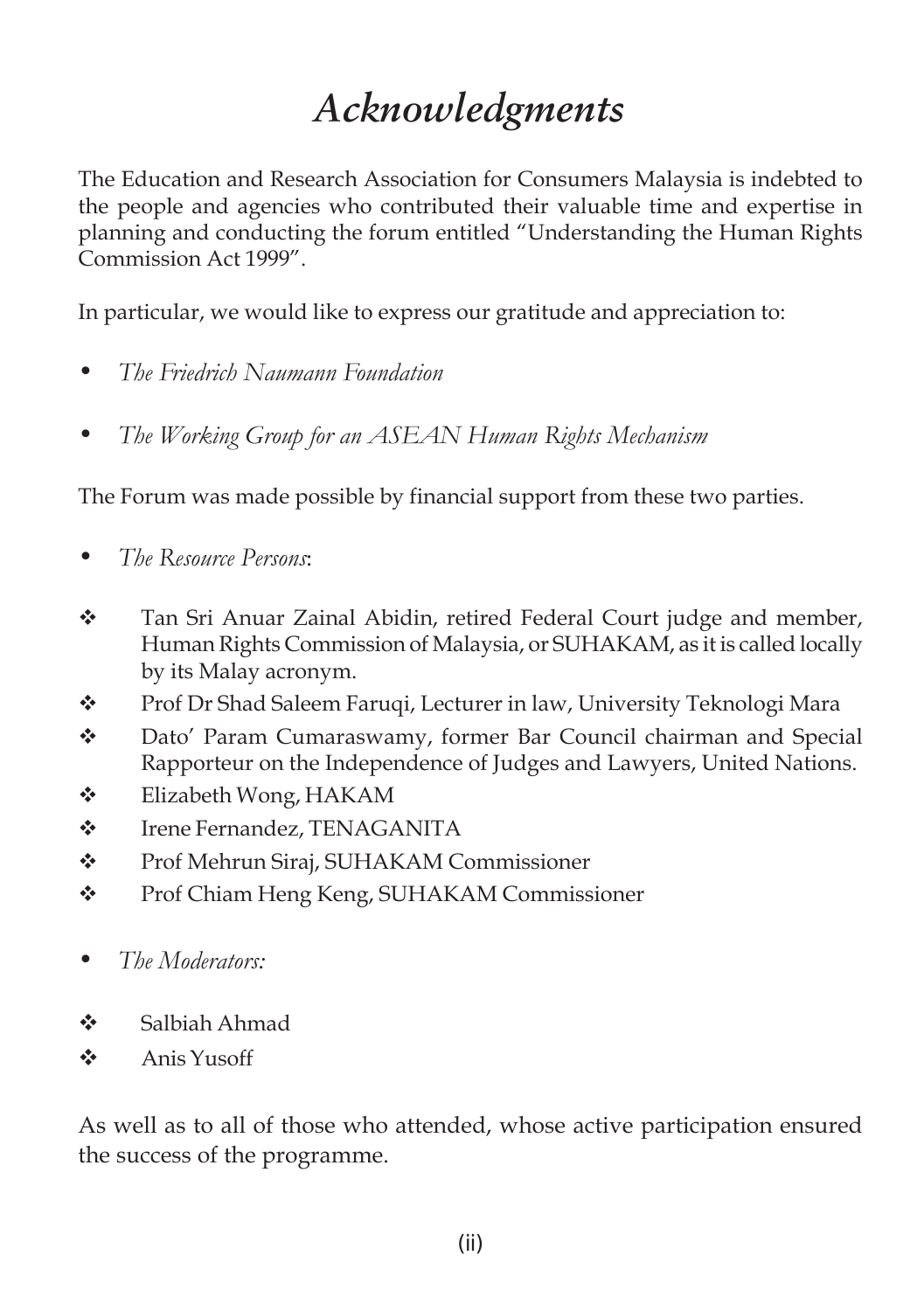# *Introduction*

The Human Rights Commission (HRC) Act was passed in July 1999 by the Parliament of Malaysia and the Commissioners were named on 3rd April 2000. However, not much effort was taken by either the government or any other party to further promote the established Commission or the HRC Act. Most Malaysians therefore do not know the role or function of the Commission, as they are not even aware of its existence. The citizens need to be exposed to the Commission and guided on how to fully utilise this institution. Thus, having this in mind, ERA Consumer Malaysia organised this forum.

# *Objectives and Goals of the Forum*

Based on past experiences and in light of the current situation, the forum was organised with the objective of creating and raising awareness among the grassroots and vulnerable communities to:

- Understand the role and function of the Commission;
- Understand the power of the Commission;
- Provide guidance on lodging a complaint with the Commission; and
- Make it known that the existing Commission needs changes in order to strengthen its role and better perform its allotted functions.

### **Publication**

This publication aims to share the results and the experiences of the Forum with the public, in the hope that it will serve as a useful resource for anyone interested in the work of national human rights institutions, and in particular, to help them understand the HRC Act and the role of SUHAKAM.

This publication mainly comprises papers presented during the forum and therefore may contain information which may not be relevant at the time of publication.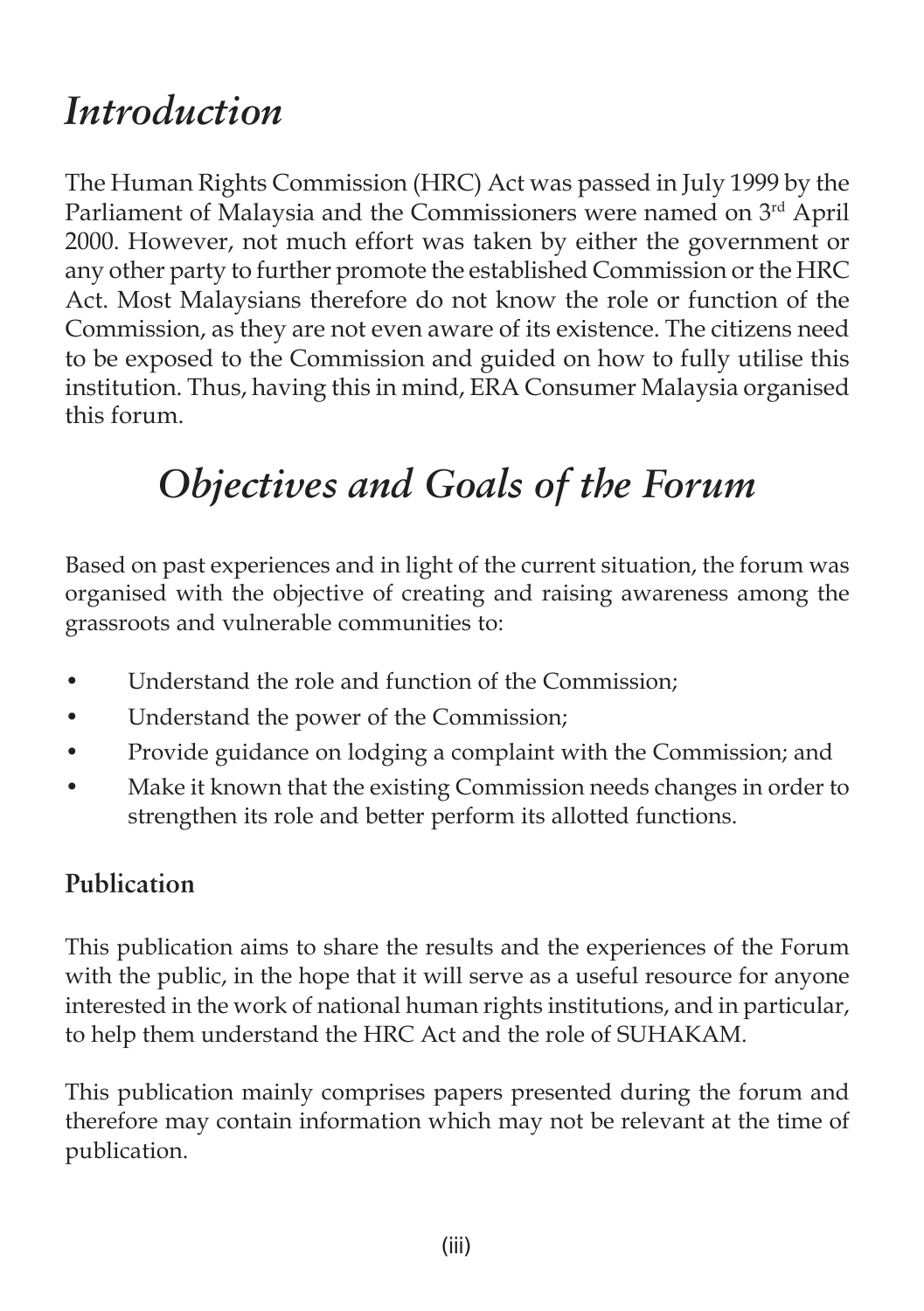# *Acronyms*

| <b>ALIRAN</b>  | Aliran Kesedaran Nasional                                               |
|----------------|-------------------------------------------------------------------------|
| <b>CAT</b>     | Convention Against Torture                                              |
| <b>HAKAM</b>   | Persatuan Hak Asasi Kebangsaan (National Human Rights Society)          |
| <b>HRC</b>     | Human Rights Commission                                                 |
| <b>HRE</b>     | Human Rights Education                                                  |
| <b>ICCPR</b>   | International Covenant on Civil & Political Rights                      |
| <b>ICESCR</b>  | International Covenant on Economic, Social & Cultural Rights            |
| IRA            | <b>Industrial Relations Act</b>                                         |
| <b>ISA</b>     | <b>Internal Security Act</b>                                            |
| NGO            | Non-Governmental Organisations                                          |
| <b>NHRC</b>    | National Human Rights Commission                                        |
| <b>OSA</b>     | Official Secrets Act                                                    |
| <b>PPPA</b>    | Printing Presses and Publications Act                                   |
| <b>SUHAKAM</b> | Suruhanjaya Hak Asasi Manusia (Malaysian Commission on Human<br>Rights) |
| <b>UUCA</b>    | University and University Colleges Act                                  |
| <b>UDHR</b>    | Universal Declaration of Human Rights                                   |
| UN             | <b>United Nations</b>                                                   |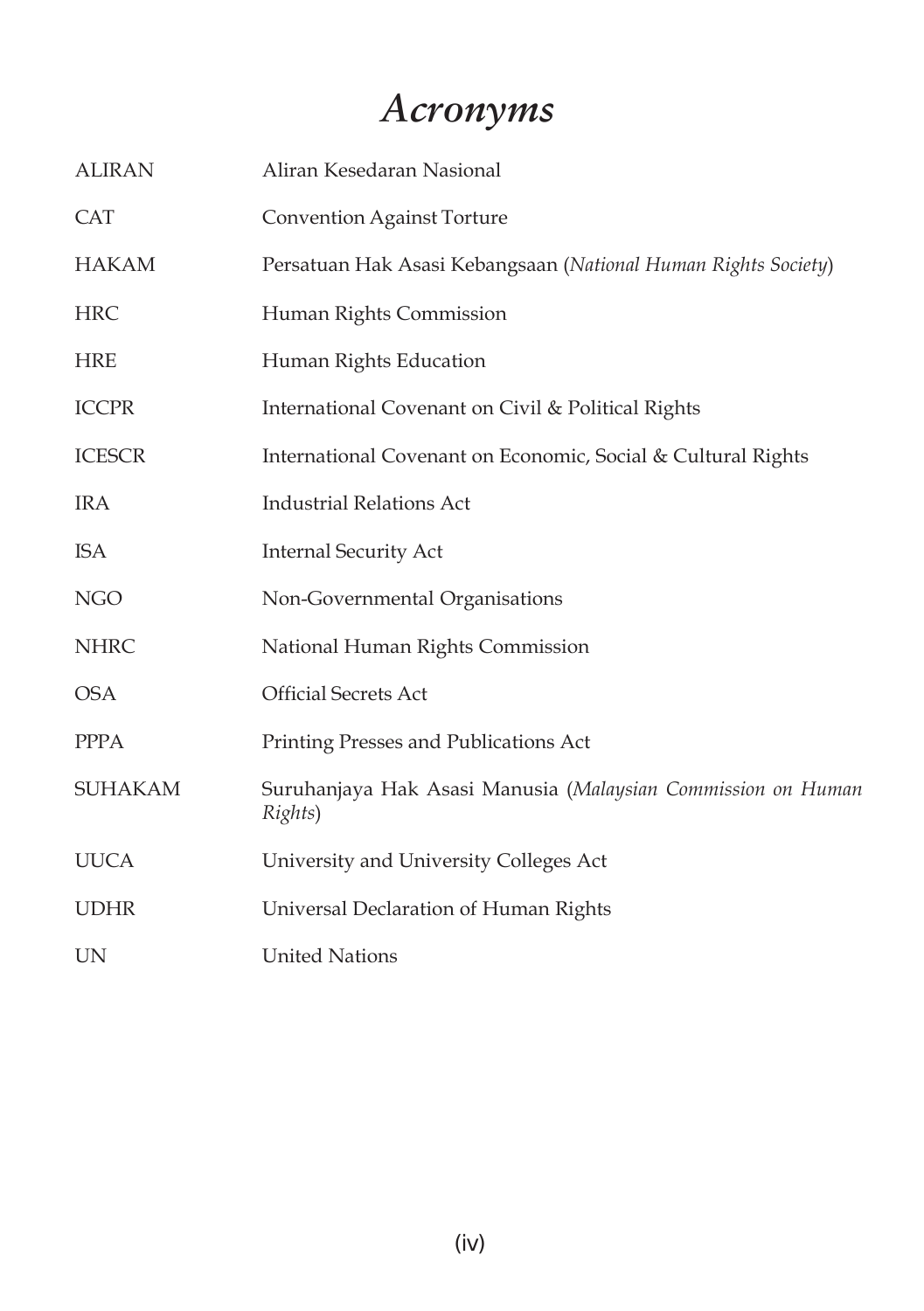# *Organising and Supporter Organisations*

- **Education and Research Association for Consumers Malaysia** (**ERA Consumer)** is a voluntary, non-political and non-profit organisation. ERA focuses on a wide array of issues, including food security, human rights, the environment, consumers' rights and women's rights for a socially just and equitable society. ERA has been mandated to act as the National Coordinator for the Human Rights Education Programme in Malaysia through a National Civil Society Organisations (CSOs) consultation held in 1999. Thus, the Human Rights (HR) Division in ERA conducts various activities and programmes in order to promote human rights education in Malaysia, including human rights training programmes (HRTP) and educational programmes and consultations on the Malaysian National Human Rights Commission (SUHAKAM). ERA has been working closely together with SUHAKAM on a number of issues, particularly relating to education, as ERA is a member of the Sub-committee on the Working Group for Education in SUHAKAM.
- **The Friedrich Naumann Foundation (FNF)** is a German-based foundation that provides support to developing market economies all over the world in establishing economic structures and helps its partner organisations in their project countries in finding individual solutions to their problems. As a foundation for liberal policy, the Friedrich Naumann Foundation is committed to freedom - freedom of opinion and action - in all walks of life and all over the world. Thus with their partners in more than 80 countries, encompassing the regions of South America; South, Southeast and East Asia; Africa; Central, South and Eastern Europe and the Mediterranean, FNF is working to change people's awareness and their patterns of behaviour. FNF believes that only those who understand political contexts can effectively work to change them. And only they who know what freedom means can take up the cause of liberalism and democracy.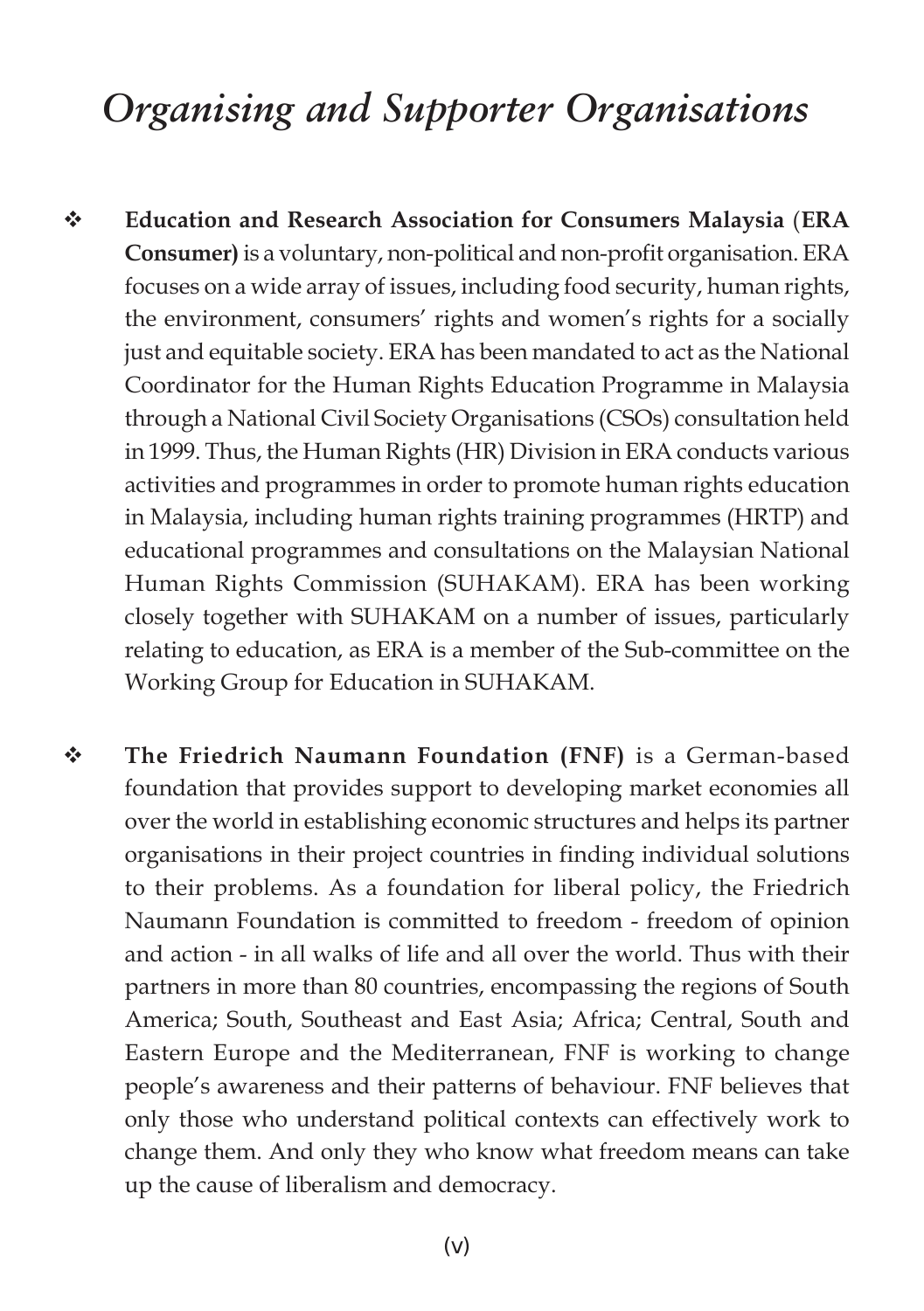**The Working Group for an ASEAN Human Rights Mechanism** is an informal coalition of individuals and groups within the region who are working with government institutions and NGOs in the field of human rights. Its primary objective is the establishment of an inter-governmental human rights mechanism in Southeast Asia. It is organised into national working groups in the ASEAN states which are composed of representatives of government institutions, parliamentary human rights committees, the academe, and NGOs. The Working Group follows a step-by-step, constructive and consultative approach involving governments, parliamentary committees, academe and NGOs. Since 1996, the Working Group has been meeting with ASEAN ministers/ senior officials and with civil society groups throughout the region. It has organised conferences on human rights issues of common concern. At the same time, parallel activities are also being undertaken by national working groups at the state level.

ERA Consumer Malaysia also wishes to record its appreciation to the following people for helping in preparing this publication, editing and proof-reading the text:

- **1. G. Umakanthan**
- **2. Simon Karunagaram**
- **3. Suresh Perumal**
- **4. Miranda Gass-Donnelly**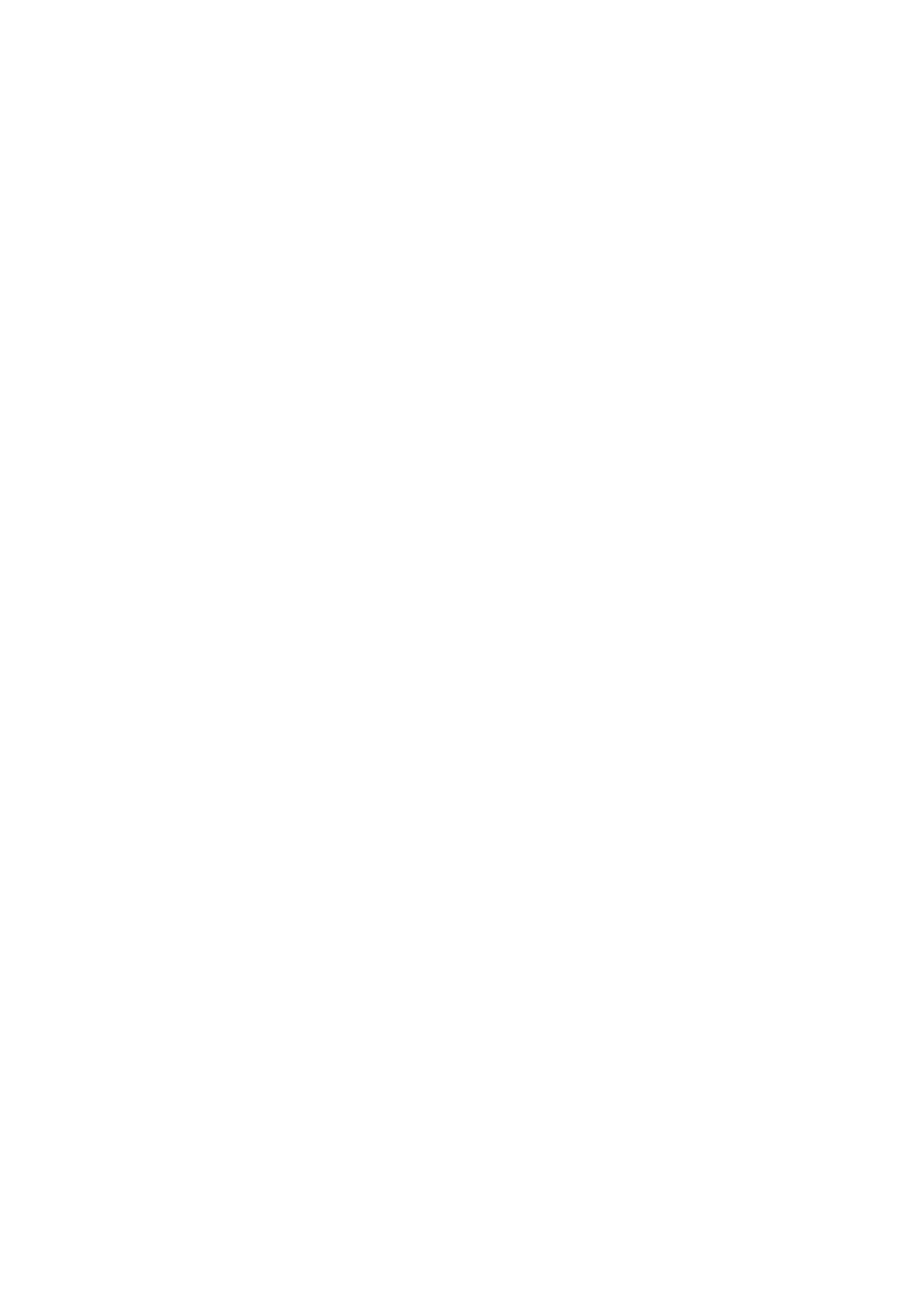# **FORUM ON "UNDERSTANDING THE HUMAN RIGHTS COMMISSION ACT 1999"**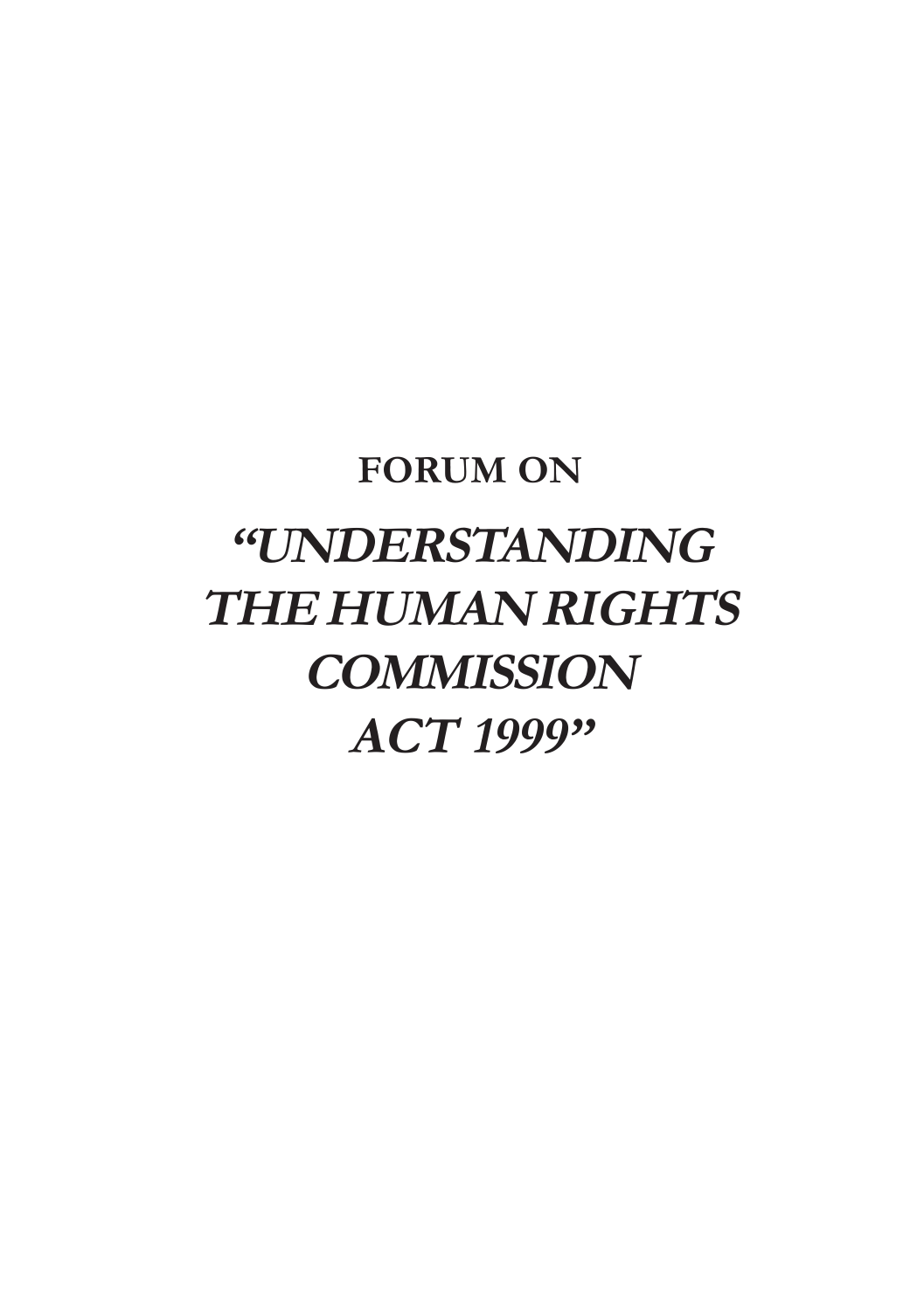## *Welcome Address*

*Marimuthu Nadason President, ERA Consumer, Malaysia*

We take pride in welcoming our Guest-of-Honour, Tan Sri Anuar Zainal Abidin, the Commissioner of HRC, Malaysia, and distinguished participants like Dato' Param Cumaraswamy (Special Rapporteur on the Independence of Judges and Lawyers), Prof Mehrun Siraj and Prof Chiam Heng Keng who are Commissioners of HRC, Malaysia, Your Excellencies, honourable guests, comrades, friends, ladies and gentlemen.

Welcome to this Forum entitled *"Understanding Human Rights Commission Act 1999"*. ERA Consumer Malaysia has taken the opportunity to organise this forum in line with the developments in HRC Malaysia, especially after the appointment of its members.

We feel that there should be a programme on the Human Rights Commission, especially to create awareness among our citizens. The people should understand the Human Rights Commission Act in order to appreciate the role and function of the Commission and how it is going to benefit them. The people must also know how to utilise the Commission.

ERA Consumer has been conducting a series of human rights education programmes in Malaysia since 1998, particularly in the outskirts and rural areas, in order to provide basic human rights education to the people. Last year we incorporated a session on HRC in the training programmes — and we found out that most people outside of the major towns are not even aware of the existence of the HRC.

Many of you here may still remember that in June last year, ERA Consumer, together with SUARAM and HAKAM, organised a forum entitled *National Human Rights Institution: An ASEAN Experience* as the first public programme after the announcement to set up the HRC of Malaysia was made by the Minister of Foreign Affairs Dato' Seri Syed Hamid Albar.

I feel that many more programmes should be organised on the Human Rights Commission so that the people fully understand the role and function of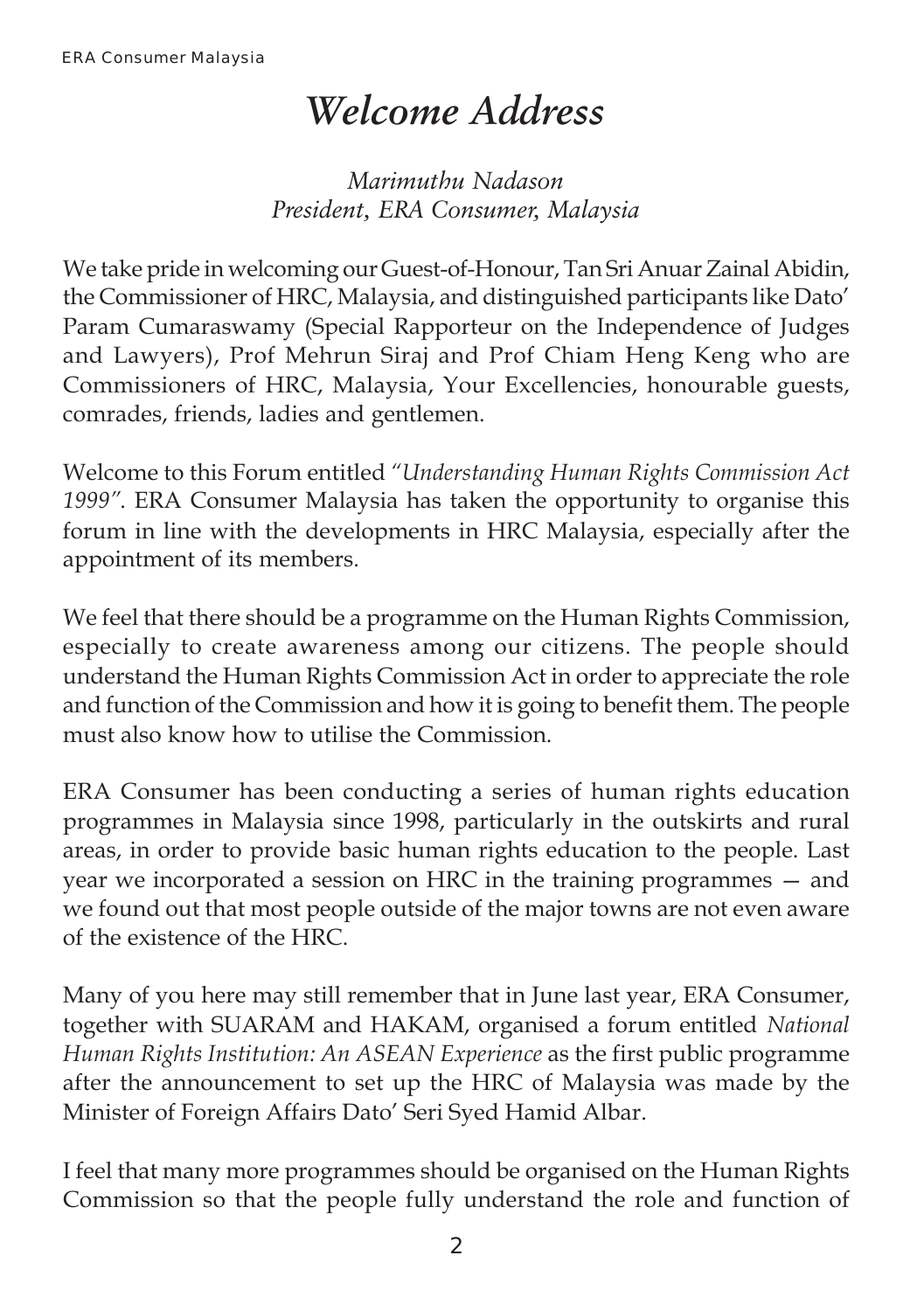*understanding the human rights commission act 1999*

SUHAKAM and how it can benefit them. I am looking forward to organising similar programmes in Sabah and Sarawak and also in the northern and southern parts of the peninsula. I hope that SUHAKAM will give its cooperation to us to



ensure the success of these programmes. We are glad that we have three Commissioners with us today to address the forum and I hope that more Commissioners will come forward to take part in future programmes.

The establishment of the HRC is a positive development in this country and I hope that SUHAKAM will play its role efficiently to promote and protect human rights. Although there are some weaknesses in the Commission, I sincerely hope that the Commission will be independent, progressive and efficient in championing human rights issues in Malaysia.

For most people "human rights" as an issue seems distant and remote, that is until their own basic rights are violated or when it happens to someone they know. When that does occur, they often feel helpless and do not know exactly what to do. Under the economic and political crisis that has been plaguing the country, the civil society is at a loss as how to protect and ensure that the rights of the citizens are not violated. Unfortunately, most people do not know their rights – or how to protect themselves – because the civil society in Malaysia is hardly exposed to basic human rights.

The crisis has contributed to the emergence of certain groups among civil society demanding for their rights and demanding for changes in the political and judicial systems, as well as questioning the abuse of power by the police. Street demonstrations and protests, which were rarely ever seen before in Malaysia, have now taken place in Kuala Lumpur.

The Malaysian Human Rights Commission, also known as SUHAKAM, was established at the height of the crisis, when many Malaysians started to lose their confidence in the institutions which were supposed to ensure justice in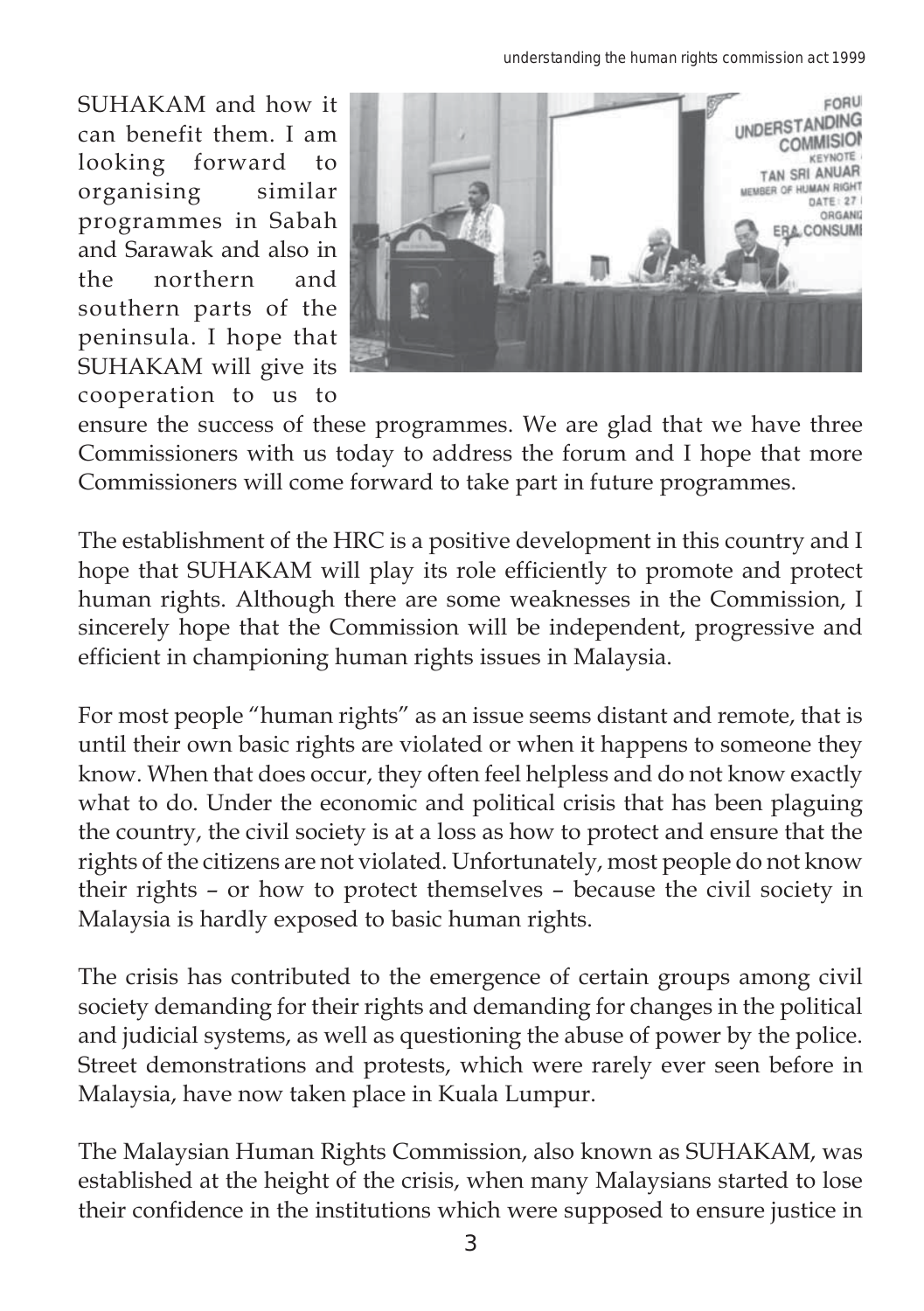#### ERA Consumer Malaysia

the country. Thus, the establishment of SUHAKAM has given civil society a new hope in the struggle to defend the rights of the people and to fight for justice. The establishment of the Human Rights Commission should follow through with positive development in human rights issues. SUHAKAM should not end up as another one of those institutions in the country that have failed in their role. The role and function played by the Commission and the action it will take towards promoting and protecting human rights is therefore crucial.

I also wish to like to take this opportunity to urge the Commissioners present to take into consideration all the concerns raised by the community-based organisations today at this Forum, in order to improve and strengthen the Commission. We have raised our concerns at an earlier stage through a memorandum submitted to the Foreign Affairs Minister, and for the second time at a meeting with the Commissioners a few weeks ago. I hope that all the suggestions given by us will be taken in good faith and will be looked at positively. This is important because the suggestions put forth are derived from our long experience of working with civil society.

The Commissioners should always make it a point to consult with the people and to get feedback from them from time-to-time for first-hand information. They must work with the people and also with the community-based organisations. There should be a mechanism or a formal channel for these parties to share and exchange ideas, in order to bring about positive developments in the Human Rights Commission of Malaysia.

One very vital element is that the Human Rights Commission must build trust and win the confidence of the people. It must help regain the trust that people have lost in certain institutions that are supposed to promote and protect human rights, and to ensure that justice prevails. The processes or procedures created by the Commission should be people-oriented and easy to comprehend for the layman, without involving a lot of red tape. In other words, the Commission should be seen as people-friendly.

The Commission should also review several sectors which have been neglected for a long time and need immediate attention. These include issues involving the disabled and the indigenous community. These groups have been struggling for a long time, but their voices are not heard by anyone and no concerted action has been taken on their behalf.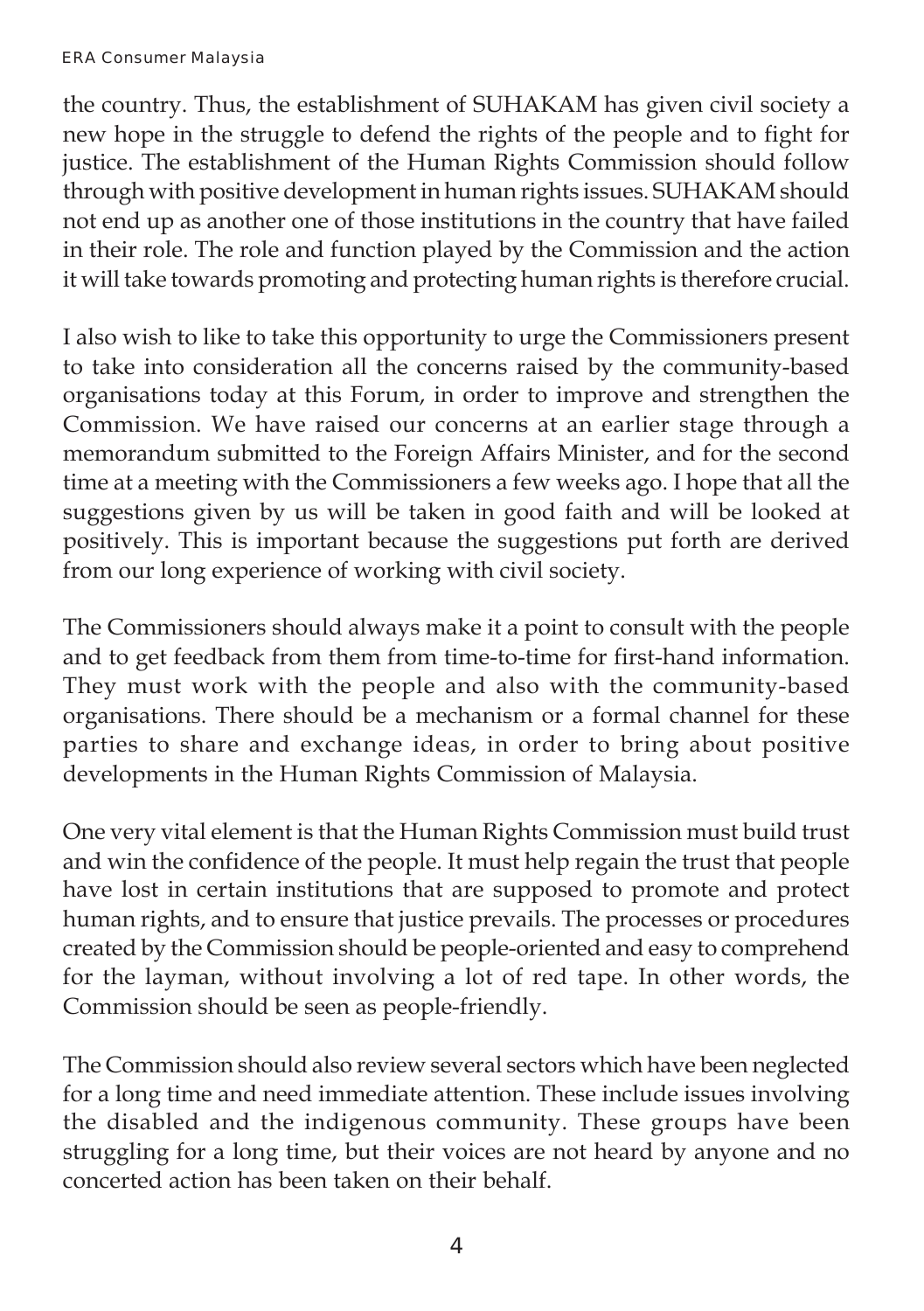Therefore, SUHAKAM and the Commissioners who have been now appointed for the first time have some very important and long overdue responsibilities to deal with.

With this said, I would like to wish the Commissioners all the best for the good work that they are going to do. I would like to stress that we, the community-based organisations, are always willing to work with you.

Finally, I would like to thank all the parties present today for their commitment to ensure the success of this programme. I also would like to thank all the panelists and the human rights Commissioners for their valuable contribution to this forum.

I hope everyone will utilise this forum to the maximum. We from ERA Consumer hope the forum will provide a platform which will prove to be both fruitful and beneficial to every participant.

Once again, thank you very much.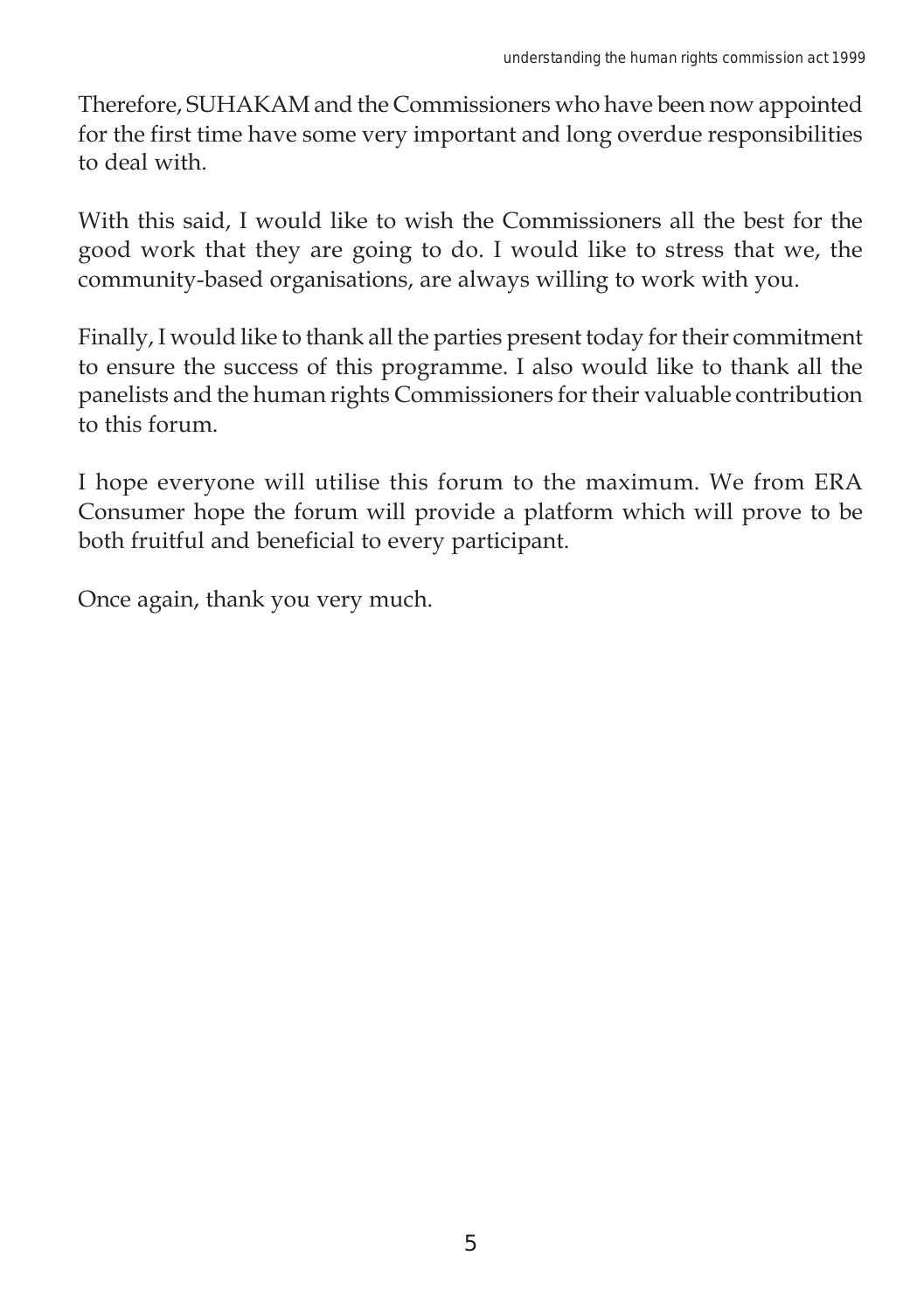### *Keynote Speech: "HRC of Malaysia: Challenges Ahead for Human Rights in Malaysia"*

*Tan Sri Anuar Zainal Abidin SUHAKAM*

Ladies and gentlemen,

I wish to thank ERA Consumer, Malaysia, for allowing me to stand before you today in place of Yang Berbahagia Tan Sri Musa Hitam, the Chairman of the Human Rights Commission.

It is indeed the first time that the HRC, which was just set up in April 2000, has been invited to address such a knowledgeable audience. As such, the HRC has decided to use this opportunity to inform and to educate the public as to the Commission's aims.



First of all, we have to ask, "what are human rights?" The concept of human rights is

practical in Asia. Its aim is to maintain social harmony by ensuring justice, peace and equality. In an endeavour to achieve this task, the United Nations (UN) drafted the text of the Universal Declaration of Human Rights in 1948. The idea of human rights is certainly enshrined in the notion of common humanity, and it has to apply to all human beings equally if it is to achieve its aim of ensuring peace and social harmony.

It is universally recognised that human rights contribute to the well being of life in general. The human rights concepts can be found in the basic precepts of most of the major religions of the world. They emphasise the importance of morality, social equality and justice.

Ideally, the human rights agenda should encompass all economic, civil, social and political rights without the imposition of any restrictions. It is not a special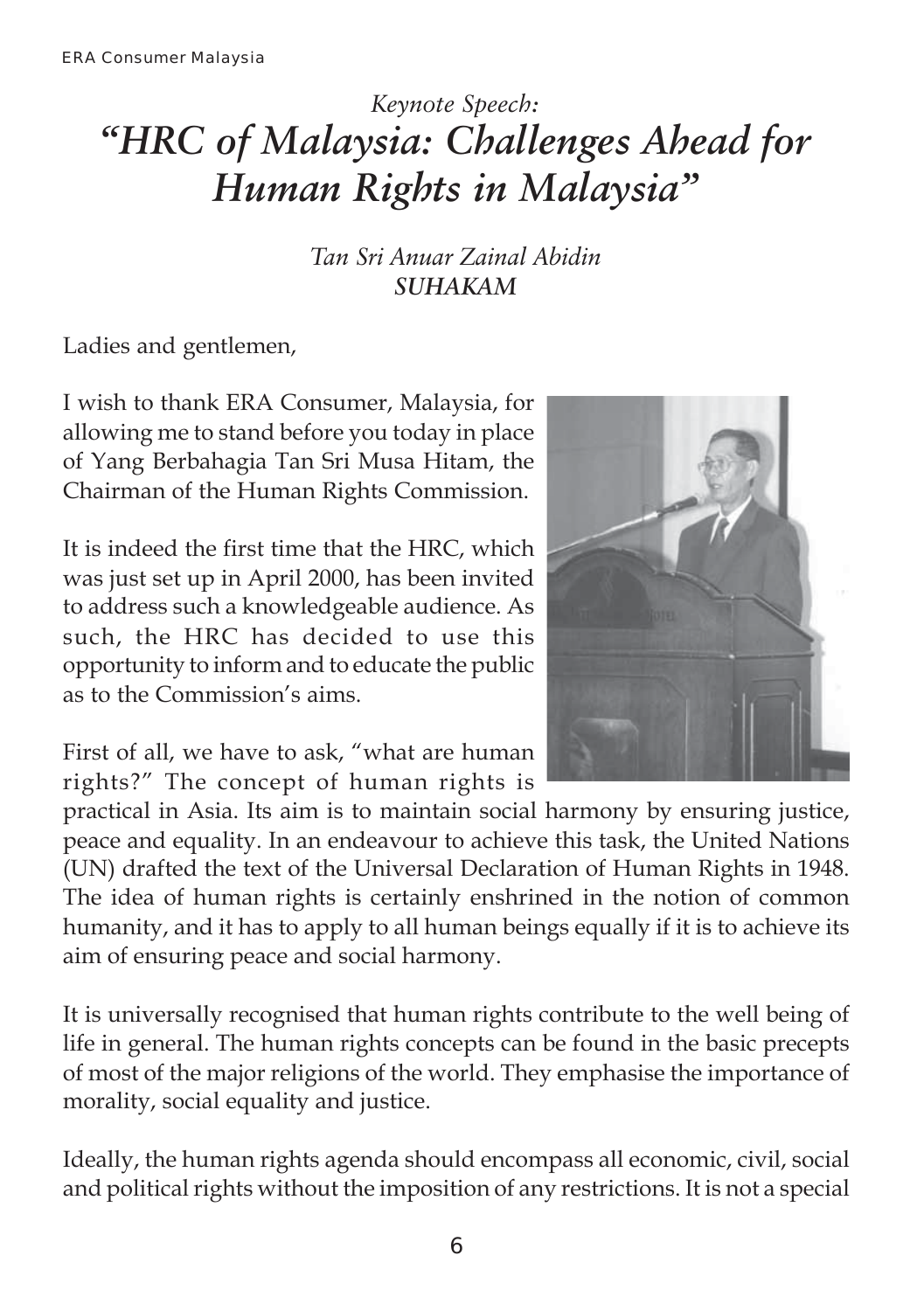right granted to a particular person or group. It belongs to an individual by virtue of his or her being a member of the world community and therefore a part of the human family.

But questions about what human rights are, what their main emphasis should be, and how far their general applicability works still evoke different responses from different quarters. There are people who have different interpretations of human rights. There are others who have different ideas of what human rights should be. Take for instance the authority, the government, which will have certain ideas of what human rights mean. On the other hand, the citizens will also have their own ideas of what human rights are.

Unfortunately, we live in a less than perfect world. Hence, we are faced with the problem of inconsistent practices being adopted in our administration. We believe that the expression of human rights cannot and should not be restricted. It should not be capable of being molded into anybody's agenda or plan. But in reality, the chosen concept is often the one that is more favourable to the conditions of the particular society in question. As a result, freedom of expression and freedom of association are readily denounced by the authority on the excuse of promoting social harmony. We believe that no society in the world should condone social discrimination or infringements of writers' and artists' freedom of creativity on the grounds that it is against tradition and culture. This means that we should believe in universal human rights.

Any such discrimination or infringement is bound to invite criticism and recrimination from the international community. In the last century, we have accepted the practice of governing our country by ourselves, within the boundaries of our territory. However there is a new trend in the international arena. More and more people have now begun to accept that human rights violations have implications beyond national boundaries, and that man has a moral duty towards his fellow man that transcends all barriers.

### **The Human Rights Commission Act (1999)**

We now have a new Act of Parliament that was formulated in 1999, which is the reason we are here today. The Human Rights Commission of Malaysia Act 1999, which came into effect in April 2000, does not give a clear definition of the expression "human rights". Under Section 2 of the Act, it merely states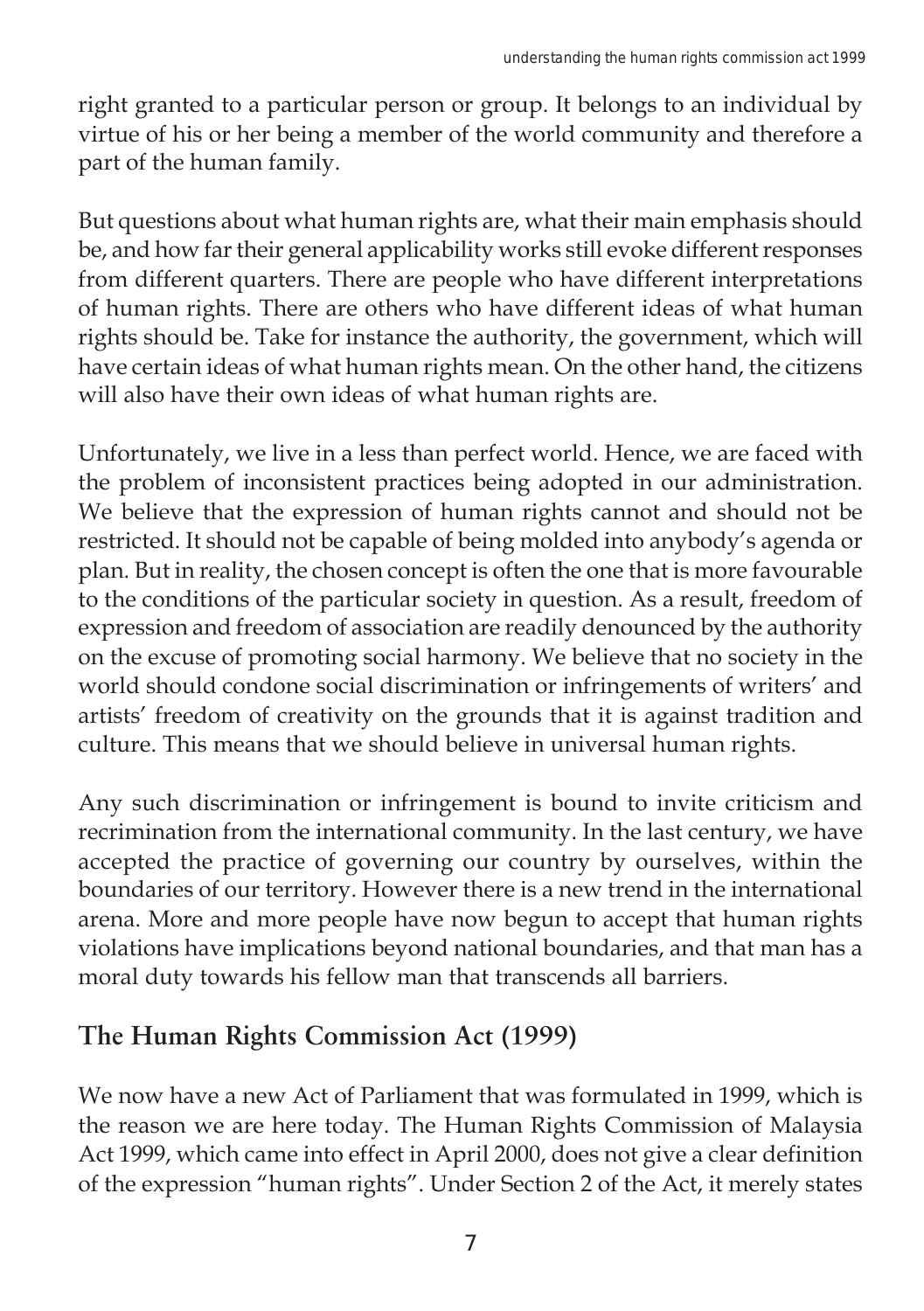that "human rights refer to fundamental liberties as enshrined in Part II of the Federal Constitution". This brief definition or interpretation of the term human rights has received a mixed reaction from the public. Many feel that it is too restrictive in view of the fact that provisions under Part II of the Constitution (*See Appendix I*) have been restricted by various Acts of Parliament. However, as the law stands, there is no restriction imposed on the Commission to inquire into the justification of any restrictive law enacted in respect of the right to fundamental liberties as enshrined in the Constitution.

Restrictive laws may have been enacted. This does not mean we should not give our opinion of the inquiries, of whether this particular law is against human rights or not. Of course we cannot do anything to enforce our view or opinion, but nevertheless the least we can do is to express as strongly as possible that such laws should not have been enacted and should not exist. As you can see, that is the direction that we are moving in. We hope to be able to do what is necessary, but it is still too early for us to come to any definitive conclusion on this matter.

The Human Rights Commission of Malaysia Act 1999 came into force in April 2000. The members of the Commission were appointed by the Yang di-Pertuan Agong on the same date. At present there are 13 members, including the Chairman, Tan Sri Musa Hitam. The Commission has started operation temporarily at the premises of the Ministry of Foreign Affairs. So we are there only as squatters. But even though we are squatters, no one seems to be anxious to remove us from our illegal occupation. However, we do hope that we will soon be able to have our own premises, which will be open to the public.

The idea to set up this Commission was put forth by Tan Sri Musa in 1993, when he personally urged the Prime Minister to establish such a body, realising how important it is for Malaysia to have its own Human Rights Commission. As you all can imagine, it was not an easy task. However the matter was brought back to the Cabinet, and happily the Cabinet agreed to the idea. In 1996 the matter was put under the charge of the Ministry of Foreign Affairs, and finally it was passed by Parliament in 1999.

The government then put up a list of names to be appointed as members of the Commission. Credit must be given to Tan Sri Musa for disagreeing with the names suggested by the government. He himself then suggested 12 names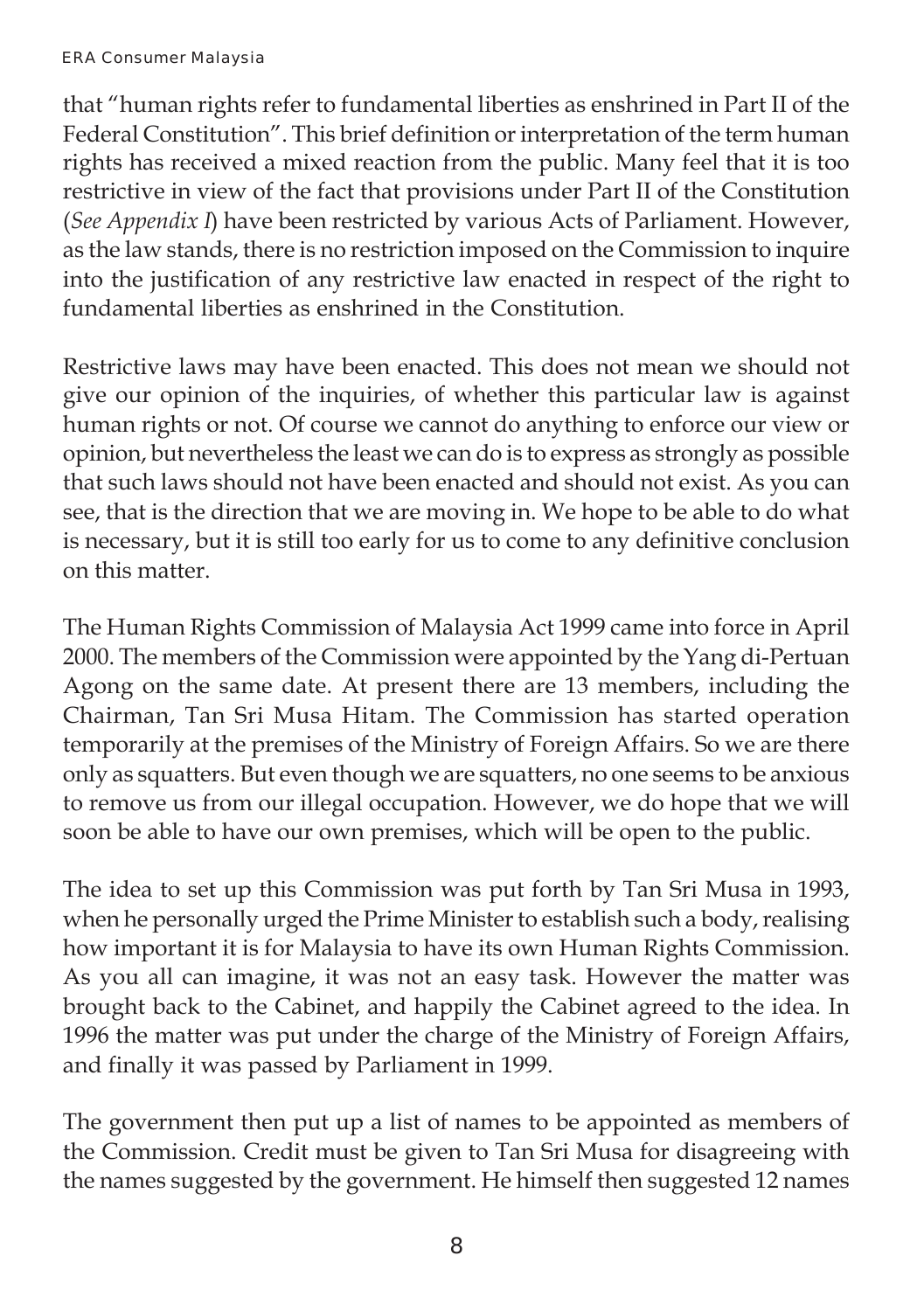which fortunately, or unfortunately for me, were accepted by the government.

The Commission is now known as SUHAKAM. It is the Malay acronym for Suruhanjaya Hak Asasi Manusia. Being a new establishment, SUHAKAM recognises the importance of interaction with established organisations that share the same vision and aim. The first dialogue was held on May 15, 2000, with Aliran, HAKAM and SUARAM. There will be more such meetings with other organisations and political parties in the future as these dialogues are certainly informative and useful to SUHAKAM in carrying out its functions.

So far SUHAKAM has set up four working groups which deal with:

- 1. Education and Information
- 2. Law and Procedure
- 3. International Treaties and Participation
- 4. Inquiries

We hope that these four working groups will come up with plans and programmes in the future targeting Malaysians. I am not able to say what challenges we can expect to face in the future. But on the more optimistic view, I can see Malaysia with the existence of the Human Rights Commission, which I can ensure you is an independent organisation. The future of human rights will improve from what they are today.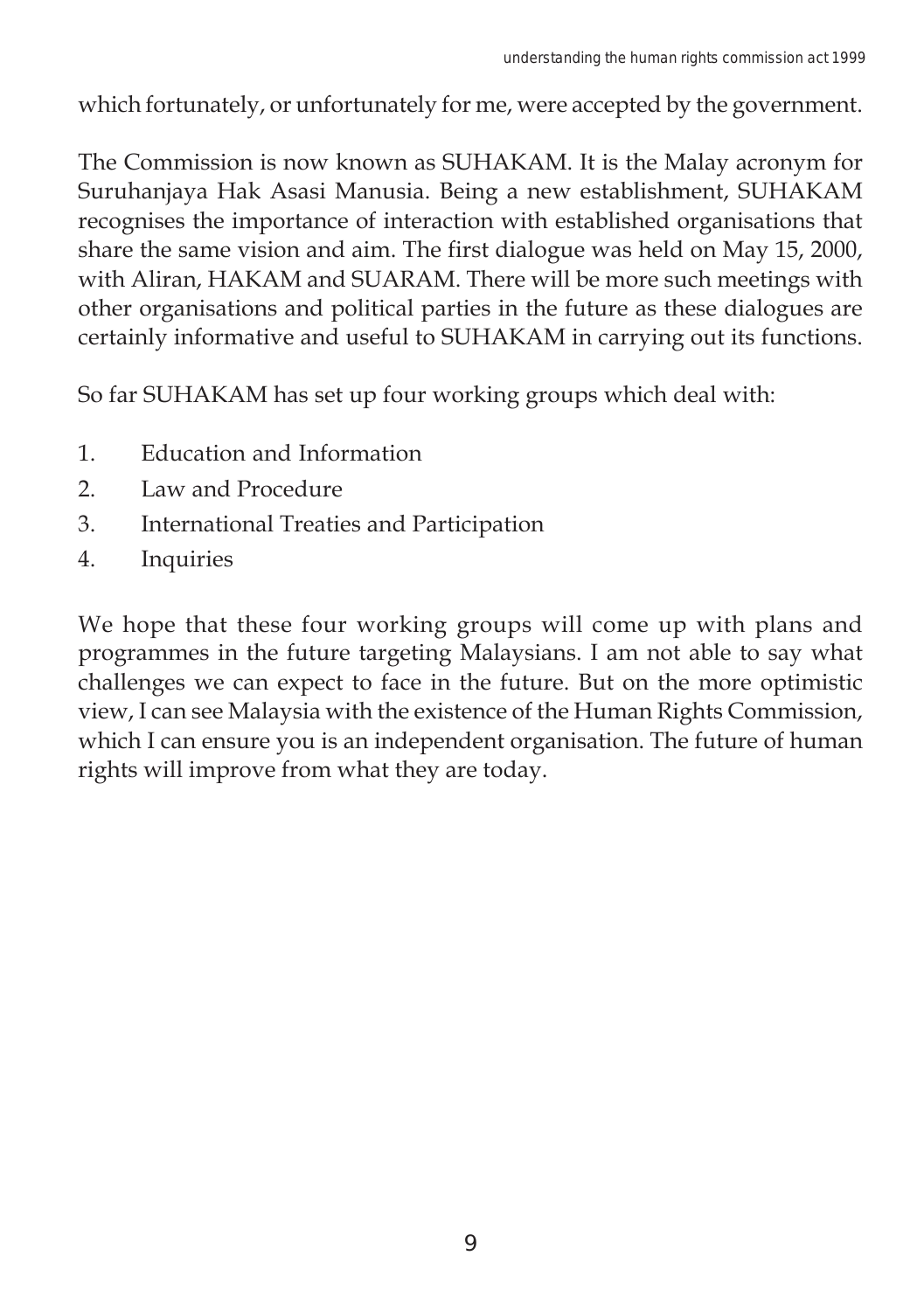# **The Role of the HRC in the Promotion and Protection of Human Rights in Malaysia**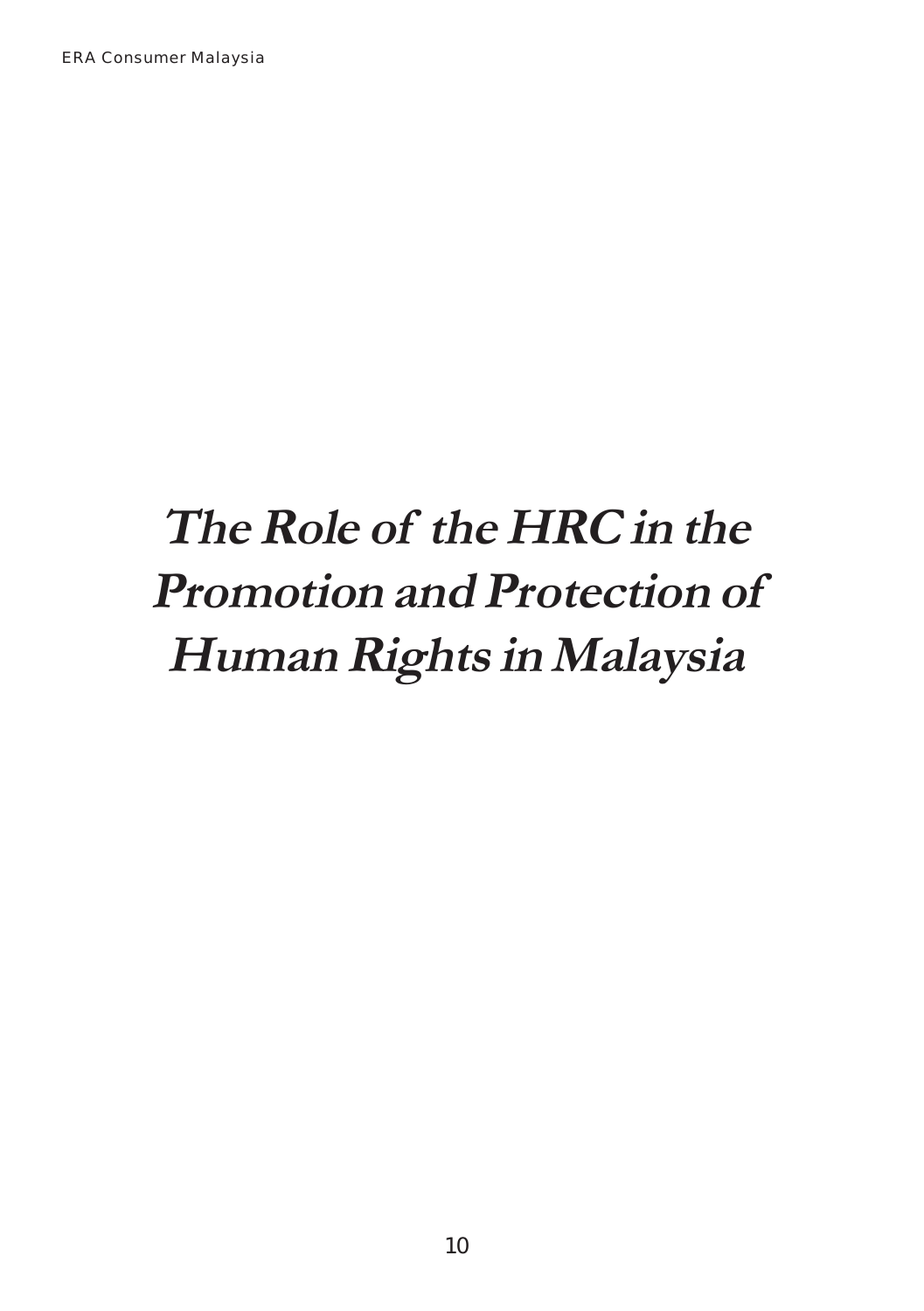# *A Constitutional Perspective*

*Prof Dr Shad Saleem Faruqi Professor of Law Universiti Teknologi Mara*

It is my privilege to be with you today to give you a constitutional perspective on the Human Rights Commission of Malaysia. However, before I comment on the HRC Act of 1999, I wish to make a few preliminary remarks.



Between the might of the state and the rights of the citizens, there is always and everywhere an irreconcilable conflict. The need to balance the interests of individuals with the interests of the community, the need to ensure that liberty is exercised with responsibility, and that freedom and order go hand in hand are some of the greatest challenges of the government here and everywhere. Order, stability and economic prosperity are indeed the foundations on which human dignity can be allowed to flourish; liberty must be allowed to blossom; freedom must be allowed to ring. A fair balance between state power and individual rights is what is needed. At different stages in a nation's history the fulcrum may shift a little bit. But a just equilibrium must always exist.

In Malaysia over the last 42 years, the emphasis was on nation-building and economic prosperity. Human rights were not really a matter of significant concern. However, surely that has now changed.

How to reconcile the irreconcilable is the challenge and responsibility of government. On the success of this endeavour depends the quality of our civilisation.

Human rights are not a destination but a direction. The quest for human rights is a continuing journey. This is due to the fact that new and newer needs,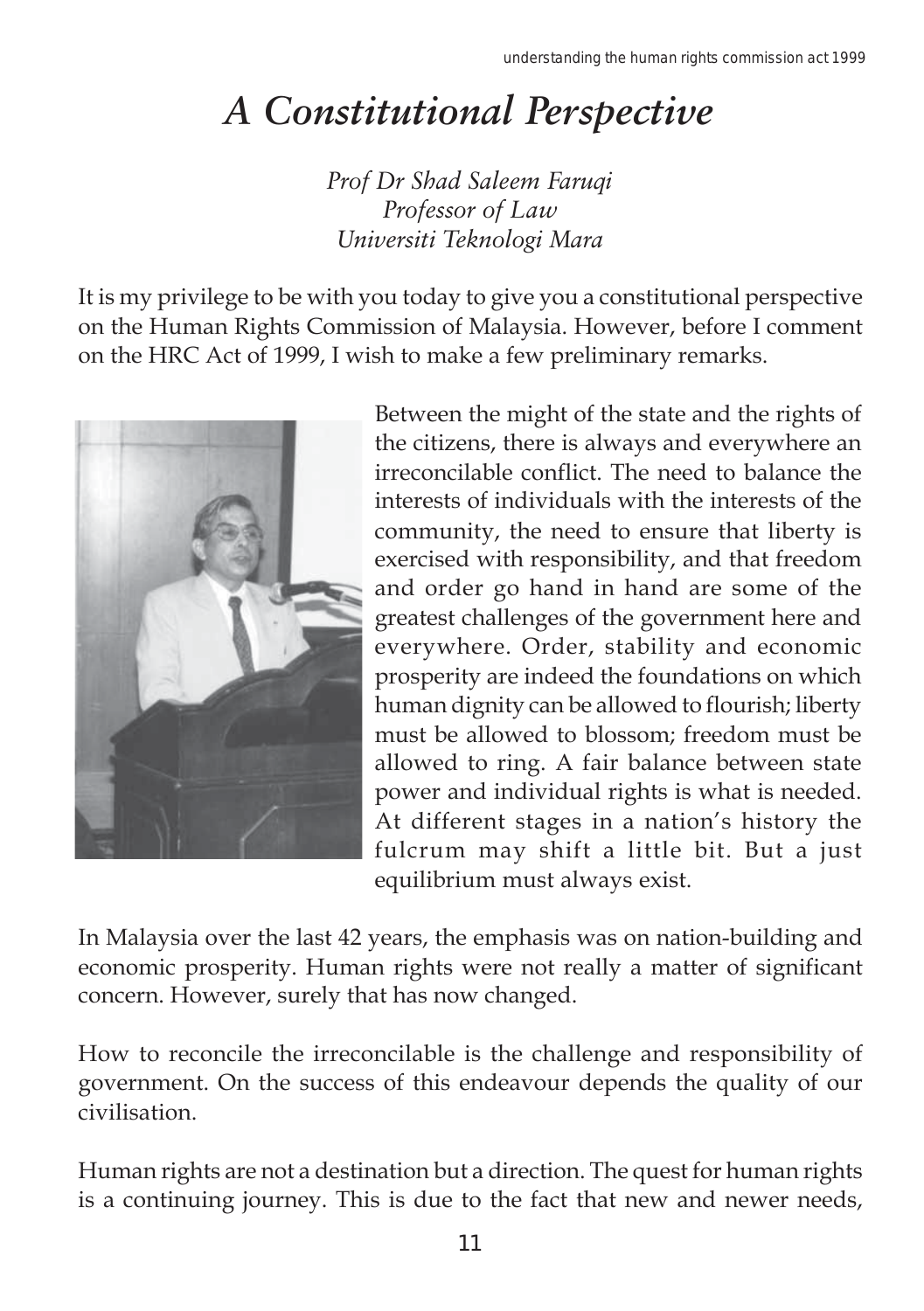demands and expectations come to the fore. New threats emerge. Remedies created to provide solutions rarely succeed in their entirety. Undesired and undesirable consequences emerge to which newer solutions are applied. The cycle continues.

Rights alone are not enough. Remedies are needed. Rights without remedies are like lights that do not shine and fires that do not glow. Effective, expeditious, inexpensive and informal means of seeking redress should be at the heart of the human rights programme.

In an Asian context with low levels of legal literacy and with legal aid in a state of infancy, not much reliance should be placed on court processes for alleviation of injustices. Non-legal and informal institutions and techniques may prove more fruitful. It is for this reason that the creation of the Human Rights Commission is most welcome.

The Commission can play a dynamic and pro-active role to disseminate knowledge of human rights; to advise the government on necessary measures to protect human rights; to recommend subscription or accession to international treaties; to inquire into complaints; to verify any infringements of human rights; to visit places of detention; and to undertake any other appropriate activities in accordance with the laws of Malaysia.

The Commission is not like the courts of law, which unfortunately can only act when someone knocks on the doors of justice. In contrast, the Commission can act on its own initiative or on a complaint. Public interest petitions are a distinct possibility because a complaint need not be made by the aggrieved party. He/she may be acting on behalf of someone else.

The public has direct access to the Commission. There is no filter through which the People have to go.

The Commission has powers similar to those of a court of law in the matter of discovery of documents and attendance of witnesses. Its power to admit evidence is even larger.

The Commission has links with Parliament and to me this is a most welcome feature. This will help Parliament to improve its institutional advocacy. I hope that the creation of the Commission will lead to the eventual establishment of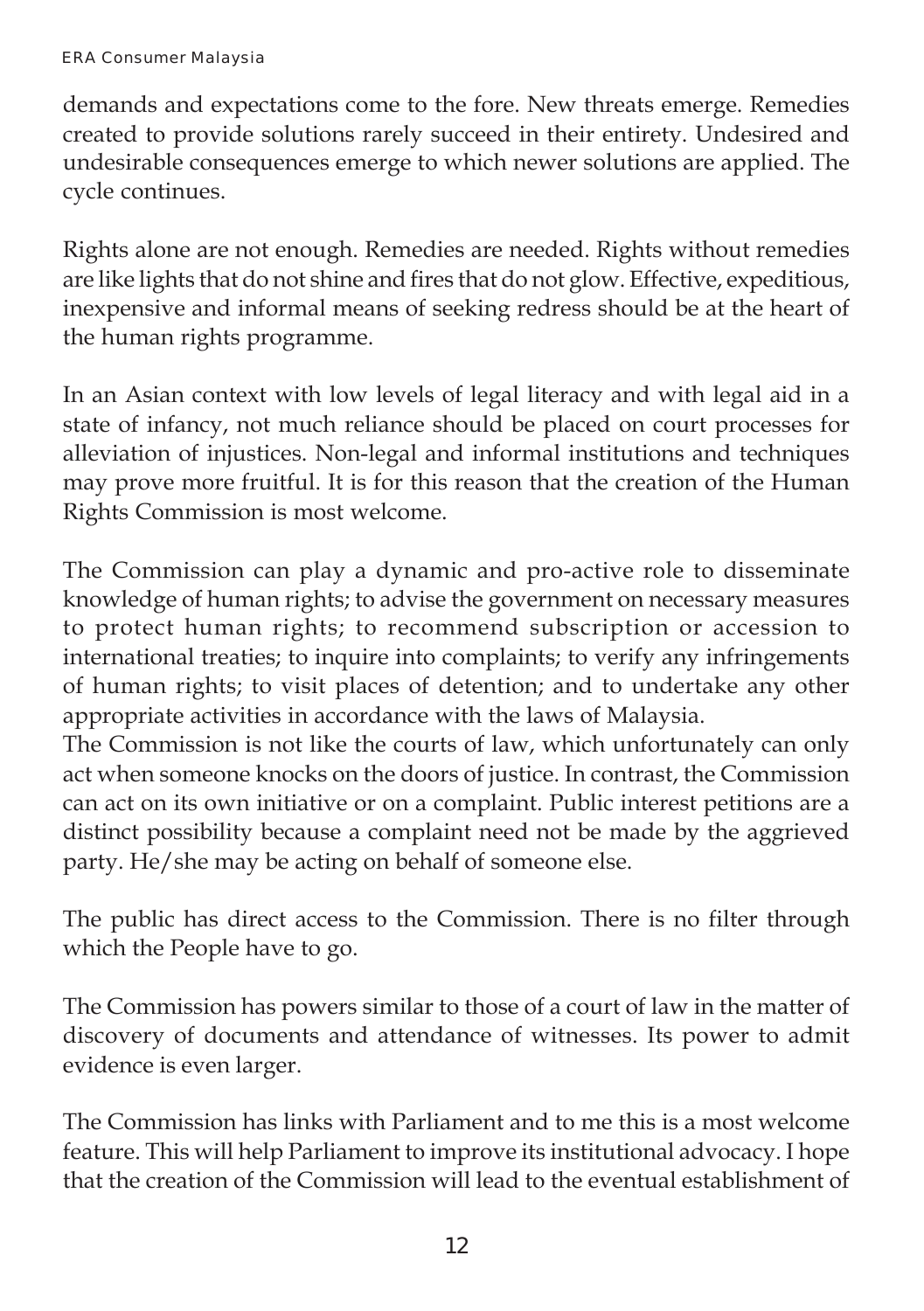a Parliamentary Committee on human rights.

However, from the constitutional perspective, a number of unsatisfactory features exist in the Human Rights Commission Act 1999 and these deserve mention.

The Act in Section 2 defines human rights to refer to fundamental liberties as enshrined in Articles 5 to 13 of the Federal Constitution. This is an incredibly restrictive view of human rights because it excludes:

- Human rights in other parts of the Constitution, such as citizens' rights, electoral rights, native rights, and a number of other similar rights.
- Human rights in ordinary legislation like the Industrial Relations Act, the Employment Act, the Criminal Procedure Code, the Trade Union Act, the Domestic Violence Act and so on. All these are very important to the human rights quest because social and economic rights are as important as civil and political rights. Food is as important as freedom. And bread is as important as the ballot box. Food and freedom have to go together. So social and economic rights, such as the rights of the workers, are just as important as personal liberty. There can be no meaningful enjoyment of human rights if poverty is pervasive, and hunger and disease stalk the population.
- Non-textual human rights that are not enumerated in any legislation but are nevertheless implicit in the Constitution's promise of liberty and equality. An implied and enumerated right deserves protection because it partakes of the same basic nature and character as an enumerated right.

The definition of human rights in Act 597 conflicts with Malaysia's international posture on what this concept means. Malaysia has, up to now, rightly articulated a composite and holistic view of human rights as encompassing not only political and civil liberties, but also socio-economic and cultural rights.

Section 4(4) of the enabling law permits the Commission to have regard to the Universal Declaration of Human Rights 1948. This is admirable. But despite this provision, the enforceability in national courts of the international law on human rights remains problematic for the following reasons: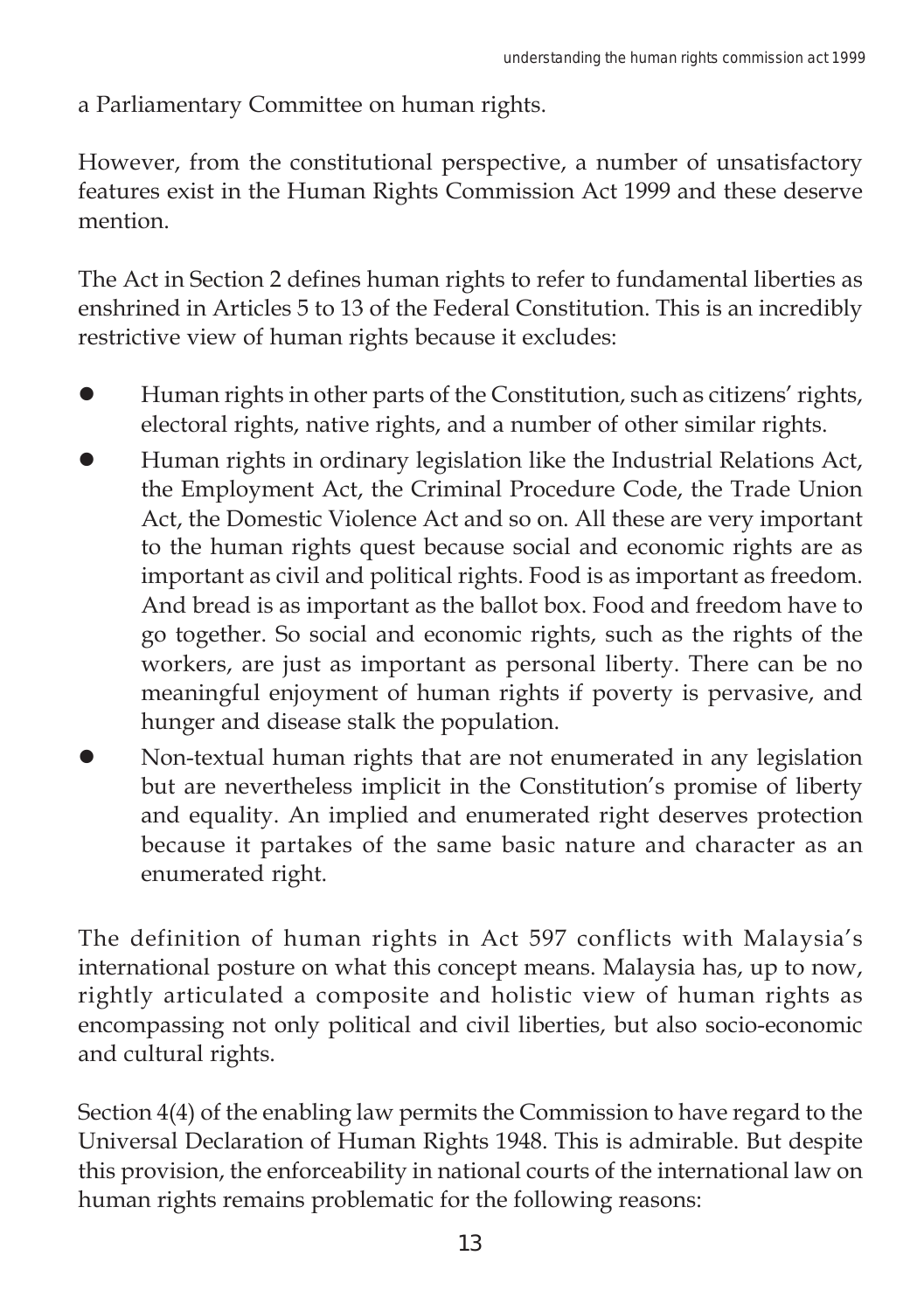- International law is not part of the definition of 'law' in Article 160(2) of the Federal Constitution. In this article law is defined into written and common law, and only to that extent is recognised in custom and usage.
- International treaties are not law *per se* for national purposes, unless they have been ratified by the national government.
- Even if ratified by the executive, treaties do not become part of the law of Malaysia until they are converted into an Act of Parliament by the legislature. As in the U.K., Malaysian courts of law are not obliged to take note of the international law on human rights unless it is incorporated into the *corpus juris* of Malaysia.

The Commission was not established under the Constitution but under an ordinary law which is open to amendment by ordinary legislative process. It would have been more fitting if the positions of the chairman and members of the Commission are on par with the position of the Auditor-General and the Chairman of the Election Commission.

The Commission has no powers to reverse any decision, to prosecute a wrongdoer, or to order any compensation for the victim of a violation. Perhaps it could adopt the practice of the Parliamentary Commissioner for Administration in the UK by recommending ex-gratia payments, i.e. payments that are not mandatory.

### **Tasks for the Future**

- 1. A more expansive view of what constitutes a human right needs to be adopted.
- 2. There is a need to highlight those core values on which unflinching loyalty must be demanded by all nations, irrespective of cultural, religious and historical differences. But outside the core, the role of culture, religion, history, state of economic development, etc. should be taken into consideration.
- 3. A new and broader definition of 'law' under Article 160(2) of the Constitution to recognise international law. Alternatively, an amendment to the Interpretation Act to create a rule of statutory construction that national legislation must be interpreted in conformity with international obligations.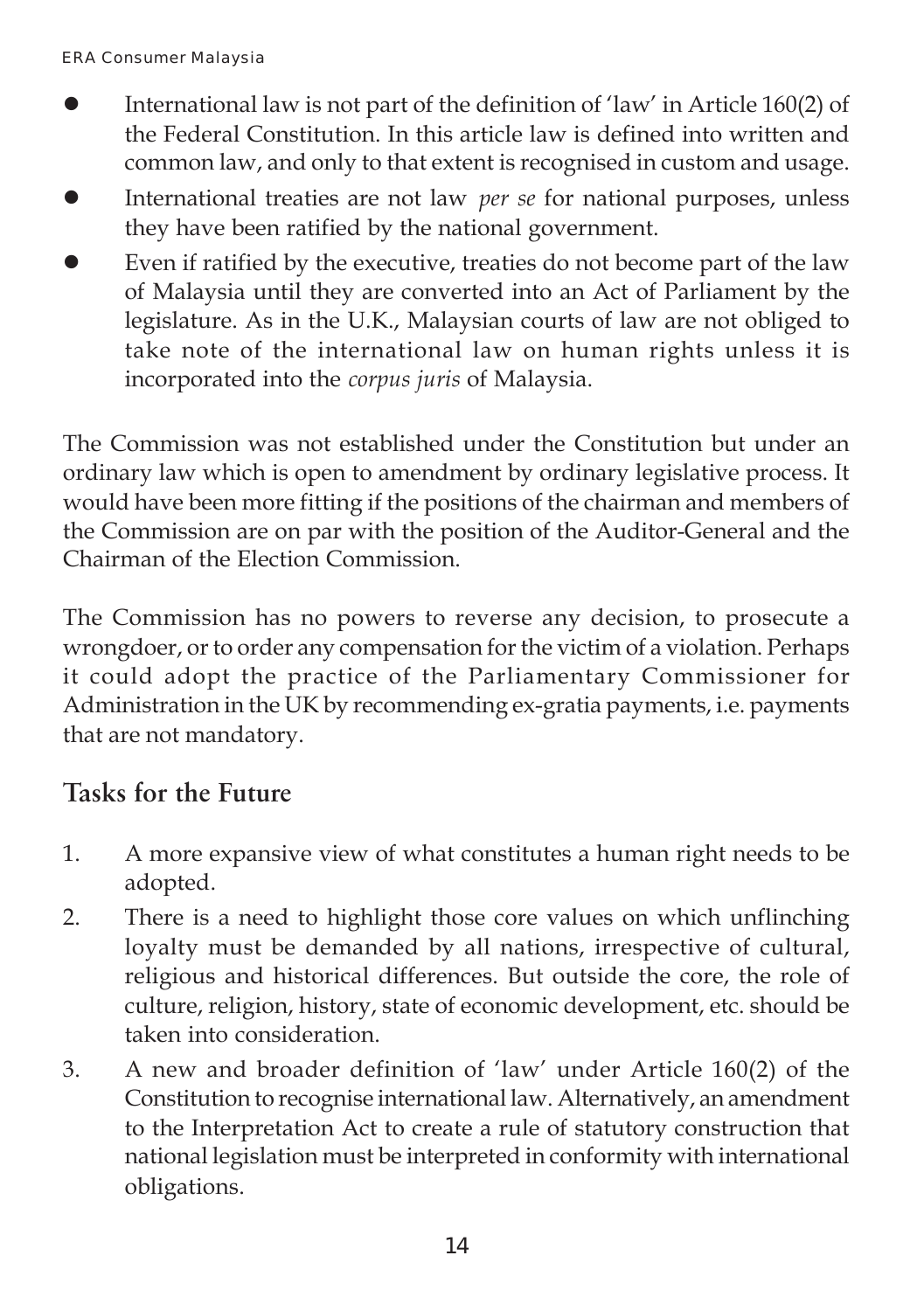- 4. In its educational role the Commission needs to emphasise not only rights but also duties.
- 5. Structural issues that contribute to poverty and exploitation need to be examined. It has to be recognised that there cannot be meaningful enjoyment of human rights if poverty is pervasive and hunger stalks the land.
- 6. The concept of 'development' needs to be viewed afresh. Does strengthening of human rights contribute to 'development'? Who must benefit from development and who must pay the price of development? Does development encompass generation of wealth for the rich or development of wealth for the poor? Is equitable distribution of wealth better than record rises of GNP? Is the trickle-down theory of economics consistent with human rights jurisprudence?
- 7. Do threats to human rights come only from government agencies? Or are private centres of power, local as well as international, as much of a threat?
- 8. The effect of globalisation on socio-economic rights of the weaker sections of society needs to be examined.
- 9. The desirability of creating a Parliamentary committee on Human Rights and an independent Police Complaints Authority should be examined.

Thank you.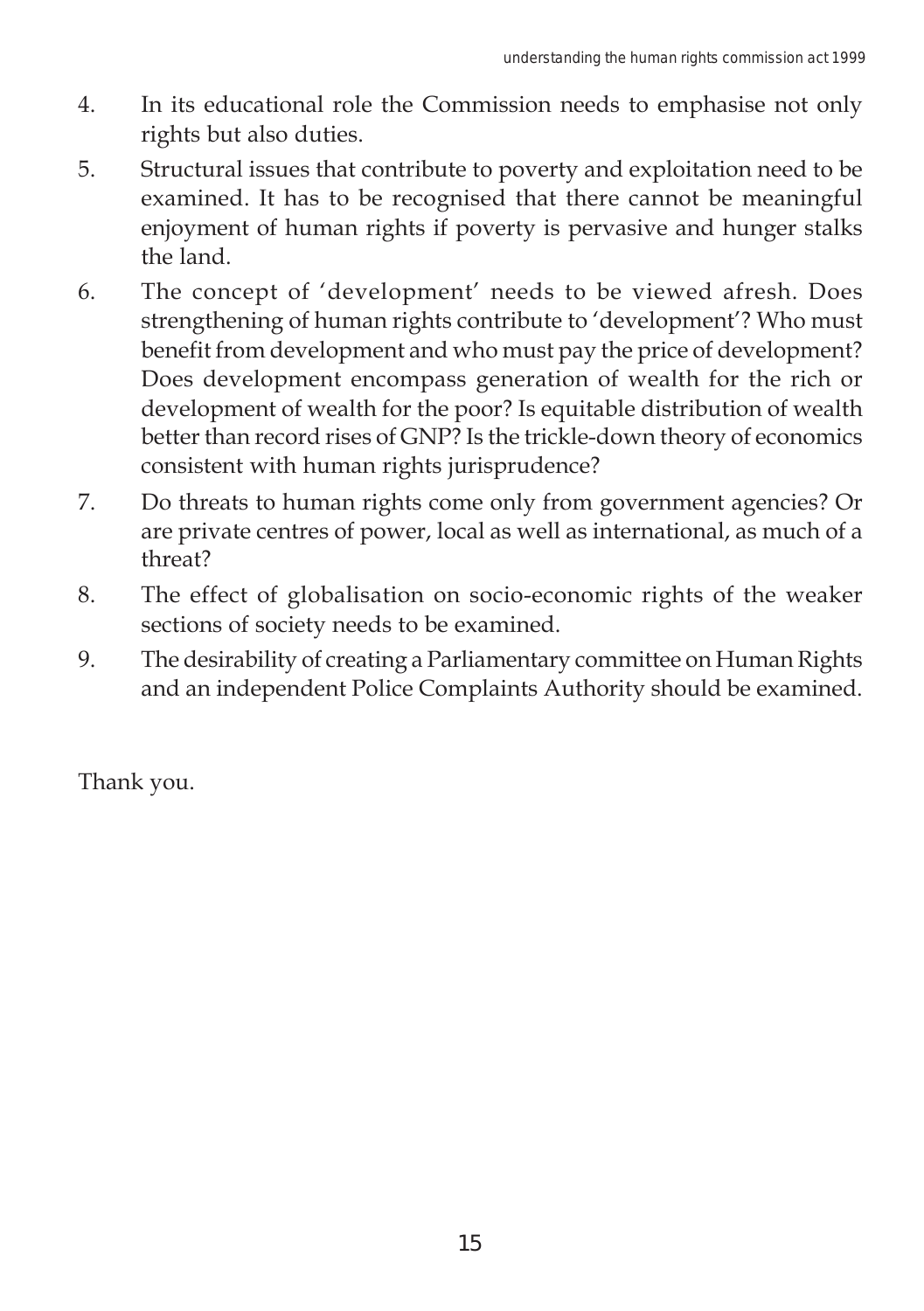# *The NGO Perspective*

#### *Elizabeth Wong HAKAM*

First of all, I would like to share my experience with you. I have been travelling quite a bit this year and every time I met NGOs, government officials, or diplomats, there were always two questions consistently asked:

- i) Do you think your HRC is independent?
- ii) What do you think the HRC will do regarding the former Deputy Prime Minister Anwar Ibrahim?

So, this shows two things:

- 1. Everyone in the world, especially governments and human rights organisations, knows that there is a National Human Rights Commission (NHRC) in Malaysia;
- 2. These individuals have some questions concerning what the HRC can do for victims of human rights violations in Malaysia

I am not going to answer these questions right now, but probably by the end of the day you will be able to answer these questions yourselves.

The NGO's quest for a HRC, and I note an independent HRC, was a somewhat long struggle. We have in fact pushed for it for about 10 years in almost every forum in Malaysia and in the region. We have always demanded an *independent* HRC. For most NGOs that work in Malaysia, human rights violations did not only begin in September 1998. They have been around for a long time. Many draconian laws, such as the ISA, existed even before independence.

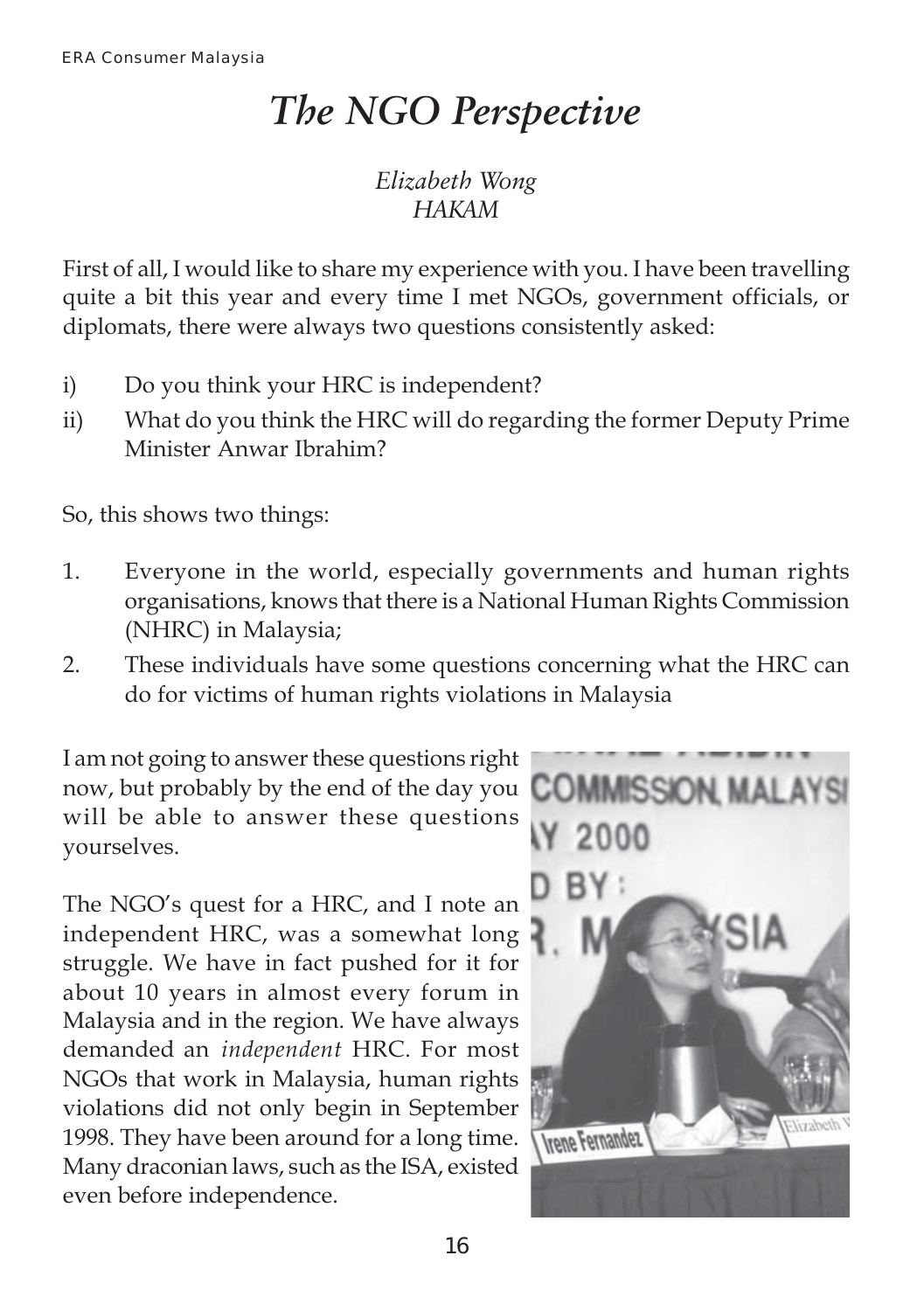Of course there has been some effort outside of the NGOs, especially by Tan Sri Musa Hitam, to bring about the NHRC. Tan Sri Musa tried very hard to push for the Commission to be announced in time for the 50<sup>th</sup> Anniversary of the Universal Declaration of Human Rights.

At first we were very worried that the HRC was being formed simply to whitewash human rights violations. Malaysia has a very bad reputation abroad, especially since what happened in September 1998. It is something that we do not want the NHRC to be because it is something that we have struggled for all this while, and as Prof Shad Faruqi mentioned, there are still serious fundamental problems with the Commission. Nevertheless, we welcome the NHRC in principle because we understand what it can potentially do for human rights.

In a context where social justice has somewhat been pushed aside, the NHRC is another institution for NGOs and victims of human rights violations to bank on. A Commission that can fight for human rights and that can seek redress for victims — I think this is what most people expect the NHRC to do. We do not expect things to get better overnight. However, we do expect the HRC, especially the Commissioners themselves, to stand up without fear or favour, to state that they are pro-human rights, and, most importantly, that they are pro-victims of human rights violations.

You can push aside all the legal or constitutional aspects, but this is something very simple and it can be easily understood. Sadly, since April, we have not heard anything more from the HRC, particularly pertaining to the April 15 demonstration. In fact some of the NGOs even came up to ask why there is this conspiracy of silence. So, it is an uphill task for the Commissioners.

We previously had a dialogue with SUHAKAM where three NGOs were represented — SUARAM, HAKAM and Aliran. There were 11 of us and 11 Commissioners. We had quite a long meeting which lasted for two-and-half hours. After the meeting, we walked out of the room, feeling a bit lost and not sure of where we stood. We all felt very frustrated with the dialogue. There were a lot of things that could have been decided. At least we expected some indications from the Commissioners to have further dialogues. You cannot have a two-and-half hour meeting and expect to move on from there. There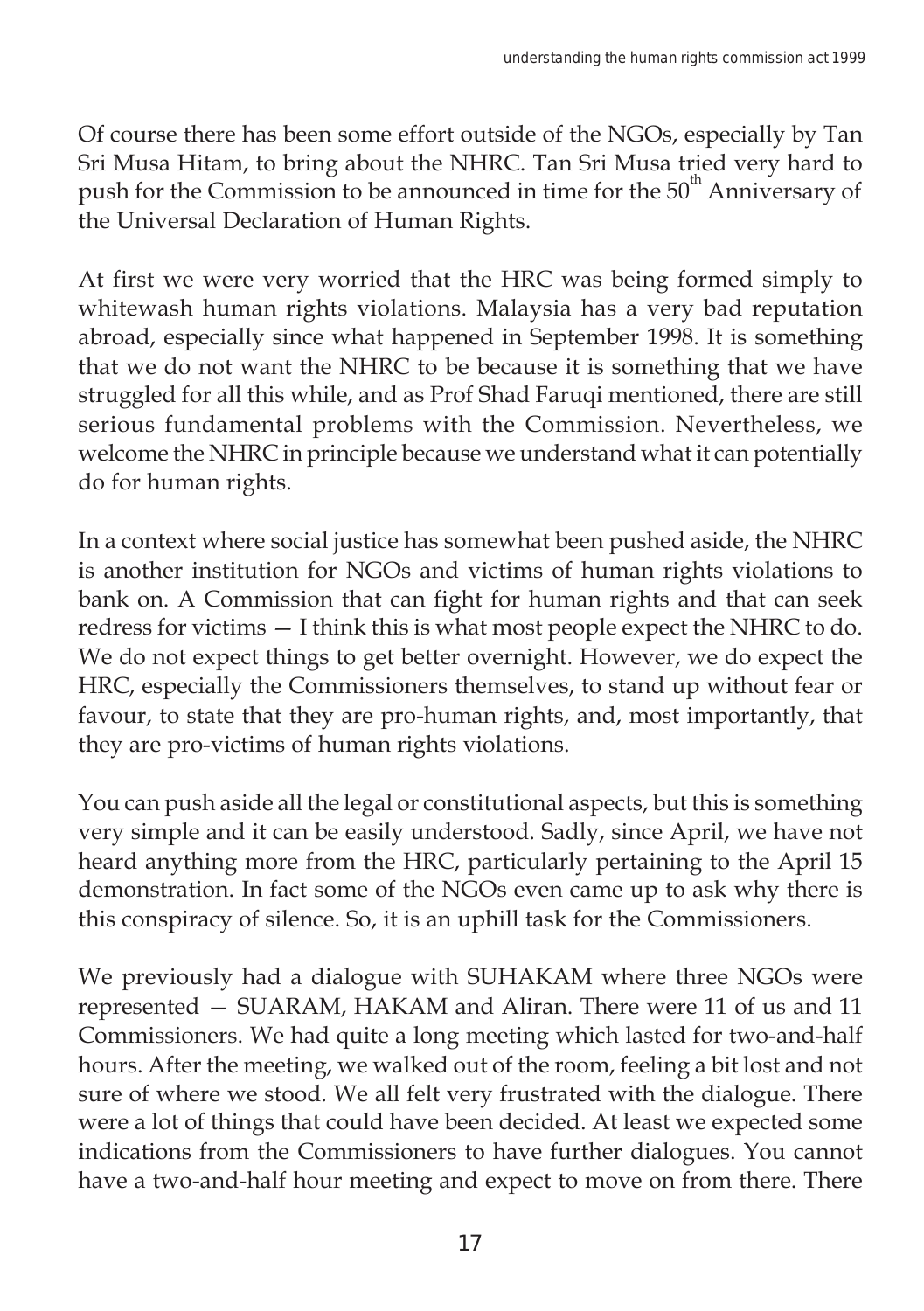are fundamental issues that have not been resolved.

After the dialogue we presented the HRC with a seven-page memorandum, endorsed by more than 30 NGOs. We still do not know what is going to happen. We feel that it is necessary to continue having dialogues with the Commissioners, to continue to give feedback. We are giving the HRC a honeymoon period of six months. We are willing to co-operate with the HRC, i.e. if it needs materials on human rights education, we are more than happy to abide. If the Commissioners want to know how to construct the form to document human rights violations, we can provide that. If they want legal justifications or constitutional justifications, or all sorts of justifications to repeal every single draconian law in Malaysia, we can provide that. All of us have decades of experience. There is no point in trying to start from the beginning, to reinvent the wheel, when all of us have experience and we are more than willing to work with the Commission.

So, we will monitor very closely for next six months and if the Commissioners need any assistance we are more than ready to provide it.

Now, going back to the HRC, especially the definition. Although Prof Shad Faruqi has already mentioned quite a lot about it, I want to very briefly go through it again, especially pertaining to the memorandum that we sent to the Commission. We have stated from the start, specifically last year in our first memorandum, that we have serious doubts if the Commission is to function solely based on fundamental liberties (Part II of the Federal Constitution). We believe by having this definition we are contradicting the universally accepted definition of human rights, which are set out in the four main international treaties: the Universal Declaration of Human Rights (UDHR); the International Covenant on Civil and Political Rights (ICCPR); the International Covenant on Economic, Social and Cultural Rights (ICESCR); and the Convention Against Torture.

What we are concerned about is that by sticking to these definitions, it will undoubtedly mean that the draconian laws, i.e. the ISA, the Sedition Act, the OSA, the PPPA, the Police Act and the UUCA will continue to undermine our fundamental liberties. If these laws are going to co-exist with a HRC that is said to be pro-human rights, then I cannot see that happening. You have 10,000 people in jail detained under the ISA over the last 40 years. If they walked out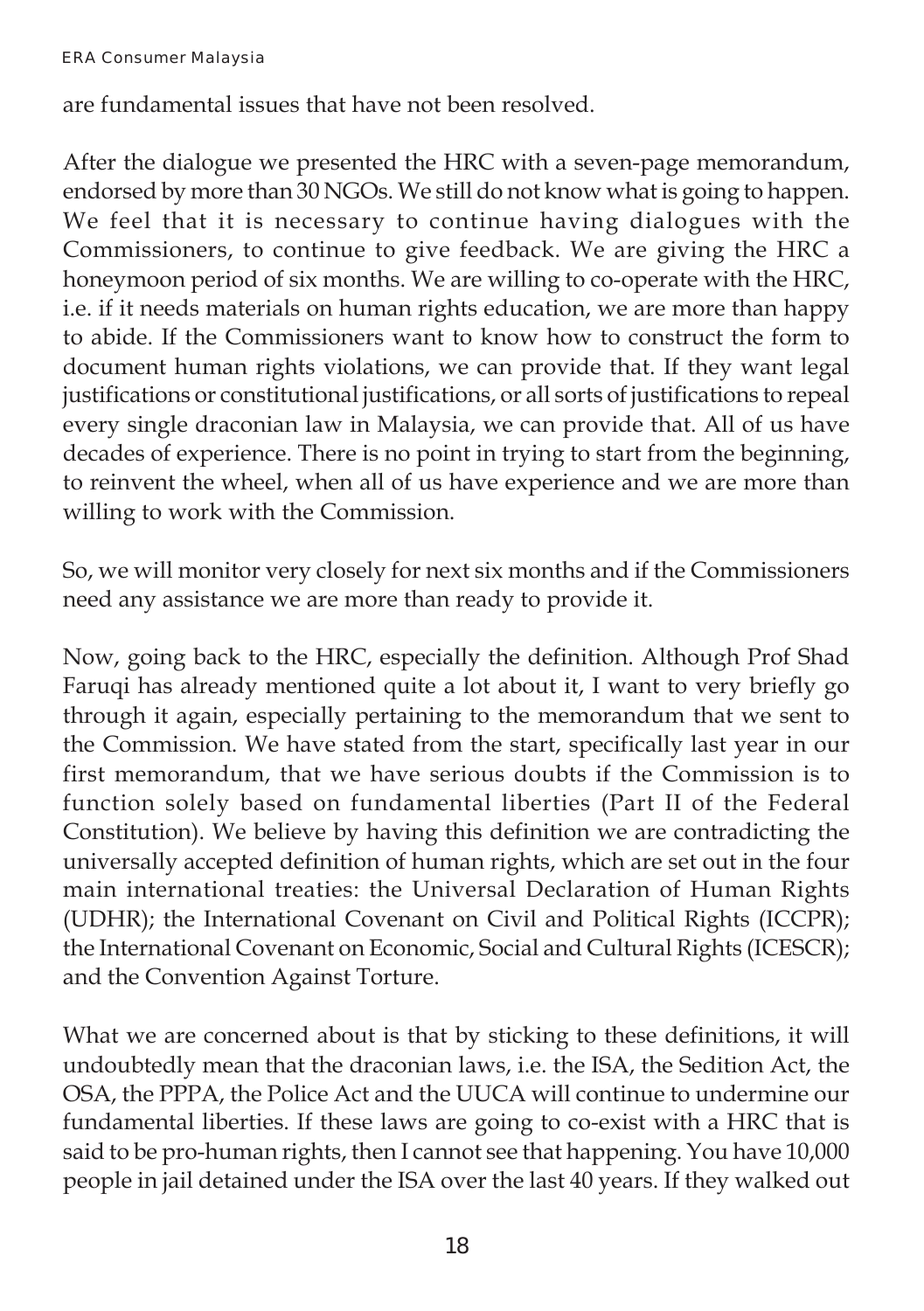one day to the HRC and asked where is justice, I think the Commissioners would find it very difficult to answer. These are people detained without trial.

These draconian laws are against human rights and there is no need to explain why they should be repealed. It is not necessary for anyone to review or to research why they need to be repealed. If you are pro-human rights and you know what human rights are, then you know that a person should have the right to a trial, to not be beaten up by the police, the right of freedom of expression, the right to disseminate information, and so on. Otherwise the effort would just be stuck like the so-called research on plantation workers' minimum wages and housing. That has been going on for more than three years. We do not want the same thing to happen again here. So I will emphasise once again that we are more than willing to assist the Commission to justify or to help in any way to show why these Acts have to be repealed.

Besides the definition, we are also very concerned that the Human Rights Commission is co-existing under the shadow of four states of emergency. This is something members of the public do not know. There have been four states of emergencies proclaimed in the years 1948, 1966, 1969 and 1977. Aside from ratifying the international covenants and the Convention Against Torture, we are also calling on the Commission to recommend to the government, without any debate, to annul all four of these emergencies. A democratic society cannot simultaneously exist with four states of emergencies that have been in existence for decades.

We want SUHAKAM to have as broad a mandate as possible, in line with the UN General Assembly's Paris Principles, which are the guidelines for the establishment of a NHRC. We are proposing that SUHAKAM recommends to the Parliament amendment without delay to the HRC Act 1999, to bring the Malaysian definition of human rights in line with internationally recognised human rights standards. Malaysia should also ratify the ICCPR and the ICESCR. We had a dialogue with the Foreign Affairs Ministry last year. We were told that the government was ready to ratify these covenants. It is high time they did this.

The Commission has a lot of work to do ahead. There are other issues that NGOs are concerned about, particularly transparency and resources. We want the Commission to have as much resources as it will need to properly carry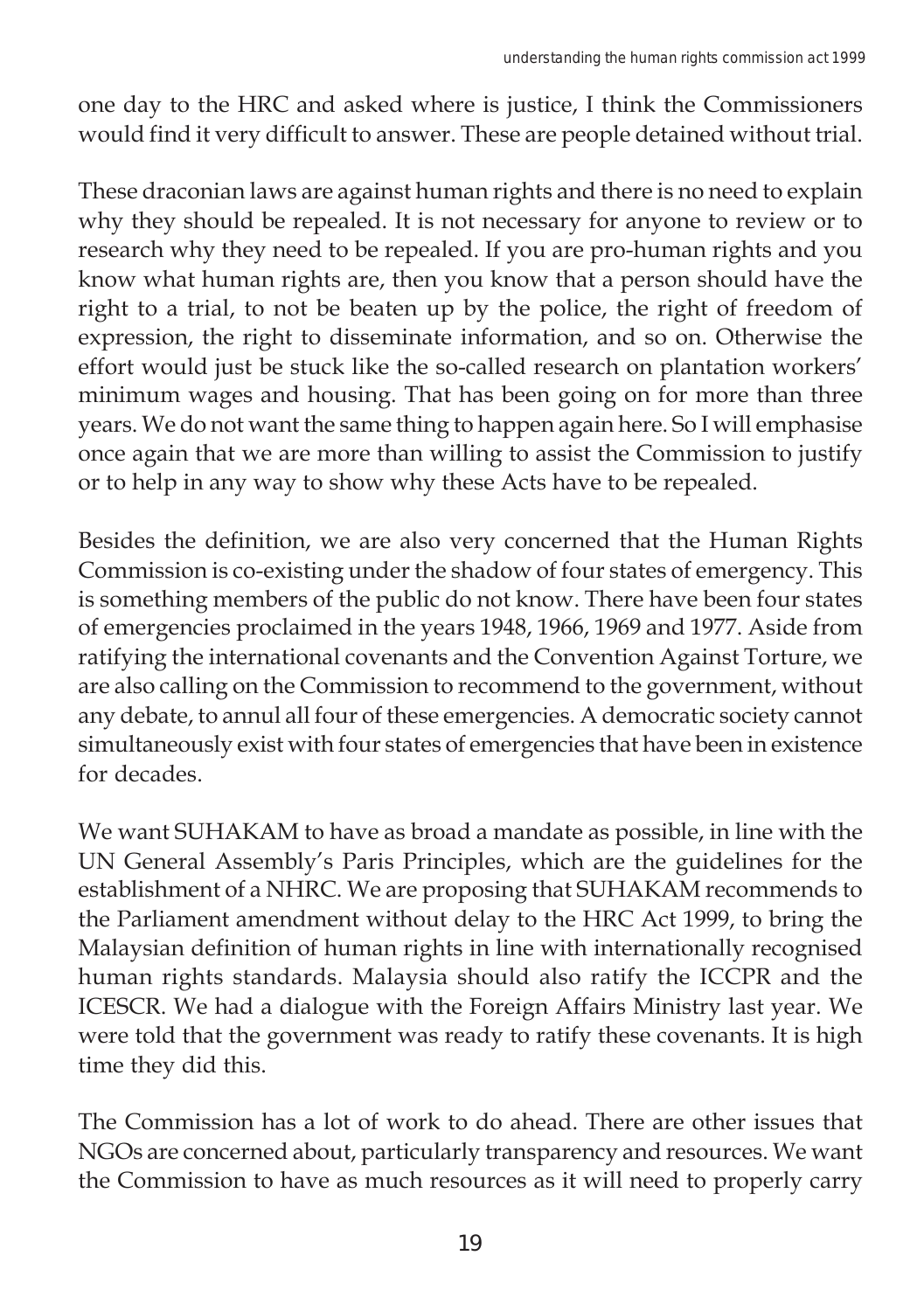#### ERA Consumer Malaysia

out the assigned duties, so that SUHAKAM will not be dependent upon the government. We would like the HRC to have more staff and investigators, such as they do the Philippines where there are more than 200 personnel carrying out human rights investigation work. Another issue is selfdetermination (Section 12 of the HRC Act). We raised this matter during our dialogue where we expressed our concern if, for example, something happened to one of us and we filed a complaint immediately with the HRC. What the police can to do to block the investigation is to charge the person and take him to court. Then SUHAKAM will have to immediately cease its investigation. Of course this is hypothetical, but if you have a clause like that, it invites abuse.

In conclusion, I would say that the human rights situation in Malaysia has deteriorated, especially in the past two years. One can argue that these violations already existed, but that they were suddenly forced into the spotlight. The intent of the executive to implement rule by law, as opposed to rule of law, has resulted in the very liberal use of draconian laws, besides brutal actions to check public dissent, public criticism, and the Opposition.

Thus, before we can go on to saying how SUHAKAM can promote and protect human rights, SUHAKAM must stand up, be seen by the people, especially by the victims of human rights violations. We do not expect SUHAKAM to stand up for NGOs. We definitely do not want to see SUHAKAM stand up for the government. We want SUHAKAM to stand for human rights with the people. We will expect no less of SUHAKAM than to act without fear or favour, and with vigour to defend our human rights.

Thank you.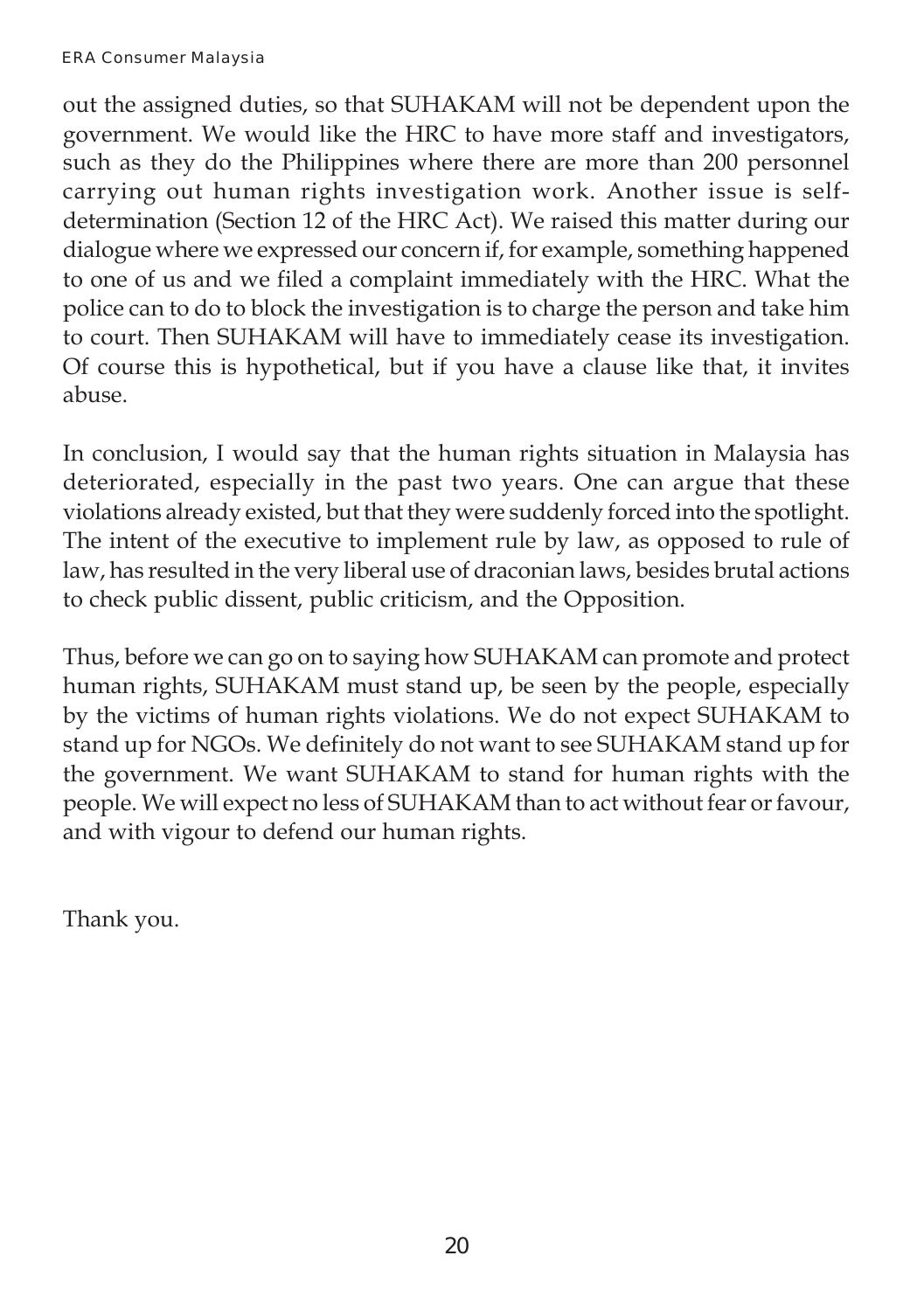# *Gender and NGO Perspective*

*Irene Fernandez Tenaganita*

First of all, let me congratulate Tan Sri Musa Hitam and his 12 Commissioners for their appointment. We look forward to their important mission that will determine the future human rights situation in Malaysia. I want to congratulate the people's movement, the indigenous people, the urban settlers, the *reformasi* movement and the defenders of human rights who have brought about this need for a Human Rights Commission in the country. It is them, as well as all the people internationally, who made it possible for the evolvement of the Human Rights Commission in Malaysia. That is a crucial factor for us to recognise because for us, the definition of human rights comes from the struggles of the people. It *cannot* be the definition of Dr Mahathir Mohamad.

If we look back, Dr Mahathir tends to look at human rights from the position of values. The Asian values debate has been going on for a very long time, and it is Dr Mahathir who brought it to the international level. Asian values become something subjective and relative. It is something completely different from human rights because human rights are something that we inherit when we are born, therefore culture cannot define it. We have these rights because we are human beings, and these have to be sustained and developed.



It is also Dr Mahathir who brought this great dichotomy of civil and political rights, as against economic, social and cultural rights. He has always said that fundamental liberties and civil liberties are a Western concept, and that the right to economic aid must come first. However, in the formation of the Human Rights Commission, we have a contradiction. The Human Rights Commission Act depends on the definitions of human rights as stated in the Federal Constitution, which refer only to civil liberties and ignore economic, social and cultural rights.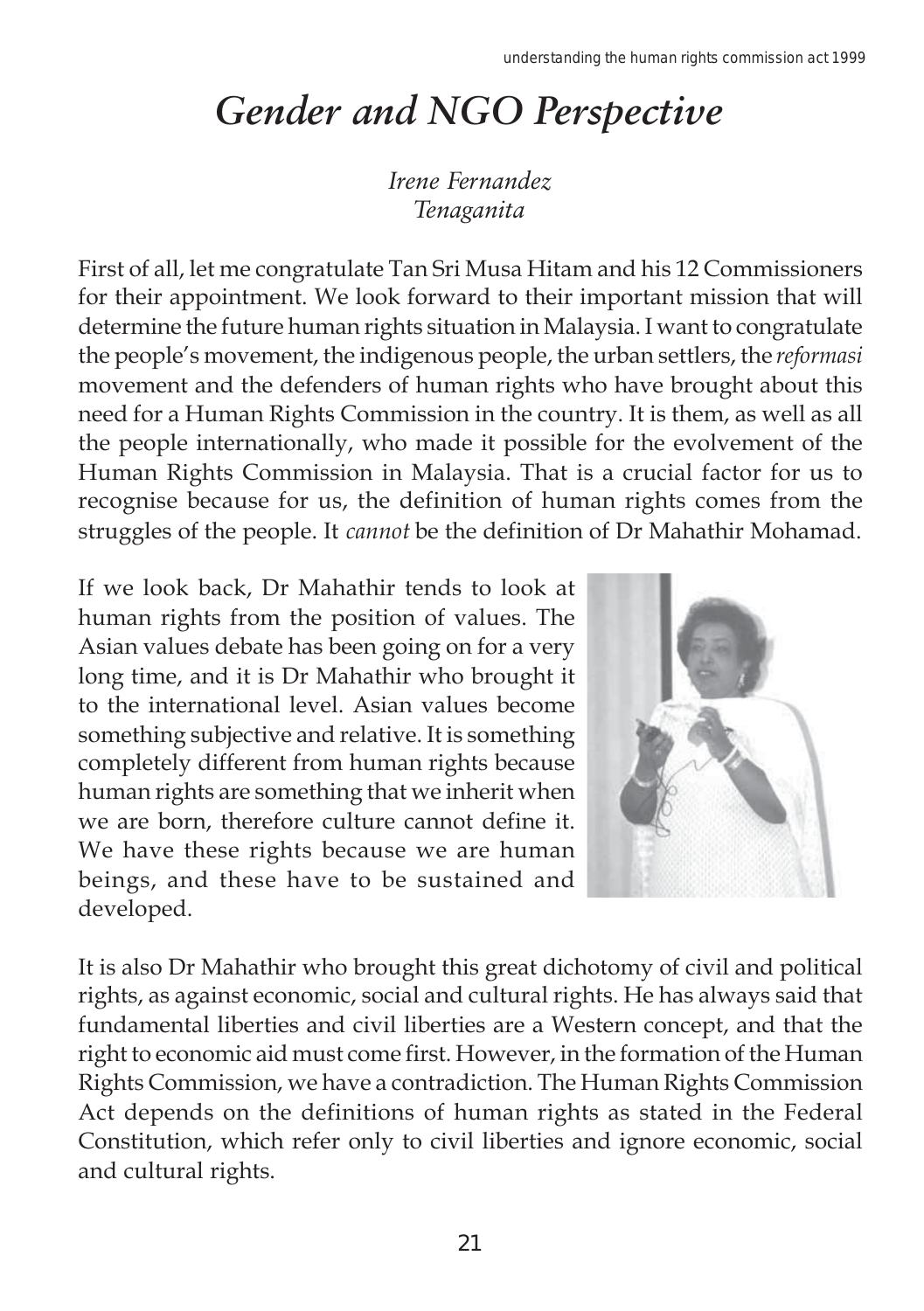It is important for us to look at the universality and indivisibility of human rights. This concept must always be sustained because as human beings, we are holistic. You cannot separate a human being. The holistic approach is very fundamental and this is where the conflict comes with the UDHR, which encompasses economic, social and cultural rights and also includes civil and political rights, as was ascertained at the Vienna conference. So the challenge to the Commission is that it cannot confine itself to only the Federal Constitution.

This is very fundamental because our final reference must go beyond fundamental liberties. In terms of the area of indivisibility, it is very crucial because as we look in the areas of labour rights and women's rights, these factors come back again and again.

Moving on from there, if you look also at part nine of the Federal Constitution, that is where the whole concept of separation and security is used as a way to justify all that Elizabeth Wong has stated. About the concept of security, whose security does this mean? Security of the elite? Security of the ruling party? Or is it the security of the people? Aung San Suu Kyi of Burma said in a recent statement that you know when a dictator is in power, because he always talks about the security of the nation. It also reflects the insecurity of those in power. That is what is happening today in Malaysia, where oppressive laws are being used over and over again. If you look at the number of cases that we have in court on Sedition, on the OSA, on the Printing Presses and Publications Act, particularly in the past two years, it is quite clear that some individuals are so insecure that the security of the people in the grassroots has been threatened. That concept has really been brought into the Federal Constitution and has taken our rights away. So the Federal Constitution itself is very problematic. That will be the first challenge to the HRC: it has to move away from that definition. I also hope that the HRC will be independent enough to say that the point of reference for human rights comes from the indivisibility and universality of rights. And as a member of the United Nations, we should make the UDHR and the Covenants as the point of reference.

As Elizabeth Wong has very aptly put it, if we look at Section 12 of the HRC Act, it says that once a case goes to court, then the Commission cannot further investigate that particular case. If you look at the pattern and the strategy of Dr Mahathir, it is to push everything into court. This is exactly what Tan Sri Musa said. He said that if I were to present my case to the Human Rights Commission (HRC), at this time he was the Chair in the HRC in Geneva, he would say, "Let the due process work". I do not think it will work in a country where we do not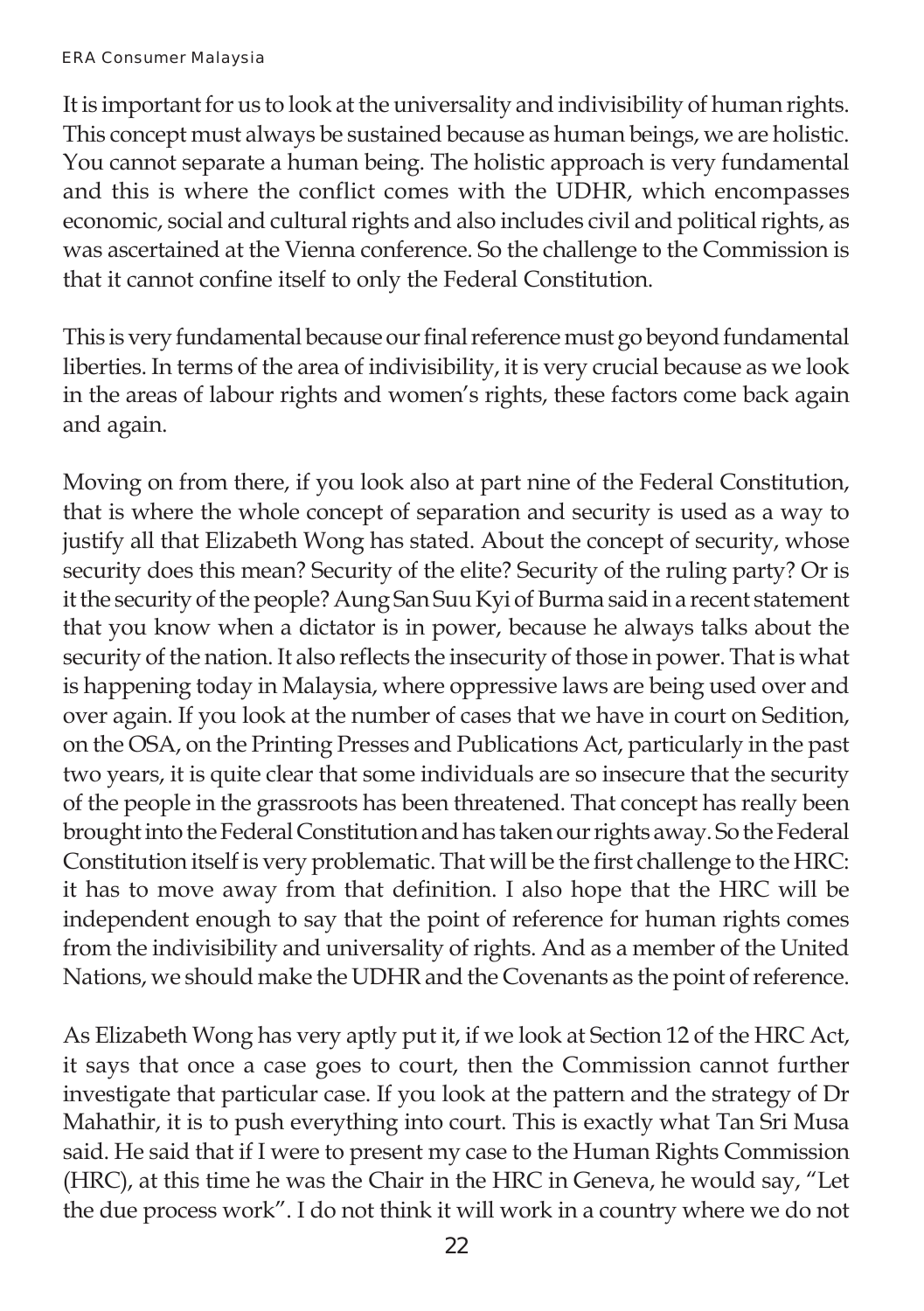have the independence of the judiciary. We do not. It has been made very clear. If there had been independence of the judiciary, then the kind of judgments that we have had would have been very different.

If we want to have any hope or faith in the Commission, it must show that it is independent by saying, "We will investigate". So if we look at the Human Rights Commission of Indonesia, they did still investigate, even though my case was in court at the time, and that will be the challenge for us here today. One must be clear what concepts of justice are coming from the fundamental principles and rights, and what are coming from the process of the courts.

The courts in our country are now less and less becoming in the process of claiming justice. A simple example is that of my trial. There were deaths in the detention camps and we made an application accordingly under Section 51 to say that we wanted the post-mortem reports. The decision given was that it was the prosecution's case and so therefore it was up to the prosecution to produce whatever evidence it wanted. Actually, as a judge, one must ask for all the evidence available before making an independent judgment and not to simply say that it is the prosecution's case. Otherwise how do you evaluate the case? The fundamental issue was custodial deaths and I cannot produce these post-mortem reports if the court does not demand for them. If I do not have access to the postmortem reports, how can I expect justice in that court? In my own trial, I could see what was relevant three years ago when my court trial started and what is relevant today, after the Anwar Ibrahim judgment. It has become very clear and so we cannot rely on the court judicial system.

Secondly if we look at the judicial system, we cannot even criticise the judgment of the courts. When did this happen? It was in the post-1998 period and after the dismissal of the judges. So now do judges become lords, that we cannot even criticise them? These are some of the fundamental rights we need to claim. How do we do that if we do not have the independence of the Human Rights Commission?

Another problem is the definition of discrimination. Discrimination is described as based on race, religion, etc, but there is no mention of sex. Gender-based discrimination is not inscribed in the Constitution. And that itself is a limitation and it is a weakness. Many have argued that this was an issue previously raised, but the reply is that it is already assumed that there is equality. So the concept of equality is a major concern in the women's rights struggle. How it will be defended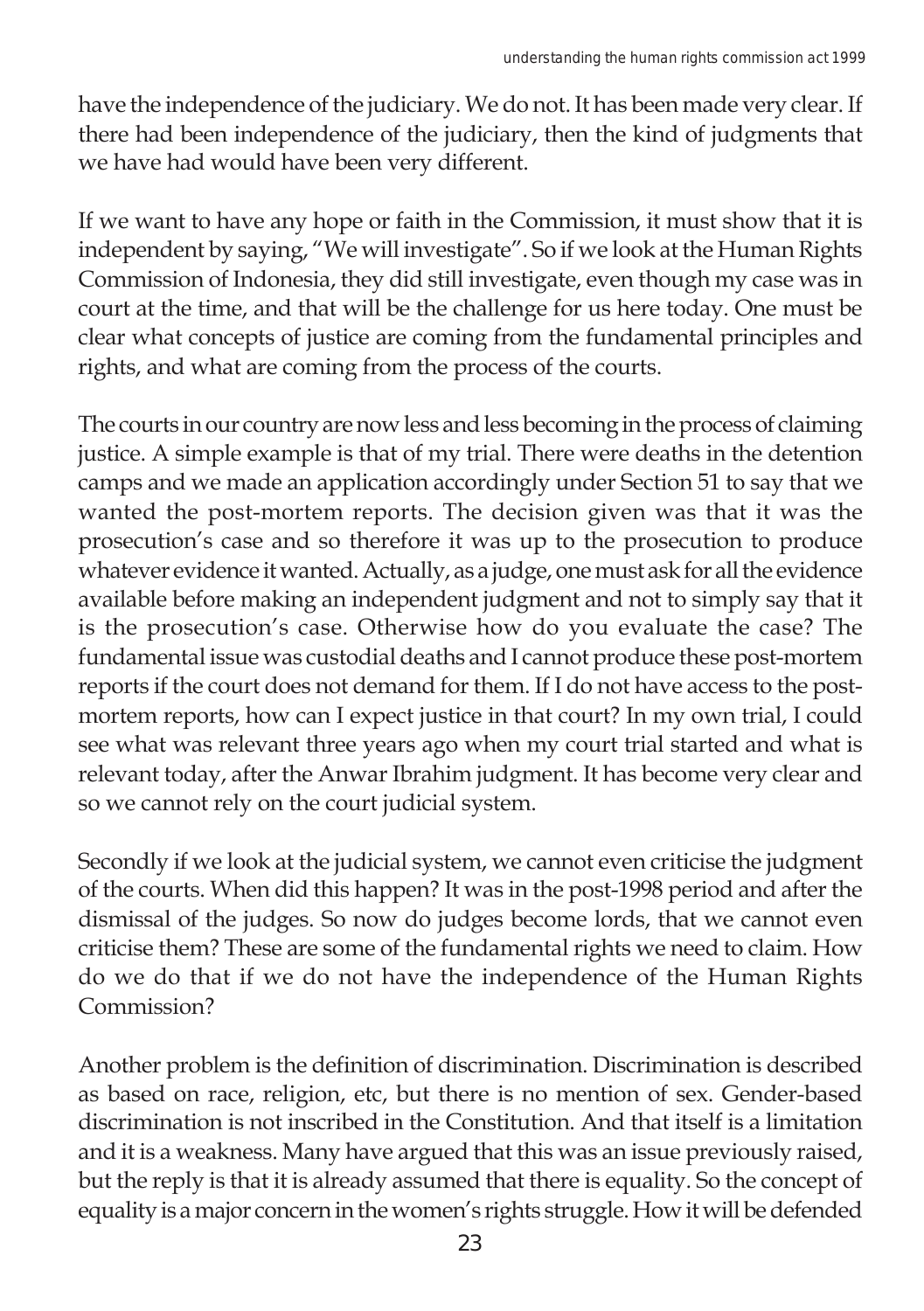by the Human Rights Commission is very crucial.

One example is the Domestic Violence Act, for which many women's groups have been struggling. However, for the Domestic Violence Act, the concept and the definition of domestic violence cannot be independently defined, thus it cannot be an independent Act. It has to also be a daughter's Act through the Penal Code, because within the Act there are areas covering personal law and the two jurisdictions of syariah and civil law. So, there will be conflicts if it becomes an independent Act. Because it is defined under the Penal Code, it has created major setbacks and will be very weak when dealing with the issue of domestic violence.

It is important for us to evaluate whether we are talking about faith in God, or faith in men. Are we talking about male dominance or are we talking about faith in God? This is where the concept of equality comes in and how religion and culture can be used. In India, women were burnt as a result of the dowry system and it was seen as part of the culture of the patriarchal family system, where the man has the right to do anything. The same thing is happening here, for the women's movement cannot make any changes to the occurrence of sexual violence in marriage (marital rape).

Sexual violence in marriage is so widespread, going by the number of cases we are handling at Tenaganita. There is no recourse for justice because sexual violence is not recognised as a crime. Does marriage give licence to violence because women are deemed to be the property of men? How will this concept of women's rights be understood and defined? It is very important how the Commission handles these issues and concerns in Malaysia of women's rights. If we believe in the concept of equality and justice, the reservations have to go. These types of discriminating practices may occur through the issue of culture and through the use of religion. The amendment of the Constitution has also brought about an uncertainty, for example, when a man converts to Islam. What happens to the children? Who gets custody? Where will be the concept of equality? These issues have not yet been answered.

It is important for us to go through this type of debate. If we are going to talk about Human Rights Education, then we need to determine what kind of HRE concept we are going to bring to the community if we are not able to deal with these series of conflicts that surround the issue of equality.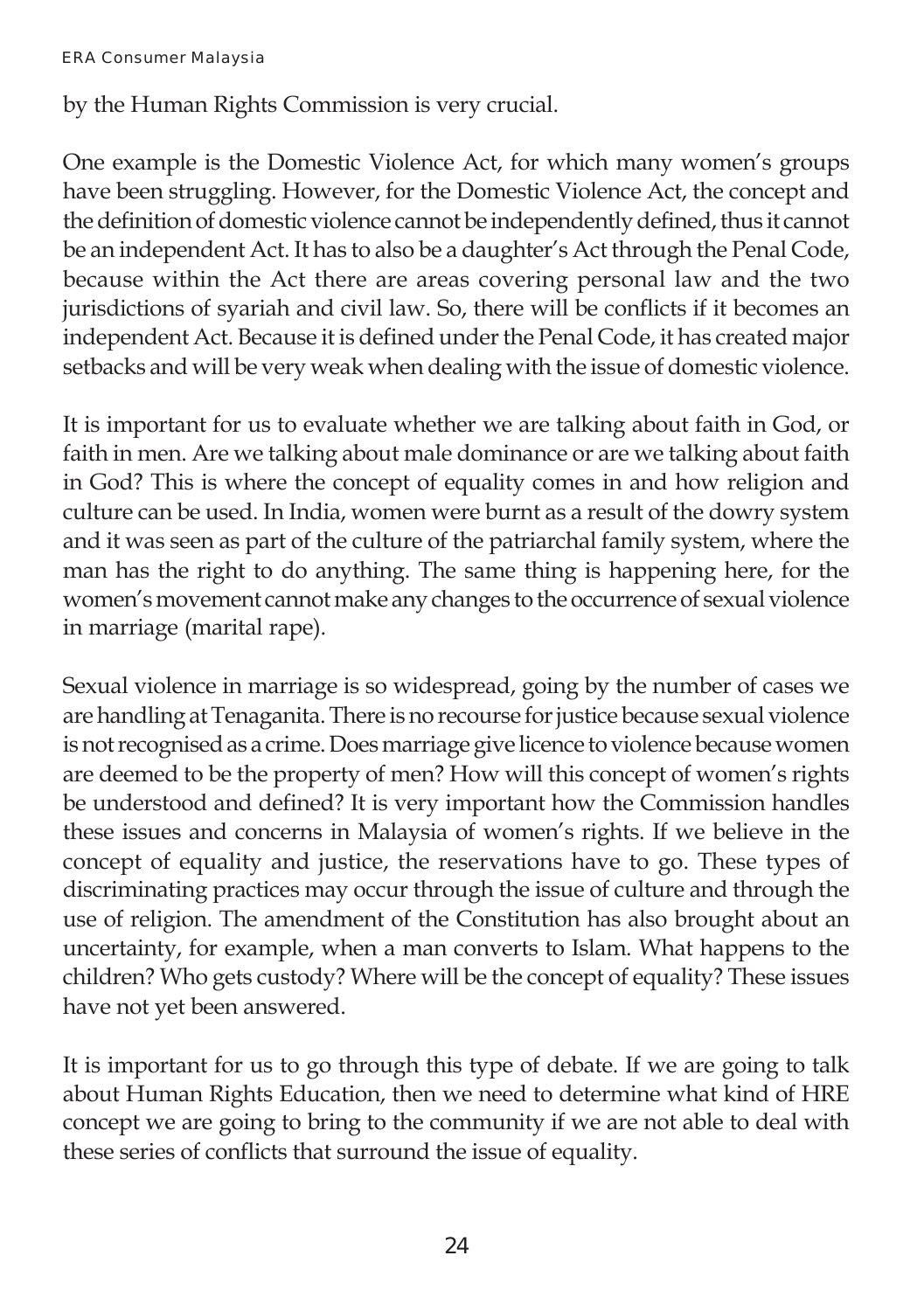### **Migrant Workers**

Now let us look at the position of people who are not citizens of this country in the context of investigation and redress of human rights violations. What rights do migrant workers have? There have been a lot of cases of migrant workers being cheated when they are brought into this country for work. They are often locked up and do not have visas so they are not properly documented. We took some of these migrant workers to the Immigration Department because these people wanted to tell their stories of how they were trafficked into Malaysia. However, the department subsequently arrested them because their visas had expired and they did not have proper documentation.

The position of immigration is what we call the "ADD" position: arrest, detain and deport. If that is done, then what happens to the traffickers? Aren't you supporting the traffickers? It is the same when women are trafficked, arrested, detained and deported. How do we deal with this crime? If they are not arrested, then they have to pay a fine of RM30 for each day that they were in the country with a maximum of RM3, 000 if they stay for a month. So where illegally, do they get RM3, 000 to pay to go home? This is the conflict that arises. If we do not deal with the traffickers, then we are just supporting this crime. How will the HRC act? It is an important question. Do migrant workers have a place in this?

The HRC has the power to visit the detention centres. The question is whether the HRC will inform the detention centres of their visit before they arrive, or if the Commissioners will conduct a surprise check? If they give prior warning, then it will be the same as when the court visited the Semenyih Camp, where I could see my face reflected from the floor of the toilet. Therefore, in its inquiries and investigations, the issue is how public the HRC will go. The HRC is not owned by the Foreign Ministry, or by the government of the day. So it has to be accountable to the people. It is our hope that SUHAKAM will become the conscience of the nation in bringing about changes to promote and protect human rights. That can only happen if there is a continuous relationship between SUHAKAM and the people and NGOs, to try to regularly get feedback. It cannot be a one-way traffic. It has to come from the HRC responding to this dual process where we will see a change coming.

Thank you.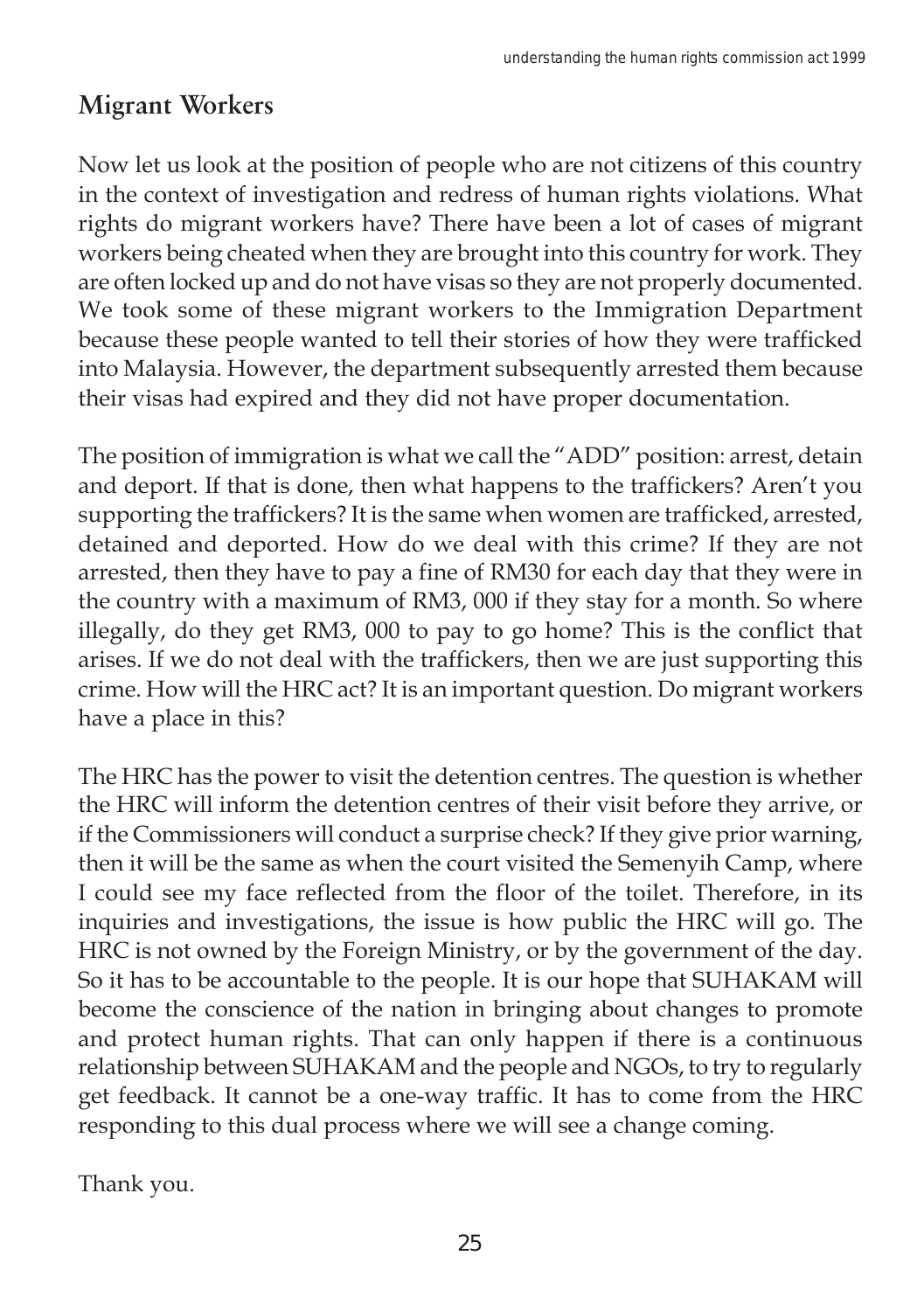# *Global Perspective*

*Dato' Param Cumaraswamy UN Special Rapporteur on the Independence of Judges and Lawyers*

Since the Universal Declaration of Human Rights in 1948 the United Nations' General Assembly and its various agencies have been actively involved in the formulation of norms and standard setting for the promotion and protection of human rights. There are today no less than 30 international instruments on human rights which member states have been urged to ratify or accede to. In addition, international NGOs have also been involved in standard setting to supplement the inter-governmental standards of the United Nations.

By the various General Assembly and Commission on Human Rights Resolutions, member states have been encouraged to set up national and regional institutions for the promotion and protection of human rights. Such institutions can take the form of Commissions, Ombudsman, Public Defenders, etc, all with the same objective — to promote and protect human rights. Some of these institutions are constitutional creatures, while others are created by simple legislation.

For uniformity and effectiveness of these national institutions, in October 1991 at the conclusion of a workshop on *National Institutions for the Promotion and Protection of*



*Human Rights* in Paris, a set of Principles now known as the "Paris Principles" were adopted as the minimum standard needed for the effectiveness of such institutions. The Paris Principles were endorsed by the Commission on Human Rights Resolution 1992/54 and subsequently by the General Assembly by its Resolution 48/134 in 1993. The Paris Principles are today applied as the minimum criteria to measure the effectiveness of national institutions for the promotion and protection of human rights. These principles provide for the competence and responsibilities of the institution; the composition and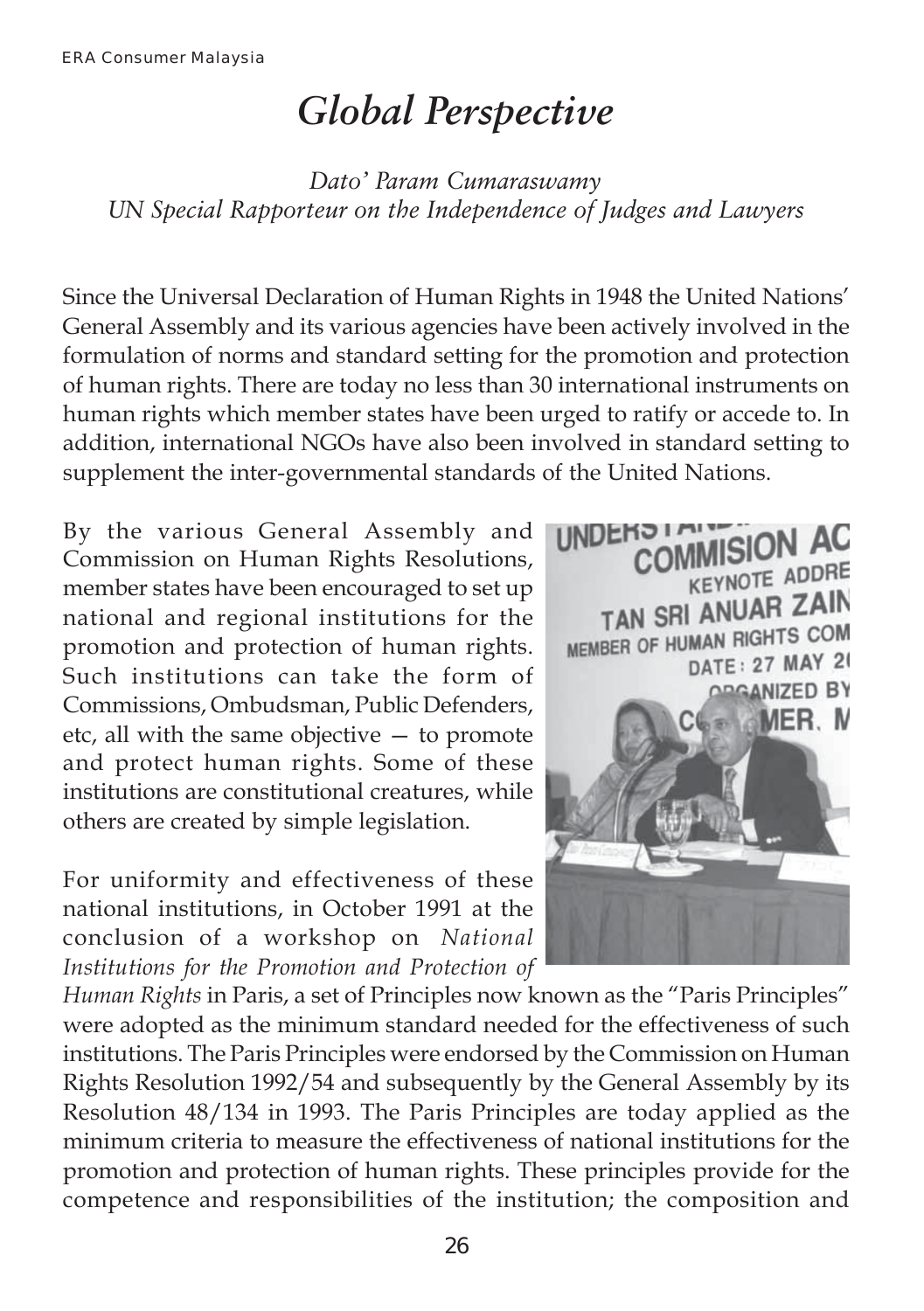guarantee of independence and pluralism; methods of operation, etc.

The Vienna Declaration and Programme of Action (1993) reaffirmed the important and constructive role played by national institutions for the promotion and protection of human rights, in particular, in their advisory capacity to the competent authorities, their role in remedying human rights violations, in the dissemination of human rights information and education in human rights. The World Conference encouraged the establishment and strengthening of national institutions having regard to the Paris Principles and recognising that it is the right of each state to choose the framework which is best suited to its particular needs at the national level in order to promote human rights in accordance with international human rights standards.

The office of the UN High Commissioner for Human Rights in Geneva has placed a high priority on encouraging member states that have not already set up such national institutions to do so, and for those that have already set up such a body to assist in strengthening them. While the criteria applied in her work in this area is guided by the Paris Principles, the High Commissioner has also agreed to programmes designed to strengthen and support such institutions which do not fully comply with these principles but are willing to strengthen the independence and enhance their effectiveness. The High Commissioner's assistance varies from advice in legislation for establishment of institutions to technical assistance in strengthening and capacity-building. In this task, she is assisted by a Special Adviser and a separate unit in her office.

While the setting up of a national institution for the promotion and protection of human rights in a country should be seen as a step in the right direction, it should not be seen as reflective of immediate improvement in the human rights situation. That would be a false notion. Having set up such an institution, any assertion by government leaders that human rights would be interpreted its own way would be seen as undermining the very independence expected of the institution.

At the second *International Workshop on National Institutions for the Promotion and Protection of Human Rights* in Tunis in 1993, a decision was taken to establish an International Coordinating Committee of National Institutions. This decision was endorsed by the Commission on Human Rights Resolution 1994/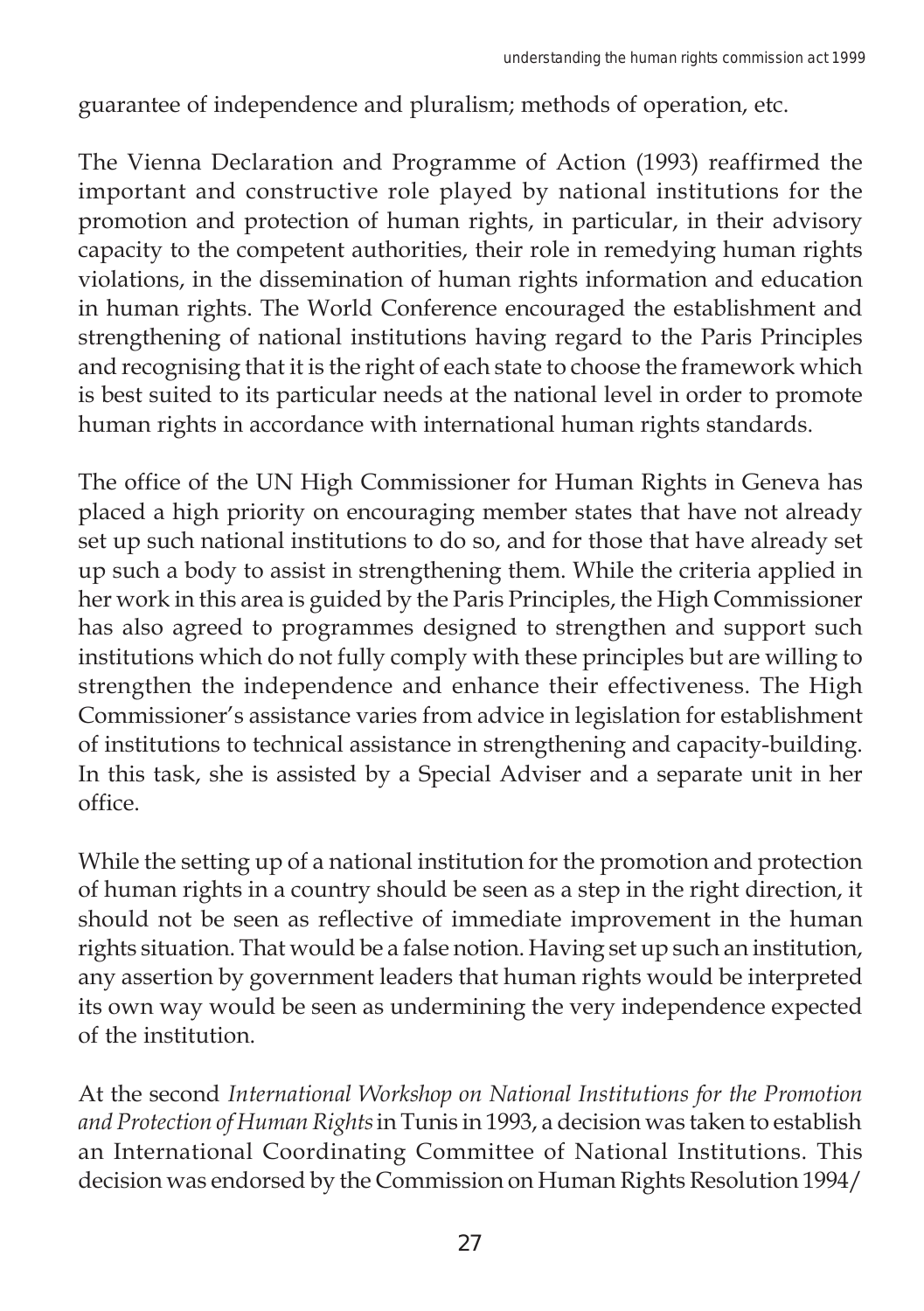54. This Committee works closely with the office of the High Commissioner as its secretariat is located in that office. At the moment it has a membership of 35 members. It is currently chaired by the Indian Human Rights Commission Chairman Justice Verma, a former Chief Justice of India. It has its own credentials committee which was set up four years ago. Among the functions of this credentials committee is to evaluate institutional applications to determine whether such institutions meet the minimum criteria, i.e. the Paris Principles. Thirty-five institutions have so far been accredited, some with reservations attached in that they still have to work on certain issues in order to fully comply with the Paris Principles. Among these 35 members, 11 are from the Africa region, 10 are from the America region, seven are from the Asia-Pacific region and seven are from the European region. A function of the main Committee is to assist governments and national institutions, when requested, to follow up on relevant resolutions and recommendations concerning the strengthening of national institutions. The seven members from the Asia-Pacific region are the institutions of Australia, Fiji, India, Indonesia, New Zealand, Philippines and Sri Lanka.

Strengthening of regional cooperation among national institutions is encouraged. In this regard, periodic meetings of the Asia-Pacific Forum, Conference of African National Institutions, the European National Institutions, and the National Institutions in the Americas have been found to be invaluable. The Asia-Pacific Forum meets annually in one of the Asian cities. The next meeting will be in August of this year and will be held in Rotorua, New Zealand.

Just this month the Asia Pacific Forum held a regional workshop in Suva, Fiji, on *The Role of National Human Rights Institutions in Advancing the International Human Rights of Women*. In the concluding Statement and Recommendations, participants expressed, inter alia, "deep regret and concerns of the reports of the increasing incidence of violence against women and children within the region".

International workshops are periodically held. The Fifth International Workshop was held in Rabat, Morocco, in April this year. Its Declaration noted, inter alia, the significant growth since the last workshop in 1997 in the number of national institutions in all regions of the world.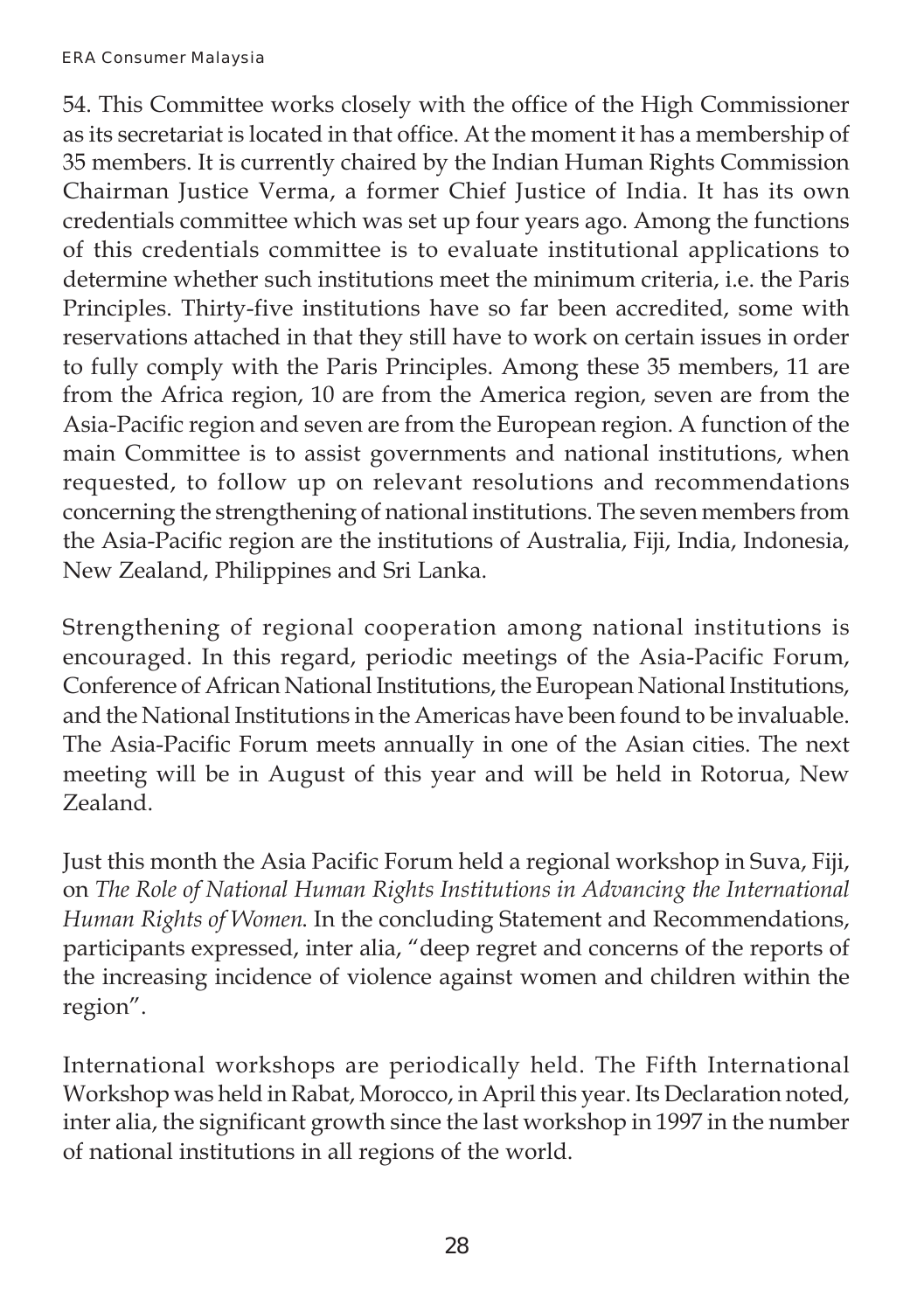The Vienna Declaration also highlighted how regional arrangements play a fundamental role in promoting and protecting human rights. The Declaration encourages the establishment of regional and sub-regional arrangements for the promotion and protection of human rights.

We have all heard of the Council of Europe, the Organisation of American States, the Organisation of African Unity, and the Organisation for Security and Co-operation in Europe (OSCE). The Joint Communique issued by the 26<sup>th</sup> ASEAN Ministers' Meeting in Singapore in July 1993 supported the Vienna Declaration and agreed that ASEAN should also consider the establishment of an appropriate regional mechanism on human rights. Thus, a group of nongovernmental organisations in ASEAN, together with leaders of national human rights institutions in the Philippines and Indonesia, formed the Regional Working Group to work towards an ASEAN Human Rights Mechanism for the sub-region. The initiative and work of this group is recognised by ASEAN governments and progress is being made.

From this brief outline it will be noted that considerable strides are being made in the international scene to encourage governments to establish and strengthen national human rights institutions. However, the effectiveness and success of any such institution ultimately will rest with the independence, courage and determination of those appointed to the institution and the enthusiasm of civil society, voiced through committed NGOs, and a free and independent press. A free and responsible press enabled with the tools for investigative journalism could be the best ally of an effective national human rights institution, or for that matter, any enforcement agency. Just to give an example, in 1997 a thoroughly investigated report on corruption in the Philippines' judiciary was widely reported in three national newspapers, in three parts. A young woman journalist from the Center for Investigative Journalism in the Philippines conducted the investigation. This report shook the nation. Upon the retirement of the then Chief Justice, a new Chief Justice was appointed in 1998. Chief Justice Davide Hilariq moved swiftly and firmly and produced a plan of action which he called "Davide Watch" to cleanse the justice system. Within 20 months, more than 30 judges were dismissed for violations of the Anti-Graft and Corrupt Practice Act. Several more cases are under investigation.

In February this year, a blueprint containing a five-year plan to increase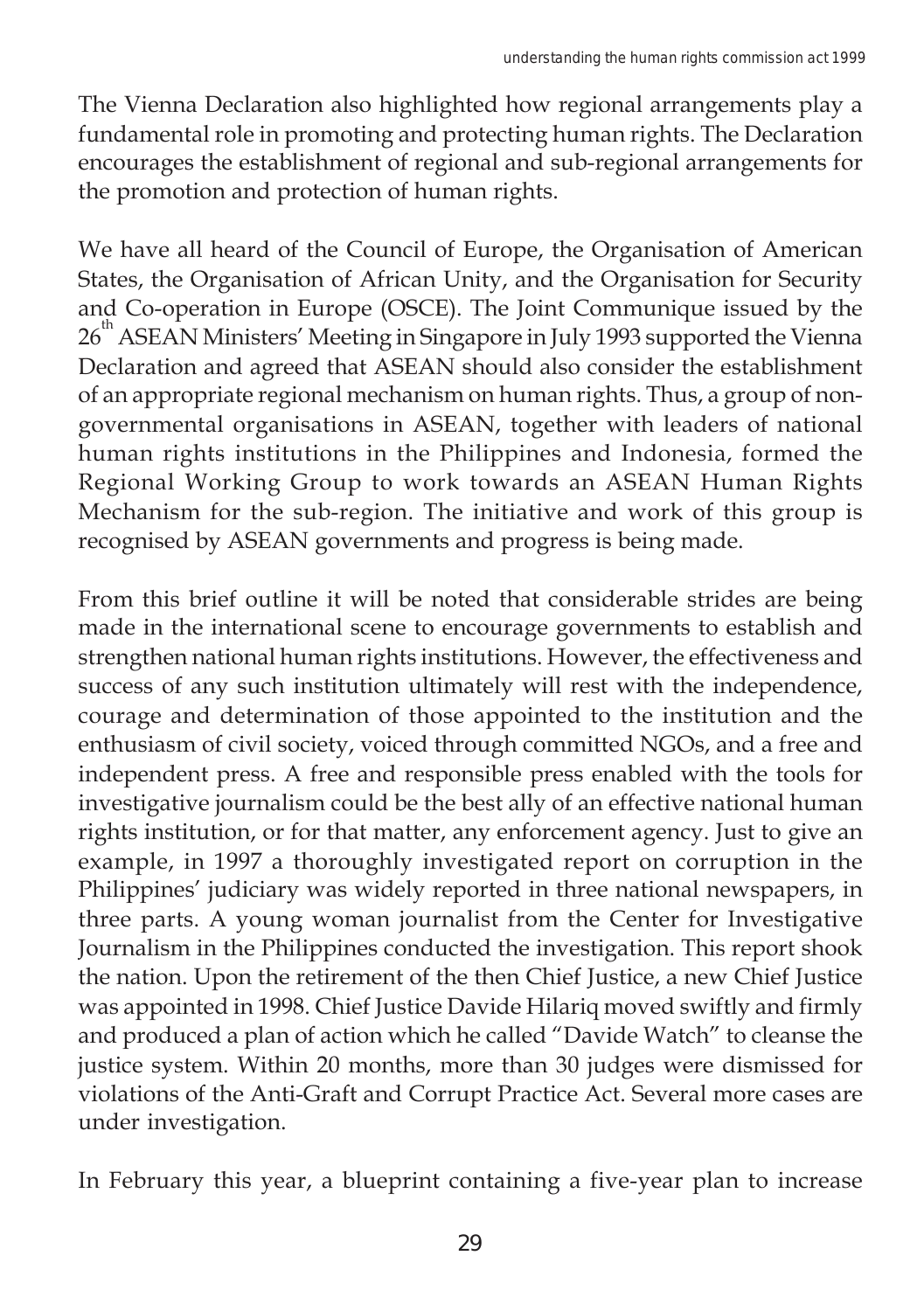#### ERA Consumer Malaysia

integrity, accountability, independence, knowledge-based adjudication, fairness, efficiency and accessibility to the courts was launched by the Supreme Court of the Philippines. It was a free press that triggered these changes.

It may be of interest to this Forum to note a very recent development in the international promotion and protection of human rights. The General Assembly on Dec 9, 1998 by Resolution 53/144 adopted the Declaration on the Right and Responsibility of Individual Groups and Organs of Society to Promote and Protect Universally Recognised Human Rights Defenders (*See Appendix III*). Work on this Declaration began more than 13 years ago in March 1984. The adoption in 1998 was seen as a milestone.

One of the most significant provisions of this Declaration is found in Article 12. While further defining existing norms concerning the right to participate in peaceful activities against violations of human rights and fundamental freedoms, it obligates the states to:

*"take all necessary measures to ensure the protection by the competent authorities of everyone, individually and in association with others, against any violence, threats, retaliation, de facto or de jure adverse discrimination, pressure or any other arbitrary action as a consequence of his or her legitimate exercise of the rights referred to in the present Declaration".*

This provision is supplemented by article 12 (3) which entitles everyone, individually and in association with others, to effective protection under domestic law in cases where he or she, through peaceful means, reacts against or opposes acts or omissions attributable to the state that result in human rights violations or, equally, violent acts carried out by groups or individuals that affect enjoyment of human rights.

As a sequel to this important Declaration, the Commission on Human Rights last month adopted a resolution requesting the UN Secretary-General to appoint a Special Representative to monitor the implementation of the Declaration. The mandate of the Special Representative would be, inter alia, to report annually to the General Assembly and the Commission on Human Rights on the situation of human rights defenders in all parts of the world. This is another milestone and gives some protection to human rights defenders, either individuals or non-governmental organisations, all over the world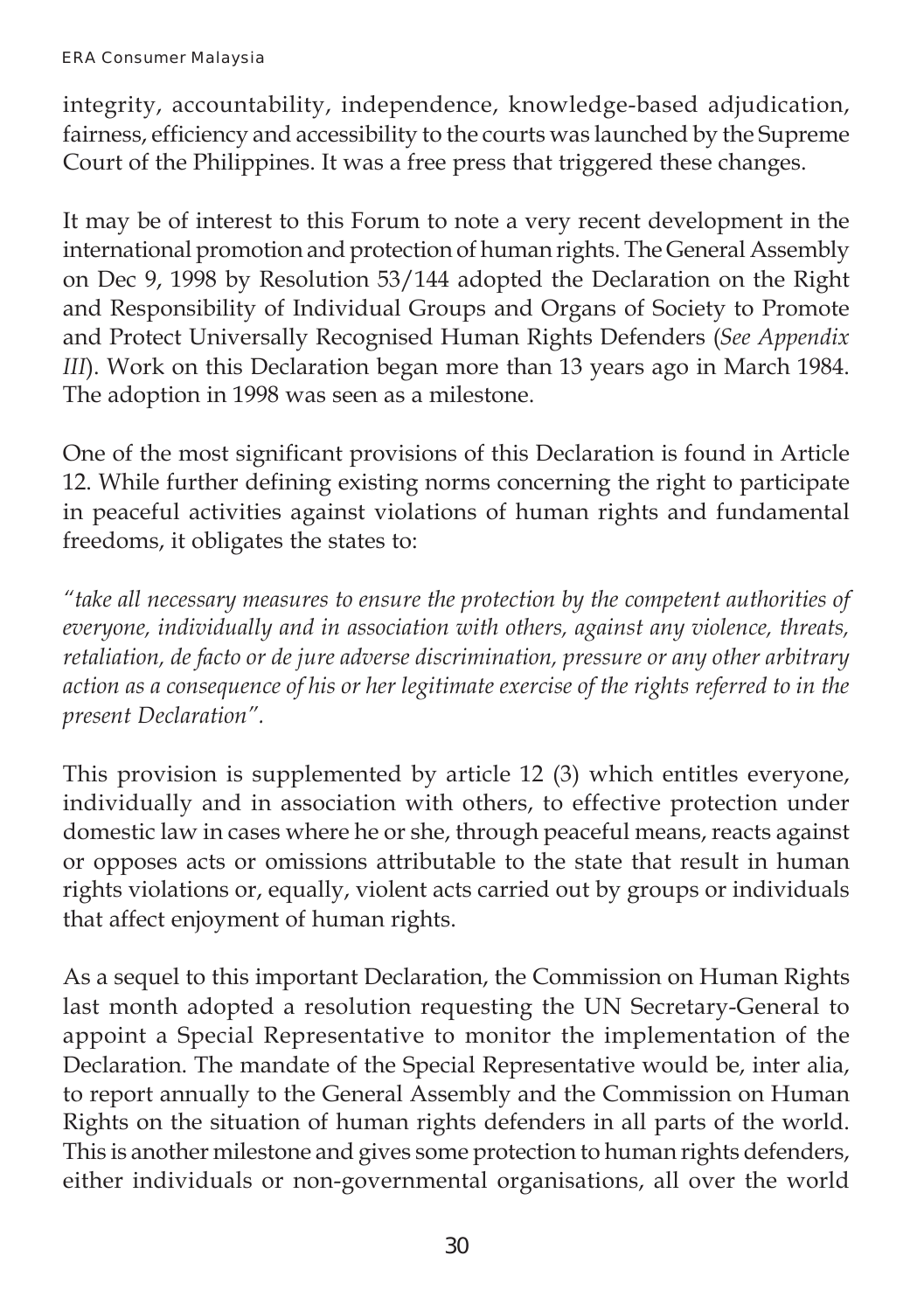against harassment, intimidation, persecutions, etc. This development was seen as the most significant one in the  $56<sup>th</sup>$  Session of the Human Rights Commission this year. While human rights defenders are expected to work closely with national institutions for the promotion and protection of human rights in their respective countries, equally these national institutions are expected to give cover and protect these valiant defenders when they are attacked by the government or non-state actors.

In conclusion, the second half of the last century should be seen as the period of norms formulation and standard setting for the promotion and protection of human rights. Today there are sufficient norms and standards. Let the first half of this century be seen as the period dedicated to vigorous implementation of these norms and standards for a better world. This will be the challenge for the national and regional human rights institutions. These institutions should strive to create a human rights friendly environment in the countries where the governments and their organs are respectful of individual rights and the people mindful of their societal responsibilities.

Thank you.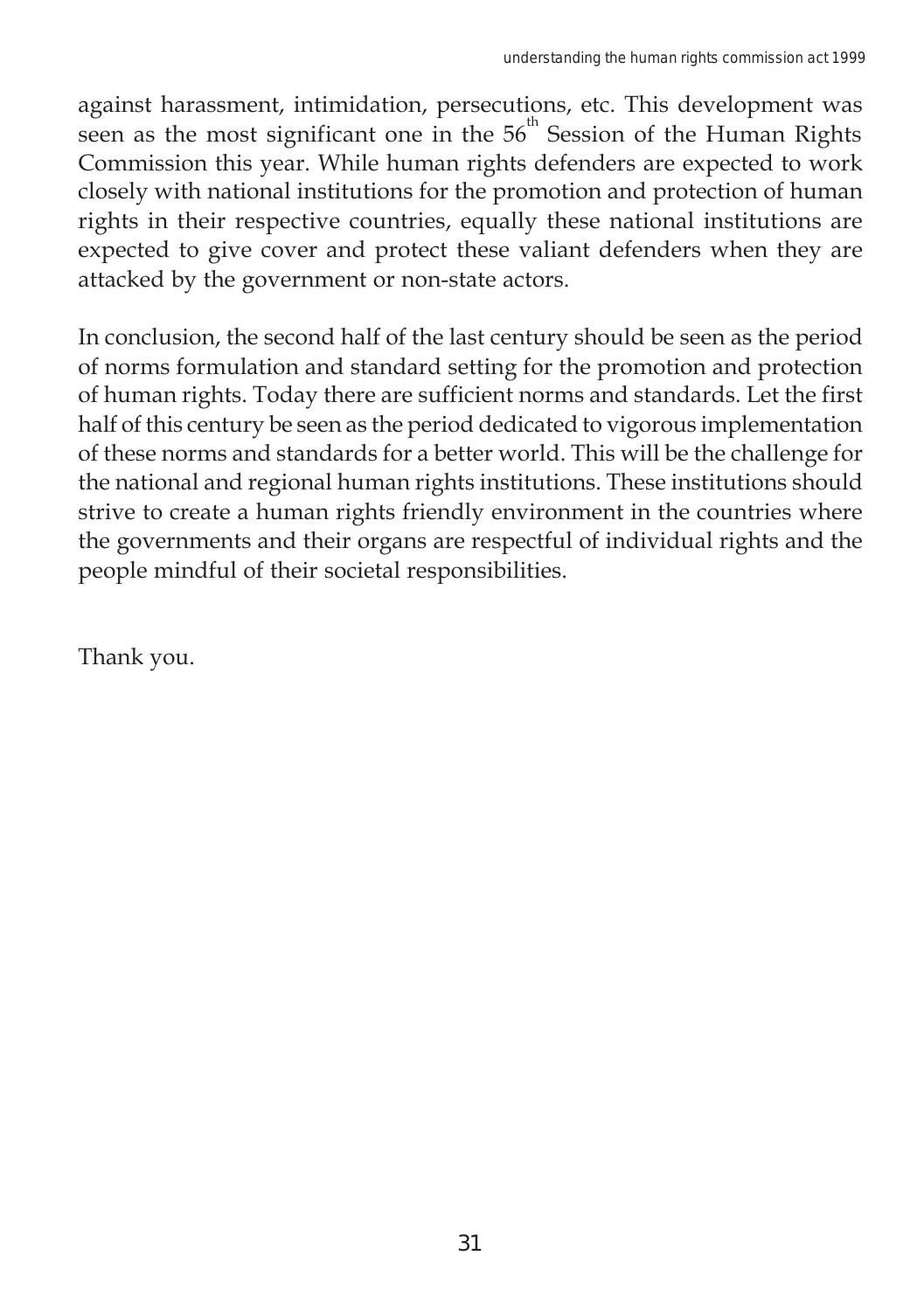ERA Consumer Malaysia

# **How Can the HRC Help Me ? The Role of Working Groups**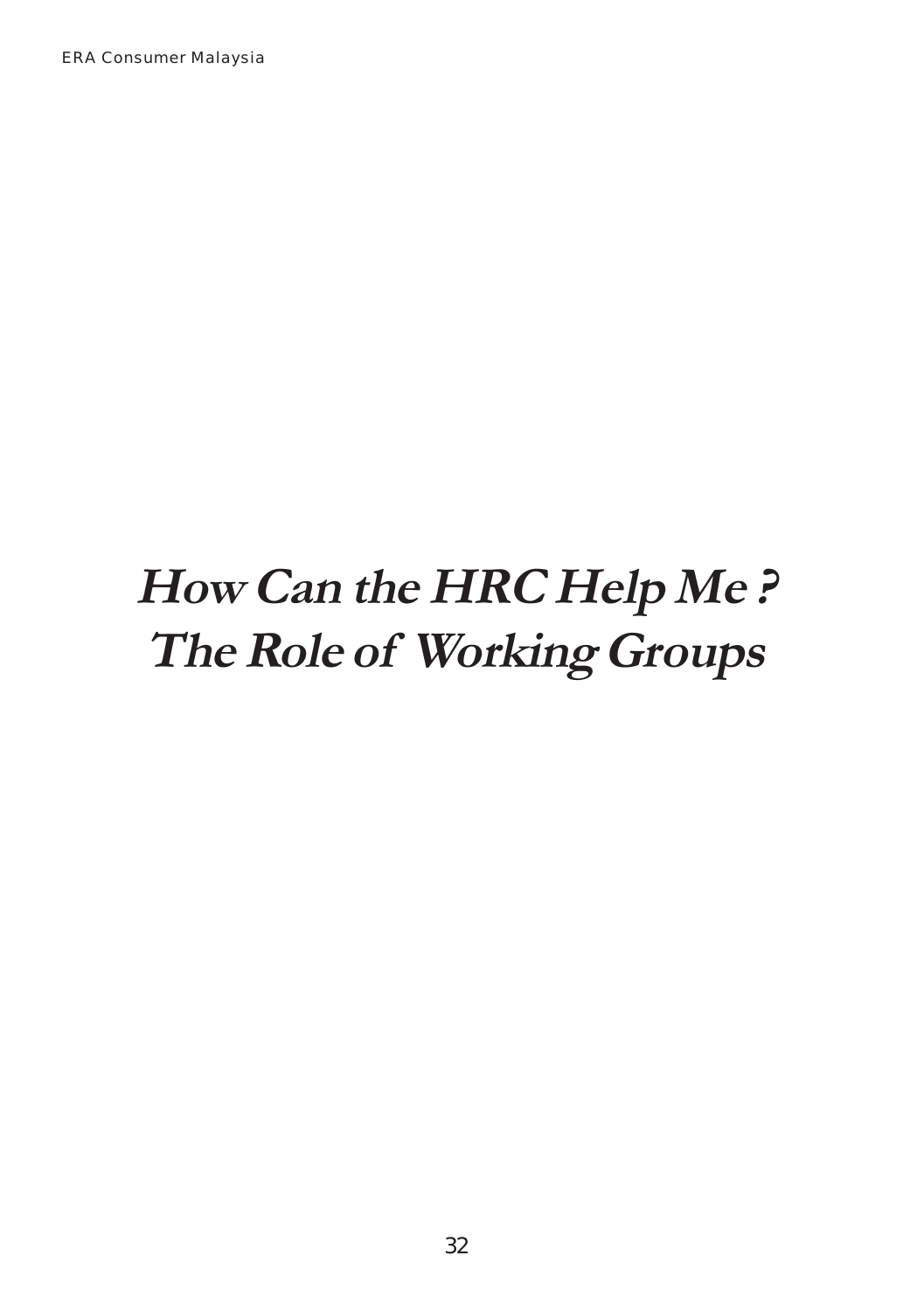# *Education Working Group of SUHAKAM: Its Role in Human Rights Education*

*Prof Chiam Heng Keng* University of Malaya

The functions of the Human Rights Commission (HRC) of Malaysia are stated in Article 4 of the Human Rights Act passed in 1999. The function pertaining to education tops this list and it states in 4(1):

(a) to promote awareness of and provide education in relation to human rights.

Section 4(2), which provides the HRC the power to discharge these functions, states that:

(a) to promote awareness of human rights and to undertake research by conducting programmes, seminars and workshops and to disseminate and distribute the results of such research.



The Education Working Committee, taking into account the function contained in 4(1), as well as

the Universal Declaration of Human Rights, has formulated four objectives, which have been accepted by the HRC of Malaysia. These are:

- (i) To promote respect for and protection of human rights through educational activities for all members of society;
- (ii) To assess needs and formulate strategies for the furtherance of human rights education;
- (iii) To co-ordinate the development of effective human rights education materials; and
- (iv) To foster learning environments to encourage participation and the development of a caring personality that upholds the dignity of human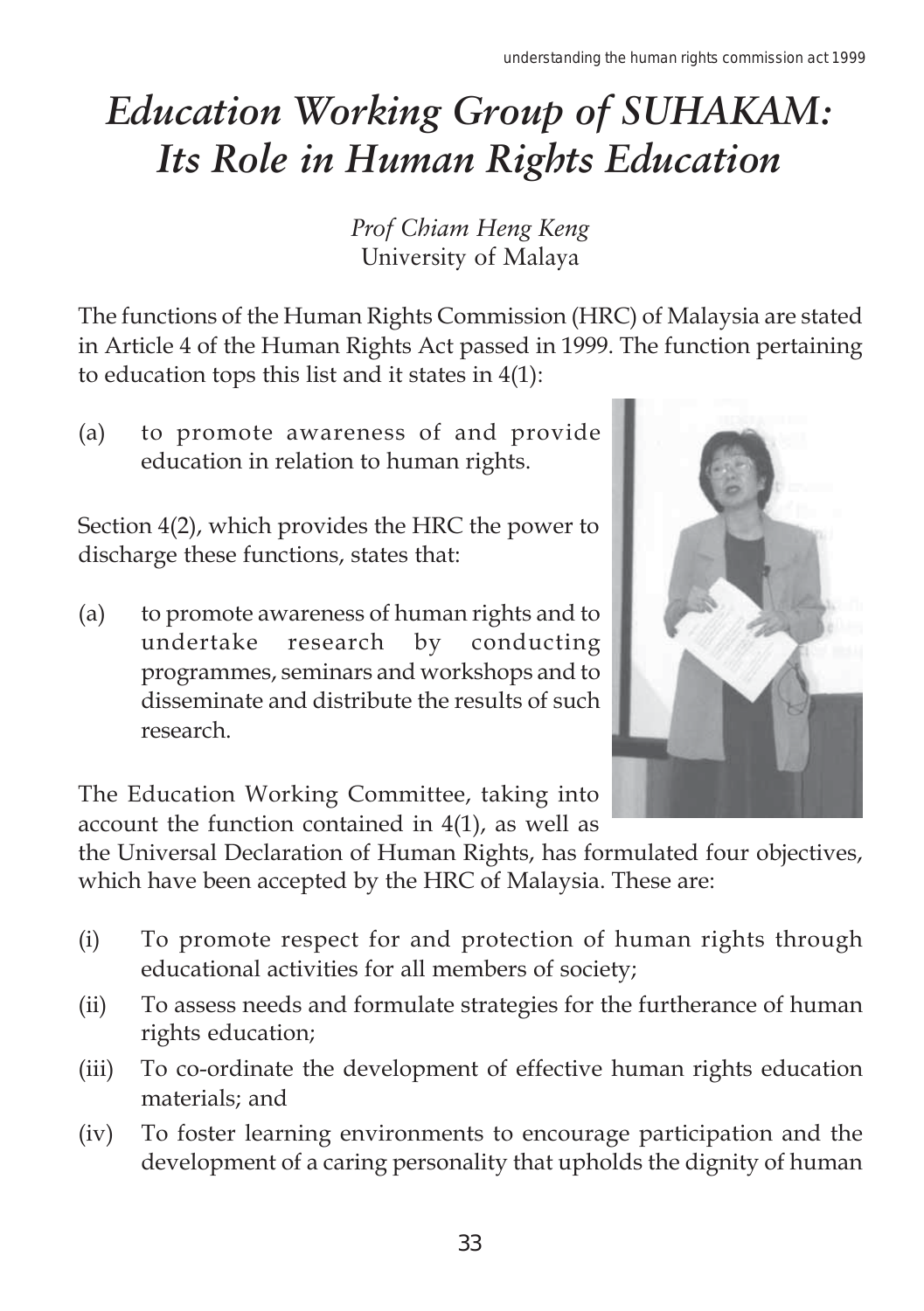rights with values such as friendship, understanding, tolerance and equality.

The Education Working Group agrees that the promotion and provision of education in human rights must be viewed from the perspective of knowledge, the development of values, beliefs and attitudes; and action.

- Knowledge: all strata of society must be provided with information on human rights and on existing mechanisms to protect those rights.
- Development of values, beliefs and attitudes: knowledge by itself is insufficient. For knowledge to be translated into action, values, beliefs and attitudes towards upholding the dignity of human rights must be instilled in individuals.
- Action: when knowledge is internalised in individuals as beliefs, values and attitudes, then they are more likely to act to uphold their rights and those of others. For instance, if a girl knows that she has the right over her body, she will act to defend it against violation, even if the perpetrator is her own father, for example. However, we also recognise that programmes have to be also provided to encourage individuals to respect human rights and prevent abuses of those rights.

The HRC of Malaysia sees its functions in terms of long-term, short-term and recurring goals. Education is definitely a long-term goal, although some of the programmes of the Education Working Group are short-term in their intent. For instance, to promote awareness of human rights, the Working Group plans to organise talks and seminars for the public and for specific vulnerable groups, such as the Orang Asli and the Disabled.

The objective of the Education Working Group to develop a caring personality is probably the most important, because when individuals possess such a personality, the society of which he or she is a part will uphold the human rights of others. I believe that teaching individuals to uphold their rights and those of others will make the society more effective in the long run in promoting human rights, rather than aggressive campaigning. For instance, if children are taught to know their own rights and those of others, the incidence of bullying and assault in schools will be greatly reduced. When these children become adults, they will be less likely to abuse the rights of others than those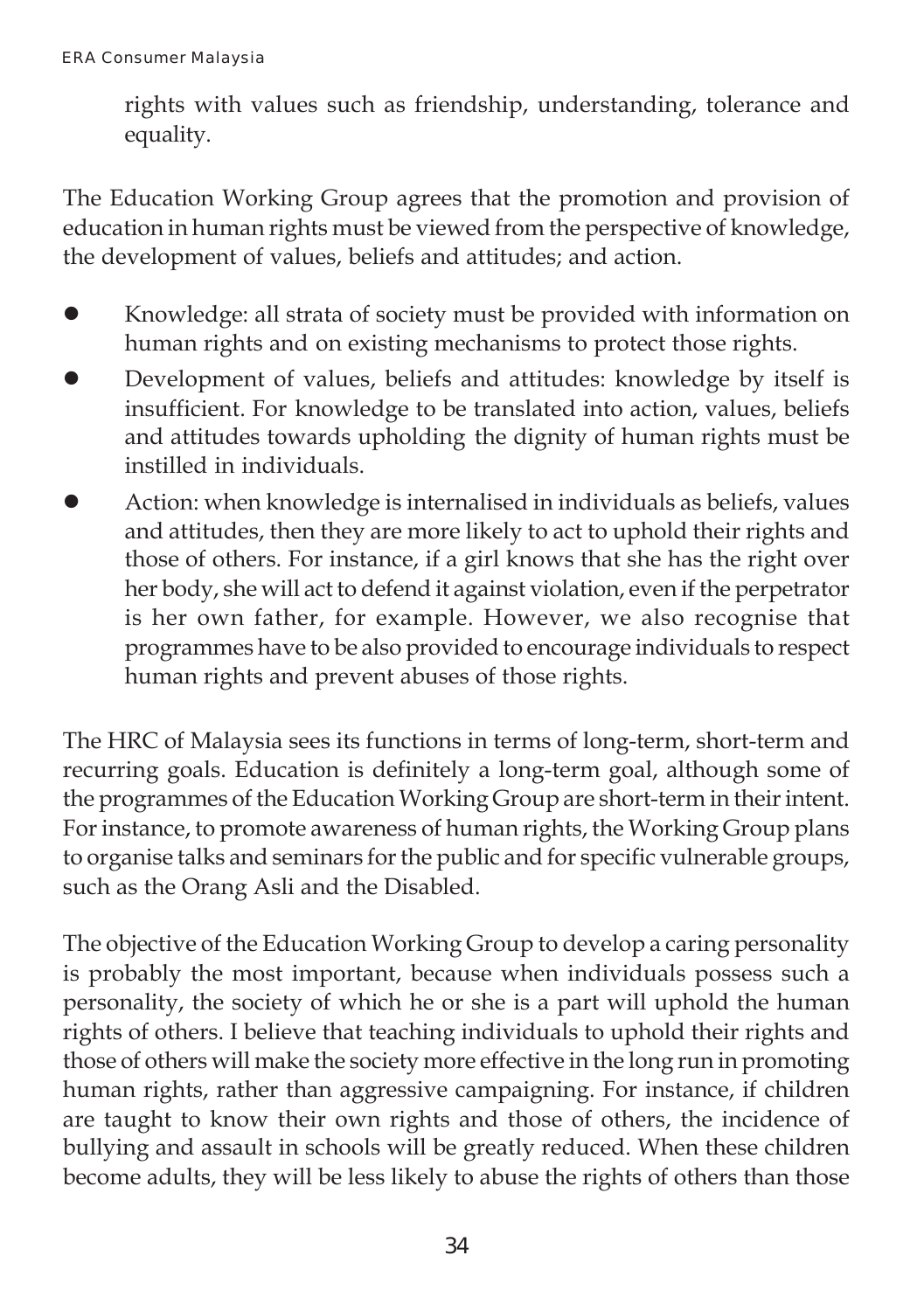who do not possess this knowledge and belief in upholding human dignity.

Many human rights are not found in the Universal Declaration of Human Rights (UDHR), such as the right over one's body or the rights of the disabled. Often we forget that we are talking about human rights and not just humane rights. I believe that the basic rights of human beings are much more critical to the well-being of the individual than are the political ones. But unfortunately, political rights hog the limelight and garner a more high media profile. This consequently gives many citizens an incorrect perception of the function of the HRC. The narrow perception of human rights issues has resulted in many citizens having the notion that human rights issues are of no relevance to them and are only pursued by socially-conscious NGOs or social activists. They are not only uninvolved but many are also alienated by the constant contention between NGOs and the government.

While acknowledging that cruelty, violence and other forms of offensive violations of human rights should not be ignored, I nevertheless believe that the HRC should focus on individuals, particularly on educating them about their rights and about respecting the rights of others. This advocacy of focusing on individuals is congruent with the view of Eleanor Roosevelt who was responsible for the UDHR. As cited in *Human Rights, USA Pamphlet* which is published by the Human Rights USA Resource Centre in Minnesota, Eleanor Roosevelt says:

> *In small places, close to homes, so close that they cannot be seen on any maps of the world. Yet, they are the world of the individual person, the neighbourhood he lives in, the school or college he attends, the factory, farm or office where he works. Such are the places where every man, woman and child seeks equal opportunities, equal dignity without discrimination. Unless these rights have meaning there, they have little meaning anywhere. Without concerted citizen action to uphold them close to home, we shall look in vain for progress in the large world.*

Let me briefly discuss the places where individuals seek dignity, justice and equal opportunity and acquire values, beliefs and attitudes towards human dignity.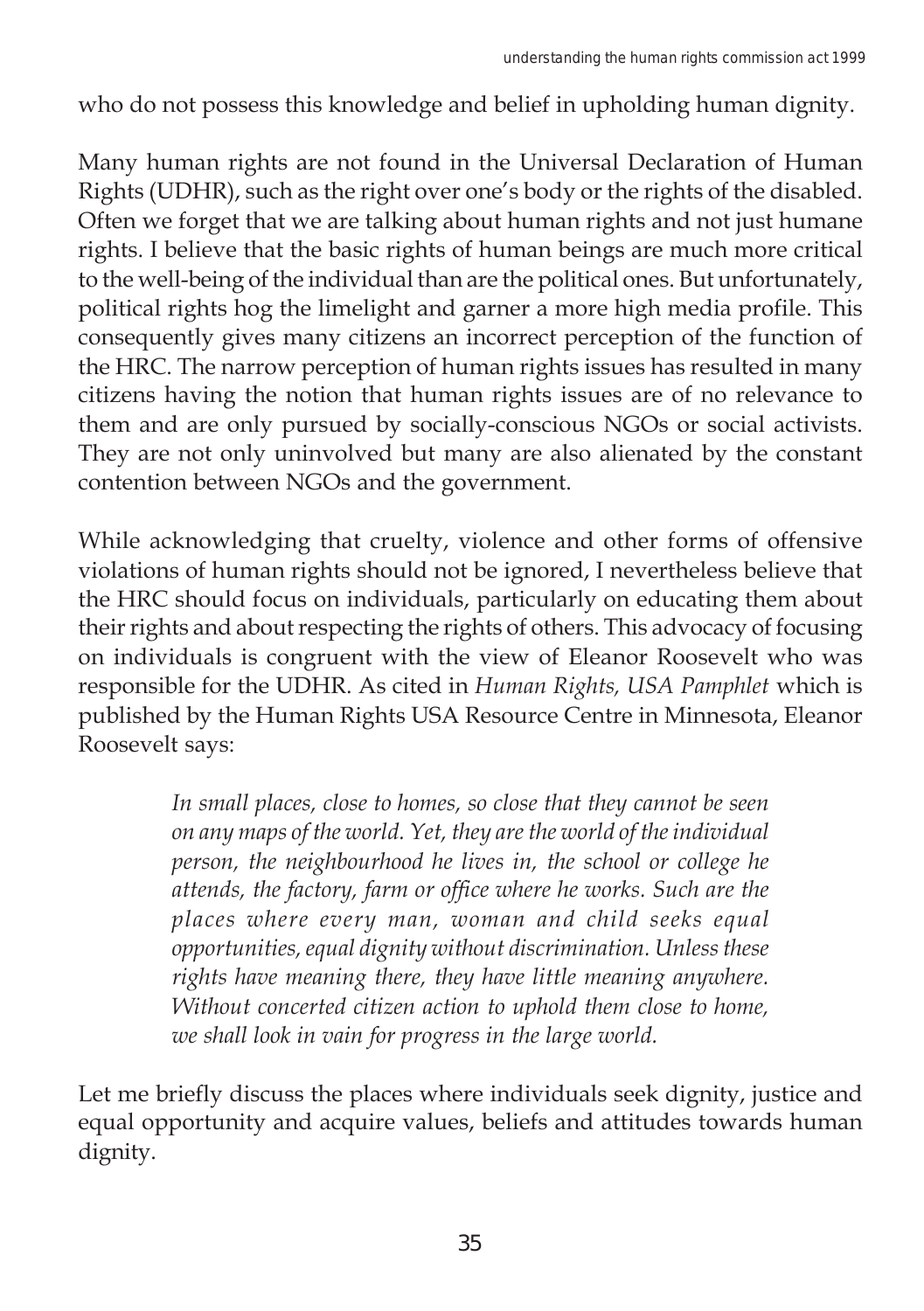## **The Home**

The home, the smallest unit in society, is where basic values, beliefs and attitudes are imbued in children. Parents are children's first and foremost socialising agent; that is, children learn from parents what is right and wrong and what is approved and disapproved by society. Children acquire values and beliefs, and adopt certain behaviour and practices either through direct teaching or through observation and modeling. For instance, parents who respect each other by listening carefully to the viewpoint of the other parent convey a different message of human rights to children from those who rebuke the other partner with reprimands such as "don't be stupid". Parents who respect the law by not throwing concrete rubbish on the street but who get rid of the rubbish by dumping it into the neighbour's backyard are teaching their children to obey the law only if the compliance benefits them, but to disregard those that do not. Even more confusing to young children is when their parents display blatant contradictions. For example, while campaigning aggressively for the right of illegal immigrants to stay in the host country, some parents may display no qualms in evicting their own parents out of their home because there is no space for them. Or while fighting for equity and for everyone to have the right to an adequate standard of living, parents show great reluctance to contribute towards the maintenance of their own aged parents.

Children learn more from observing their parents' behaviour than from their preaching. Unfortunately, most parents are unaware of the impact that their behaviour – verbal or physical – has on their children. They tend to inform their children, directly or indirectly, "to do as I do". Parents have therefore to be aware of the impact their unconscious or automatic action has on their children's behaviour. If parents want their children to have compassion and to respect others, then they have to demonstrate these attributes in their relationships at home.

## **Educational Institutions**

We consider schools and institutions of higher learning as important agents of socialisation, including the development of values, beliefs and attitudes toward upholding the rights of oneself and of others. Schools are empowered by society and parents to educate children by equipping them with knowledge and skills, including socially approved beliefs, values and attitudes, and by providing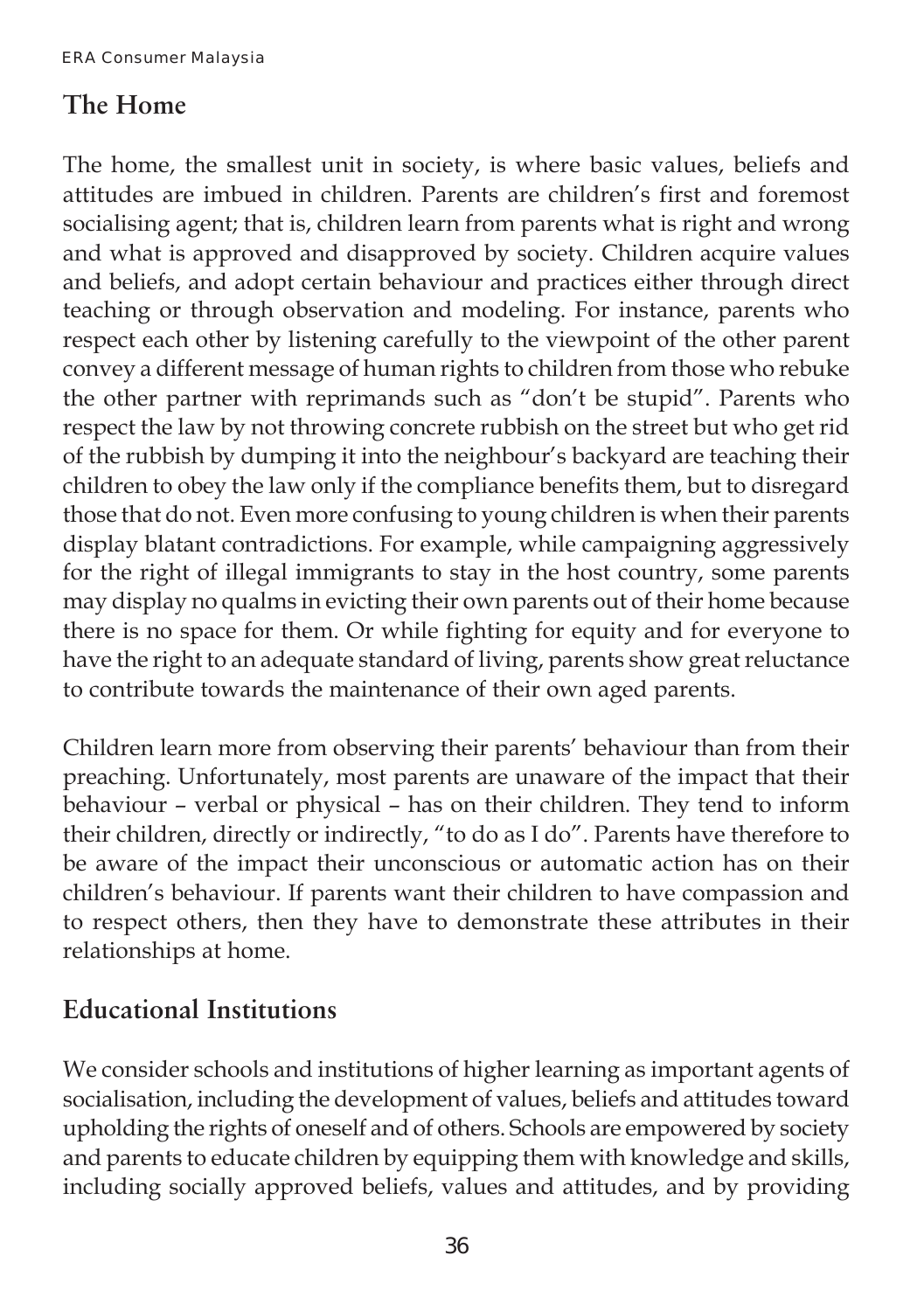them with opportunities to acquire social competence (in particular the ability to work cooperatively with others). For young children, the last-mentioned function of the school is of uttermost importance because within the home they interact with people who are already in a hierarchical order, but in school they are able to interact with peers of similar age. In addition, in school they interact with people who are not bonded to them by relational ties. Hence, in school they can learn to respect the rights of those who are not emotionally bonded to them.

The cooperation of the Ministry of Education is therefore vital if the conscience of individuals is to be brought up to a higher level. Programmes for teaching students human rights have to be carefully designed and tested so that it is not just head knowledge that children acquire, but also knowledge that will be translated into action. In other words, it is not just the contents that the designer of the curriculum has to contend with but also the teaching strategies. Knowledge of human rights should be translated into behaviour such as respect for the rights of their peers, ability to work cooperatively with others, empathy for the less-abled and the unfortunate, intolerance towards injustice, and abhorrence towards violence. When these characteristics are developed in students, the incidence of bullying, assault, vandalism and other acts of violence will be curtailed in schools and in society.

## **The Neighbourhood**

The neighbourhood is made up of people who are known to us. If we cannot demonstrate kindness, thoughtfulness, generosity and sympathy to our neighbours, then it will be difficult to act kindly, generously and sensitively to strangers. Justice must be meaningful in our daily transactions. Yet extensive noise, inconsiderate disposal of rubbish, and thoughtless parking of vehicles along the roads are only some of the examples of intrusions into the rights of our neighbours. In contrast, there are neighbours who are adamant in maintaining their rights under all circumstances. They refuse to waive and accommodate a certain degree of violation of their rights, such as to allow a higher volume of noise on account of a celebration party of their neighbour.

Another well-known example of injustice in the neighbourhood is the refusal of certain families to be rostered for duties for neighbourhood nightwatch. People need to be involved and participate in carrying out human rights. If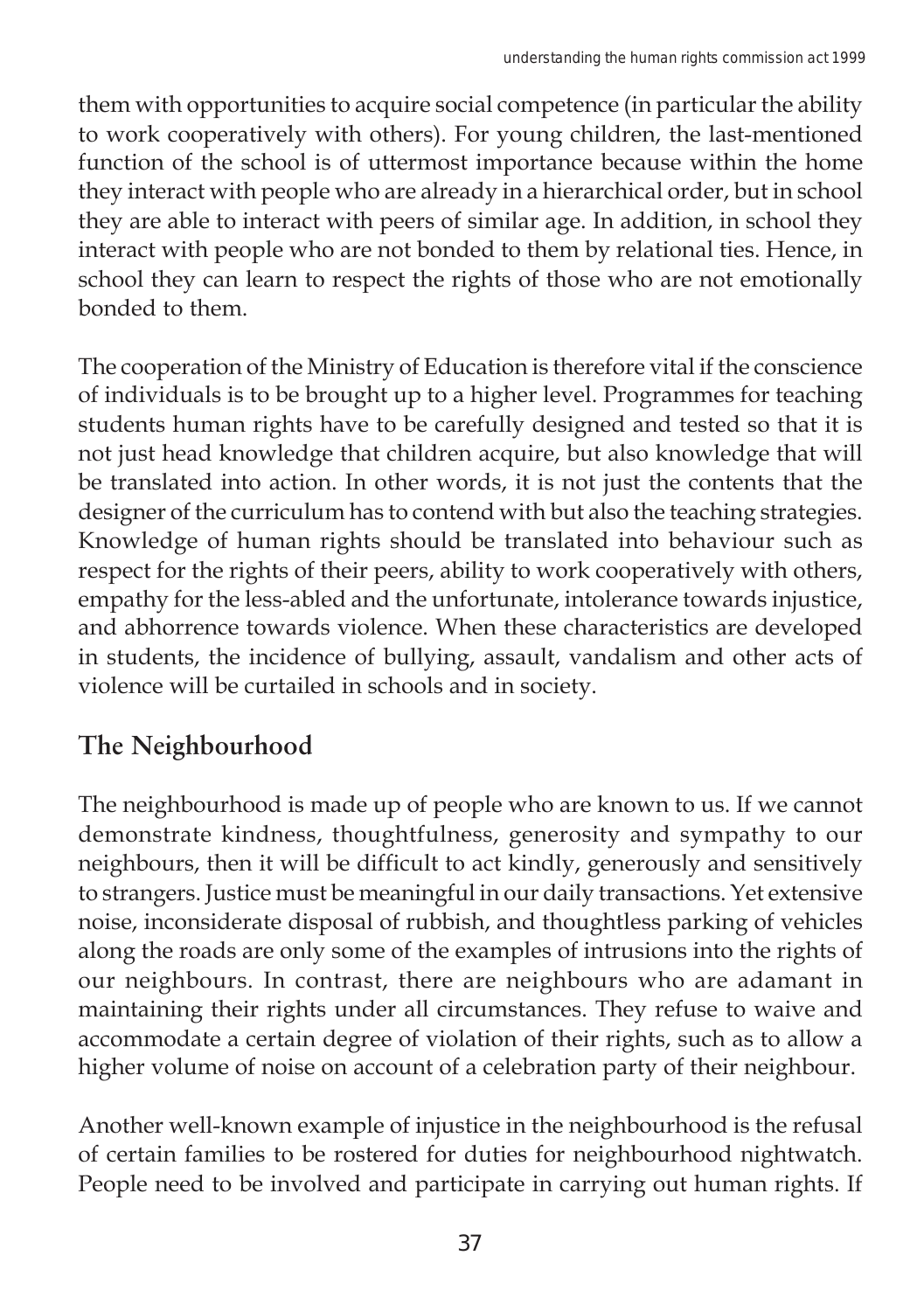they are unable to practice the concept of justice and equality on a small scale, it is not only improbable but also meaningless, even if they participate.

Education on human rights has therefore to begin at home and in the neighbourhood. If a person's belief in human rights is not manifested in his/ her daily activities, participation at any other level is hypocritical. Learning how to be a good neighbour is probably one of the best places for adults to practice human rights.

## **The Working Place**

Society has to protect its weaker members. Workers are weaker than their employers in terms of power. There must therefore be laws and regulations to protect workers. However, workers must also know their rights so that they know what their entitlements are. This knowledge will reduce the probability of their employers taking advantage of them. Knowing that workers can be vulnerable to abuse, the UDHR sets down the rights of workers in Articles 22, 23 and 24:

- *Article 22* states that everyone has the rights to social security and to economic, social and cultural rights;
- Article 23 states that everyone has the right to work in reasonable conditions for a fair wage and to belong to a trade union; and
- z *Article 24* states that everyone has the right to rest and leisure and holiday from work.

While the vast majority of workers are knowledgeable of the rights enunciated in Articles 22, 23 and 24, some of them are unable to defend these rights when their employers violate them. The infringement of these rights is not due to ignorance of the employers but rather is due to their attitudes towards the workers. This violation clearly demonstrates the importance of providing human rights education to the citizenry at a young age so that correct values, beliefs and attitudes can be developed.

It is not uncommon for the harshness of employers to be induced by fear, ignorance and past experiences. Fear of workers taking advantage of them or of indiscipline has propelled many employers to be austere. Some of these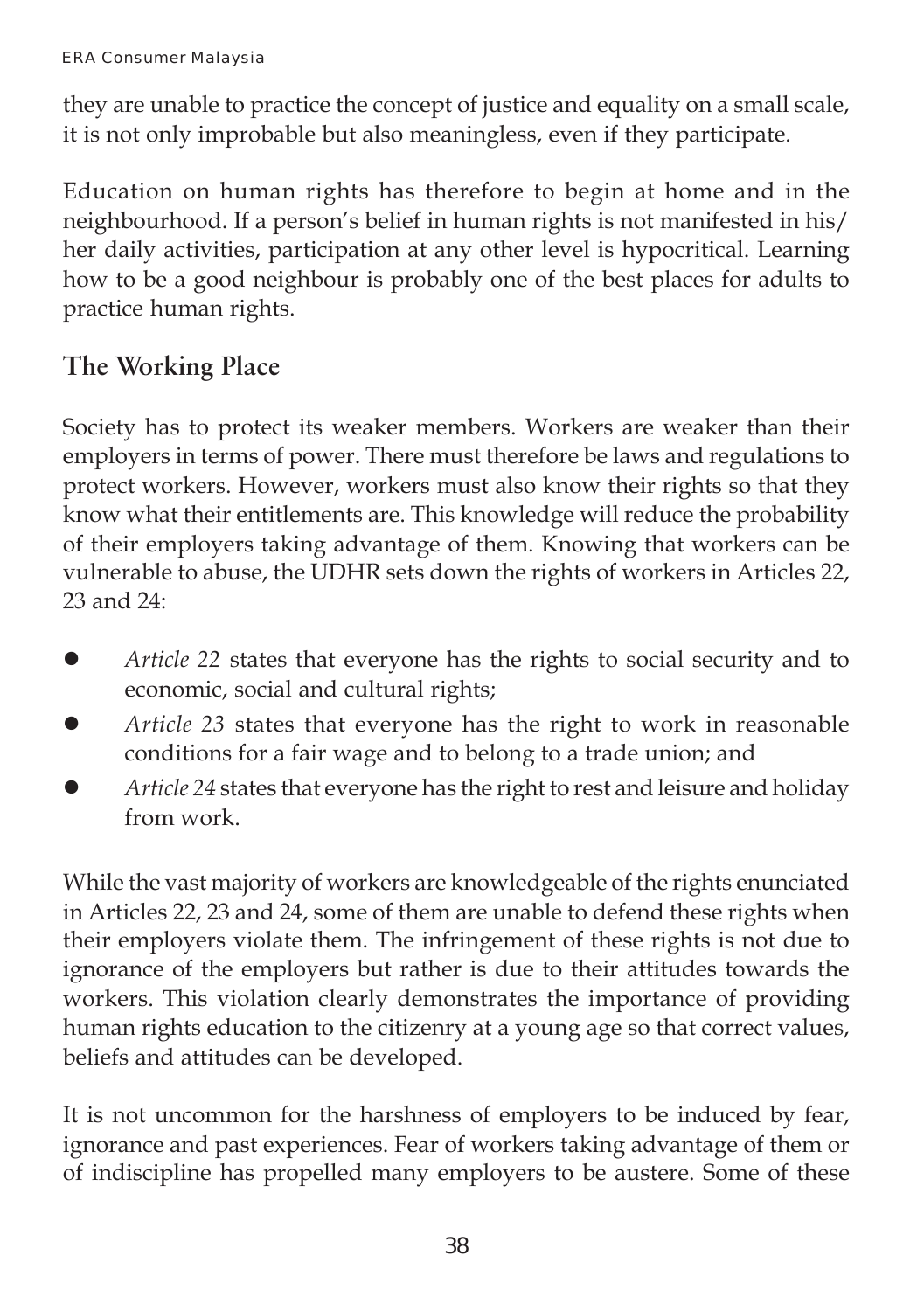fears may not be unfounded if they are brought about by past experiences. Harmonious employer-employee relationships that are developed through mutual respect for each other's rights are a better guarantee of employers upholding the employee's rights than are rules and regulations.

Therefore, besides making workers cognisant of their rights, workers should also be informed of their employer's rights. Workers who act responsibly at work by displaying loyalty towards their employers, such as making proper use of the company's time and resources, are likely to achieve productivity and generate goodwill. Except for a few hard, mean or even cruel individuals, the majority of employers are likely to reward good workers and treat them well. Hence, human rights education for workers should not only focus on workers' rights but also on their responsibilities and the rights of their employers.

Human rights education should also be disseminated to employers. Besides knowing the rules and regulations of employment, employers should also understand human relationships and acquire social competence skills, in particular the skills to relate to their workers. In short, knowing rules and regulations alone is not a sufficient criterion of humane treatment of workers because those who are unsympathetic will look for loopholes or attempt to meet only the minimum requirements.

Mutual respect and loyalty towards each other will create an environment of goodwill which will enhance respect for human rights in the workplace. Therefore, human rights education in the workplace that emphasises rules and regulations will limit the scope of the benefits that both employees and employers can attain. Without reciprocal goodwill, human rights can easily be dishonoured.

## **The Community at Large**

For human rights to be honoured in a society, everyone must be involved. Even very young children should be included. If toddlers and preschool children refrain from hurting other children because they know that such an act is wrong, then violence is reduced. Furthermore, when these children grow into adults, they are less likely to engage in violent or barbarous acts.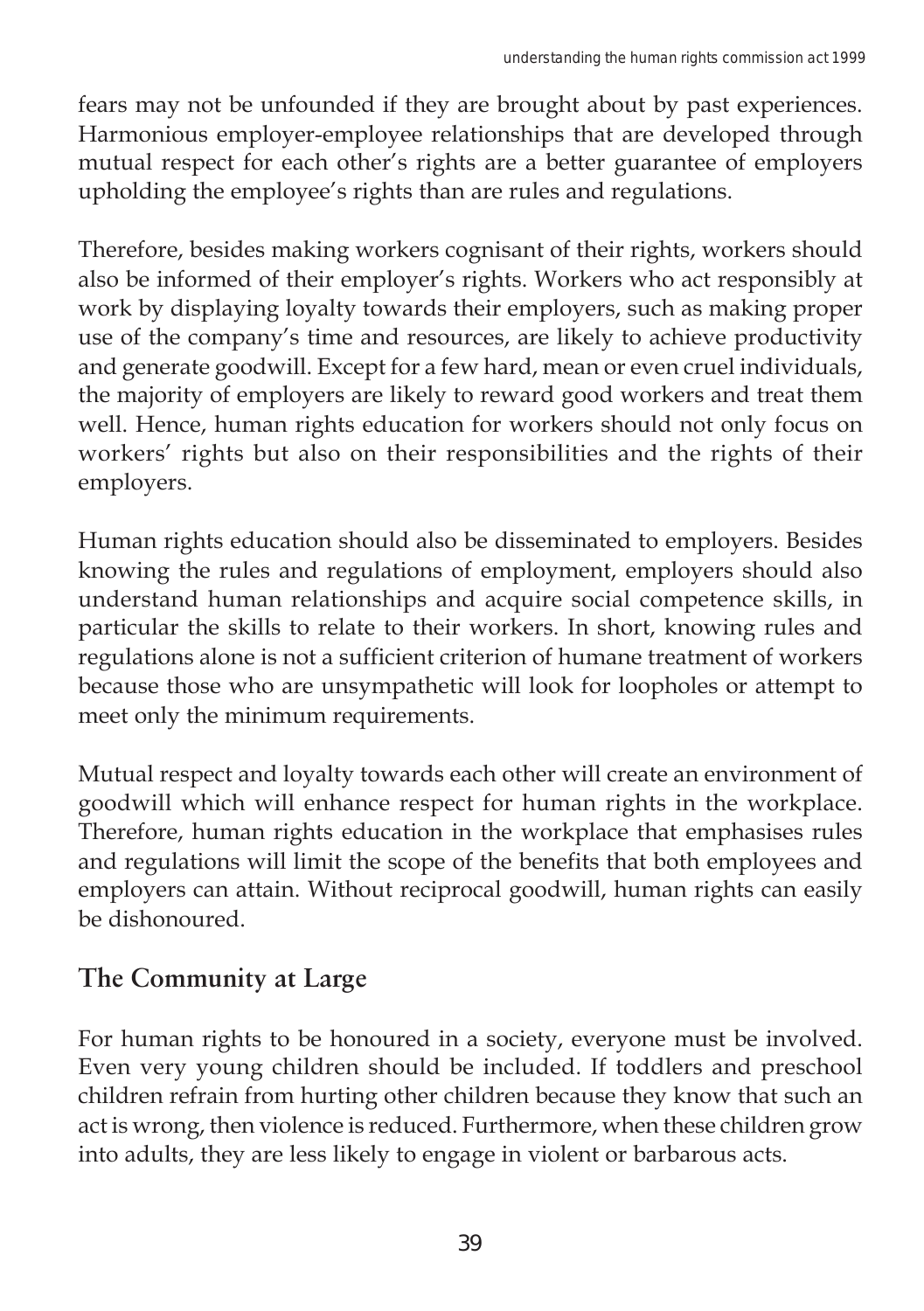#### ERA Consumer Malaysia

If everyone, young or old, plays his/her part in respecting the rights of others, no matter how the small the act may be, then the society will have a greater likelihood of being a just society. Even a small act such as taking one's turn in a queue can go a long way towards promoting respect for human rights.

If we take consumers' rights seriously, then there will be less abuse by the manufacturers and retailers. Owing to the difficulty in lodging complaints, many of us simply give up the pursuit. However, if we are committed to justice, we will pursue the matter despite the obstacles.

Our right to live in a safe and healthy environment can be protected if every one of us does our part by making sure that garbage is properly disposed. Although it is the government's job to ensure that the garbage is collected on a regular basis and that the workers employed for this task are not shirking their responsibilities, everyone must cooperate by obeying rules and regulations and displaying civic-mindedness. The carting away of household rubbish by the city council will not remove the stench if people continue to dump leftovers into drains, leave garbage bins uncovered and turn a blind eye to those who litter the streets.

### **Conclusion**

The government is empowered to pass laws to protect human rights. However, legislation and enforcement of laws are not synonymous. Laws can be passed to protect human rights but to what extent human rights are upheld depends on the people. Each one of us can do his/her bit by making sure that in our daily lives we uphold our rights while respecting those of others. If in our daily activities, i.e. in our decisions and actions, we do not violate the rights of others, our society has a good chance of protecting our own rights and those of others. The importance of individuals doing their parts was acknowledged by Eleanor Roosevelt when she called for the dignity of human beings being upheld by individuals in the home, in the neighbourhood, in educational institutions, at the workplace and in the community at large. I subscribe to her viewpoint, that is, the need to begin with the individual.

For programmes on human rights for students to succeed, adults must take the lead and show the way. The programmes will have little credibility if adults and the government flout or violate human rights. It is easy to promote human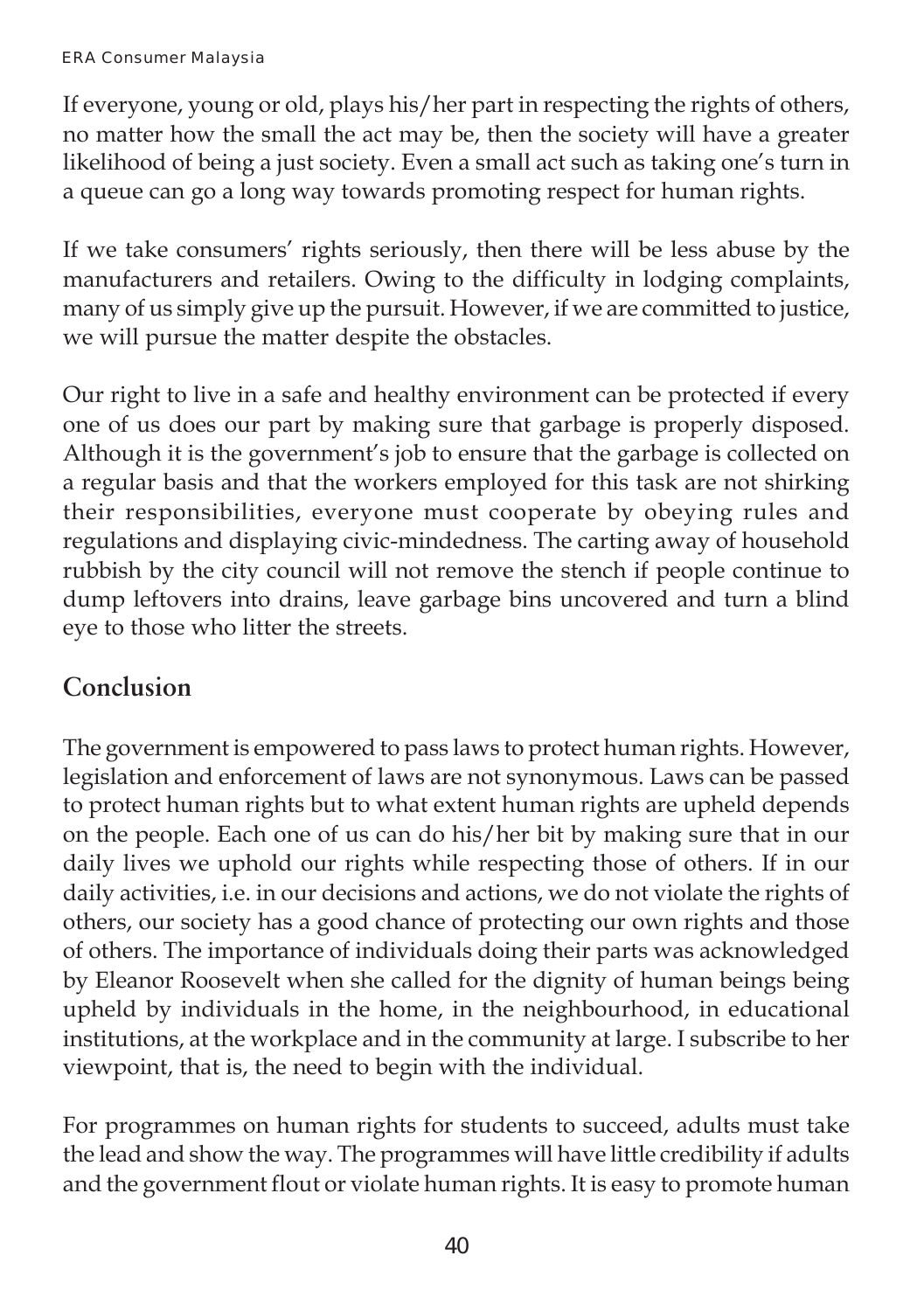rights in seminars and conventions but it is much more difficult to internalise this belief in human rights for all and to manifest it in our day to day activities.

Promoting awareness and supplying education on human rights to the grassroots and the vulnerable groups can only be effective if we are not only cognisant of their needs but also are able to work with all parties whose participation is critical. The Education Working Group of SUHAKAM therefore needs the collaboration and cooperation of all agencies – both governmental and non-governmental – as well as that of individuals.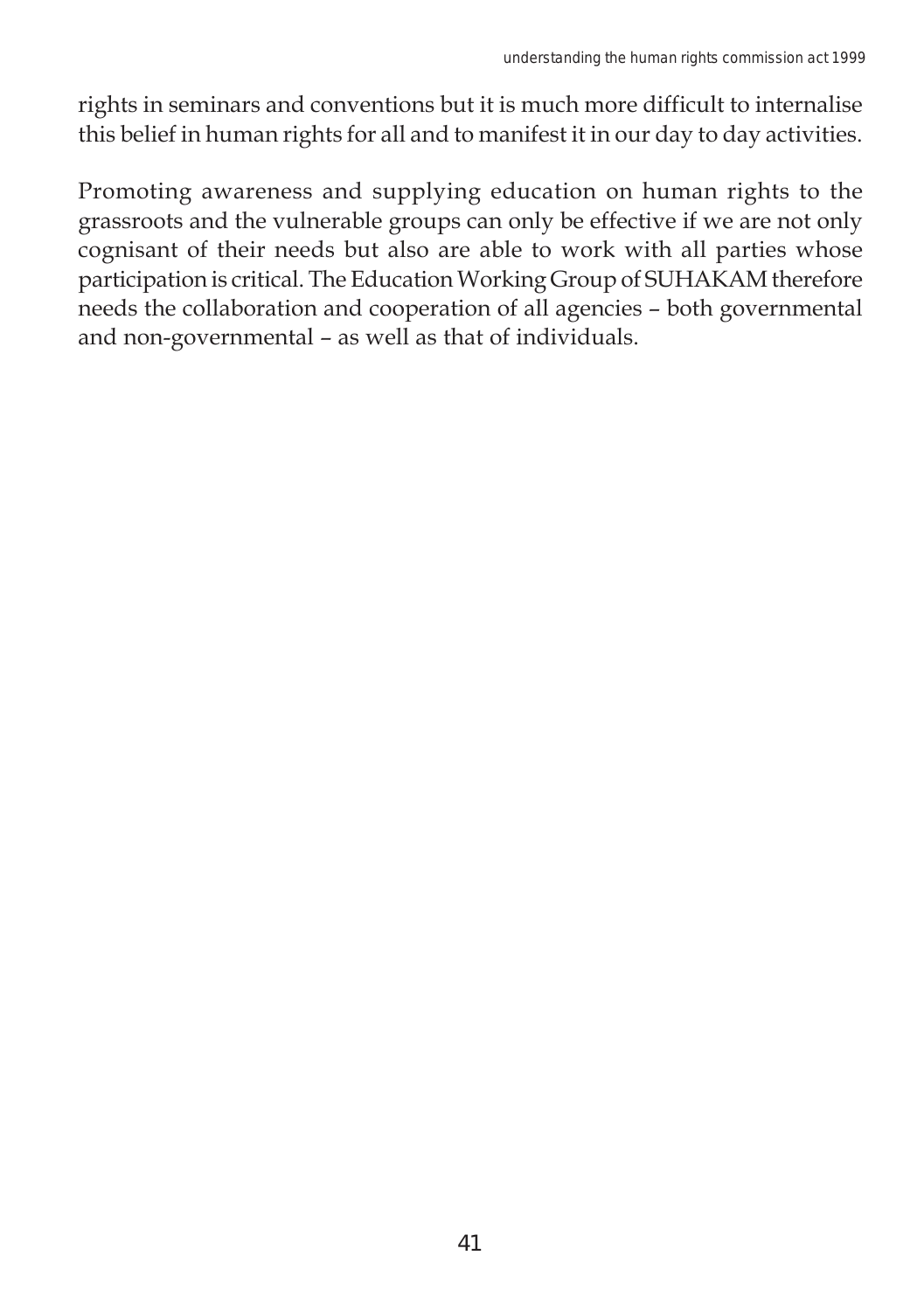## *The Role of the Working Group on Complaints Regarding Infringements of Human Rights*

*Prof Mehrun Siraj SUHAKAM*

## **What the Commission** *Can* **Do:**

The HRC can inquire into complaints of infringement of human rights. If the inquiry discloses that an infringement has taken place, the HRC can refer the matter to the relevant authority or person with the necessary recommendations.

[Human rights have been defined in the Human Rights Commission of Malaysia Act as "fundamental liberties as enshrined in Part II of the Federal Constitution" (section 200)]

The HRC can visit places of detention and make necessary recommendations.

### **What the Commission** *Cannot* **Do:**

The HRC cannot inquire into any allegations that are the subject matter of proceedings pending in any court.



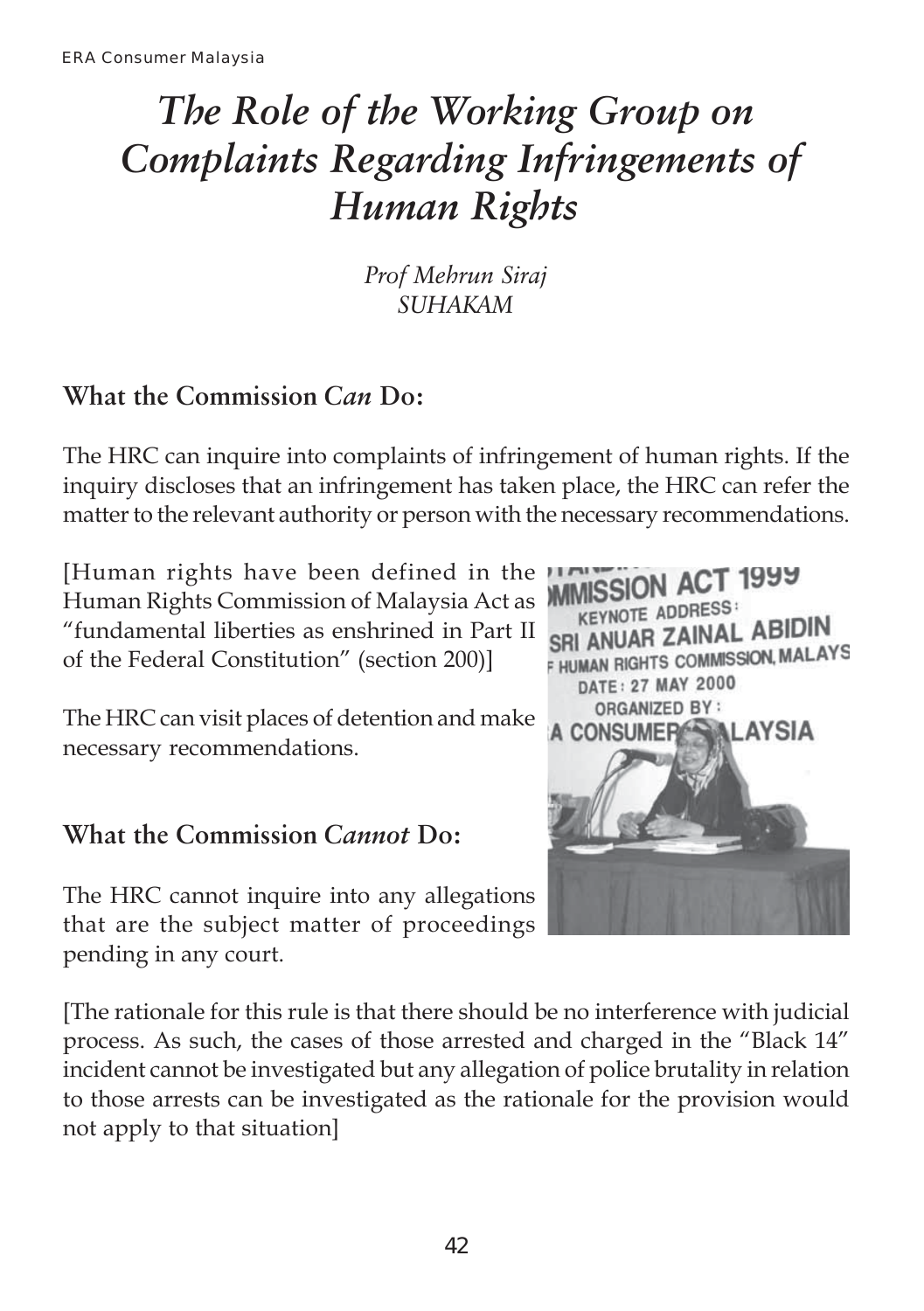The HRC must cease investigation if the allegation becomes the subject matter of a court case.

The HRC cannot or should not investigate matters that come within the jurisdiction of another agency or amounts to duplication of the work of another body.

The HRC is not an enforcement agency.

## **The Complaint Procedure**

[This procedure has not yet been discussed by the HRC. This is only a proposal. If it is approved by the HRC, it should be printed in the four main languages and distributed throughout the country as it is intended as a guide for the public]

## **A : SUBMISSION OF COMPLAINTS**

- *1. Who can submit complaints of human rights violations?*
	- (i) An aggrieved person (or victim)
	- (ii) A group of aggrieved persons ( or victims)
	- (iii) A person acting on behalf of (i) or (ii) above
- *2. How can the complaint be made?*
	- (i) In writing
	- (ii) In person at the office of the HRC
- *3. In what language should the complaint be made?* The complaint may be made in any language, but preferably in Bahasa Malaysia or English (to avoid the need for translation)
- *4. What should the complaint set out?*
	- *(i) What* rights are being or were infringed?
	- *(ii) Whose* rights are being or were infringed?
	- *(iii) Who* is infringing the rights?
	- *(iv) How* are the rights being infringed or how were the rights infringed?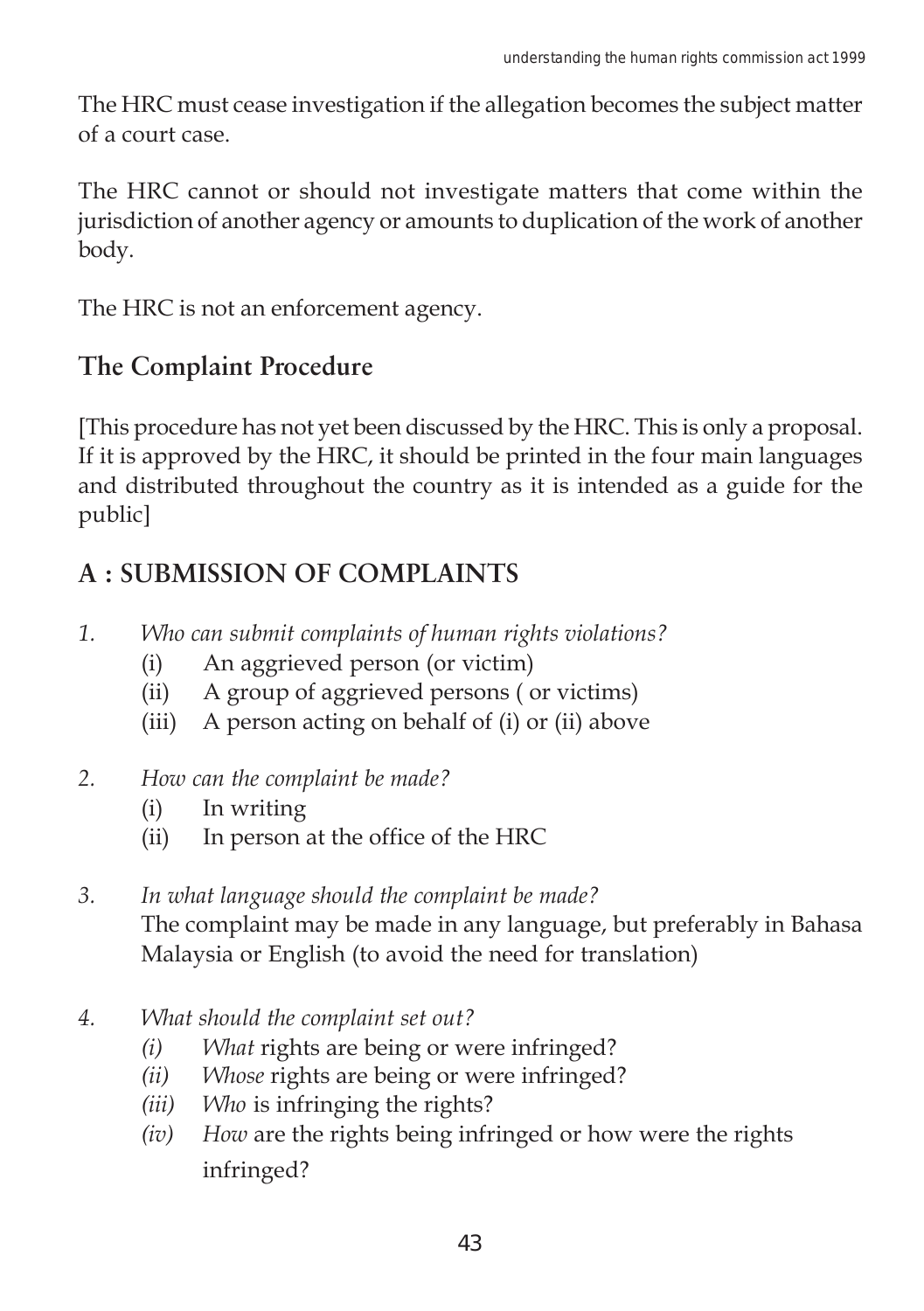- *(v) When* did the infringement take place?
- *(vi) Where* did the infringement take place?

## **B : ADMISSIBILITY OF COMPLAINTS**

- 1. A complaint is admissible if on the face of it, it shows that there is or has been an infringement of human rights.
- 2. The Commissioners may request for further information in order to determine whether a complaint is admissible.
- 3. A complaint may not be admissible if it is found to be too trivial a matter or the complaint is beyond the jurisdiction or powers of the HRC.
- 4. The admissibility of the complaint must be established as soon as possible. The complainant must be notified of the admissibility or otherwise of the complaint.
- 5. If the complaint is not admissible, the HRC should advise alternative remedies, if available.

## **C : THE INQUIRY**

- 1. If the complaint is admissible, an inquiry shall be conducted in the manner prescribed by the HRC. (For this purpose, regulations may be made under section 22 of the Act)
- 2. The HRC shall inform the complainant from time to time of the status of the inquiry.

When the inquiry is completed, the HRC shall inform the complainant of the outcome of the inquiry.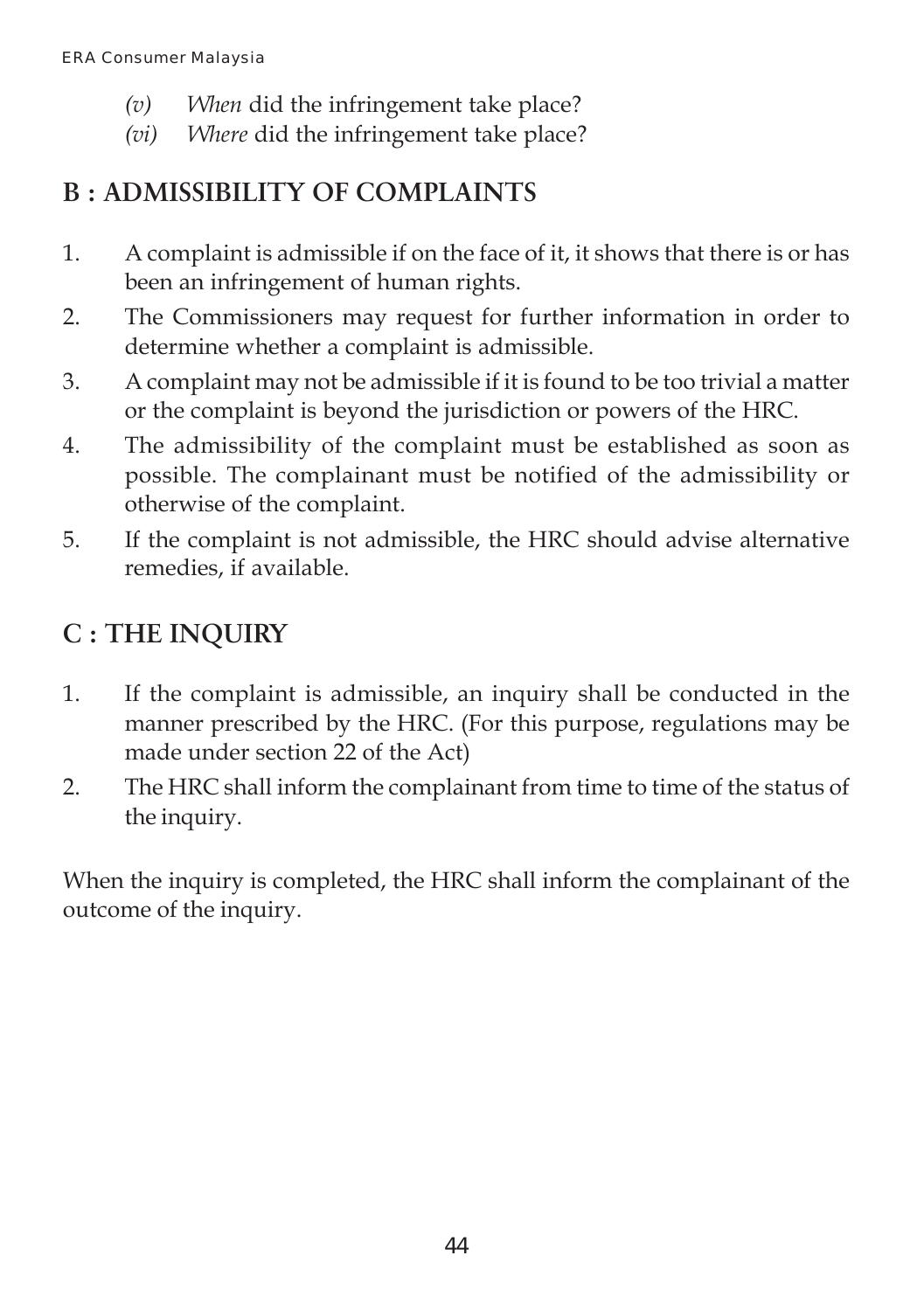# **Flowchart Of The Complaint Procedure**

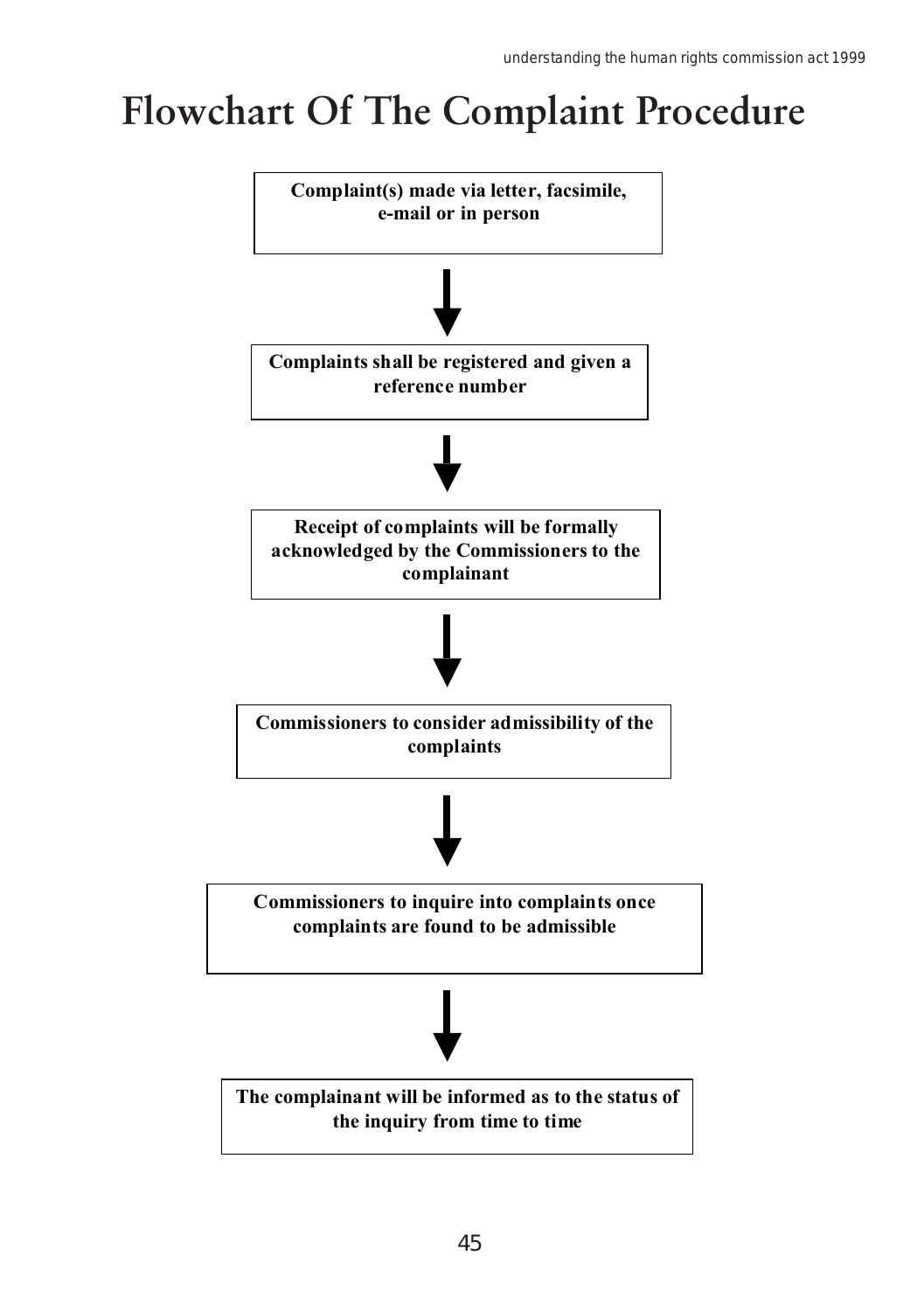ERA Consumer Malaysia

## **Annexes**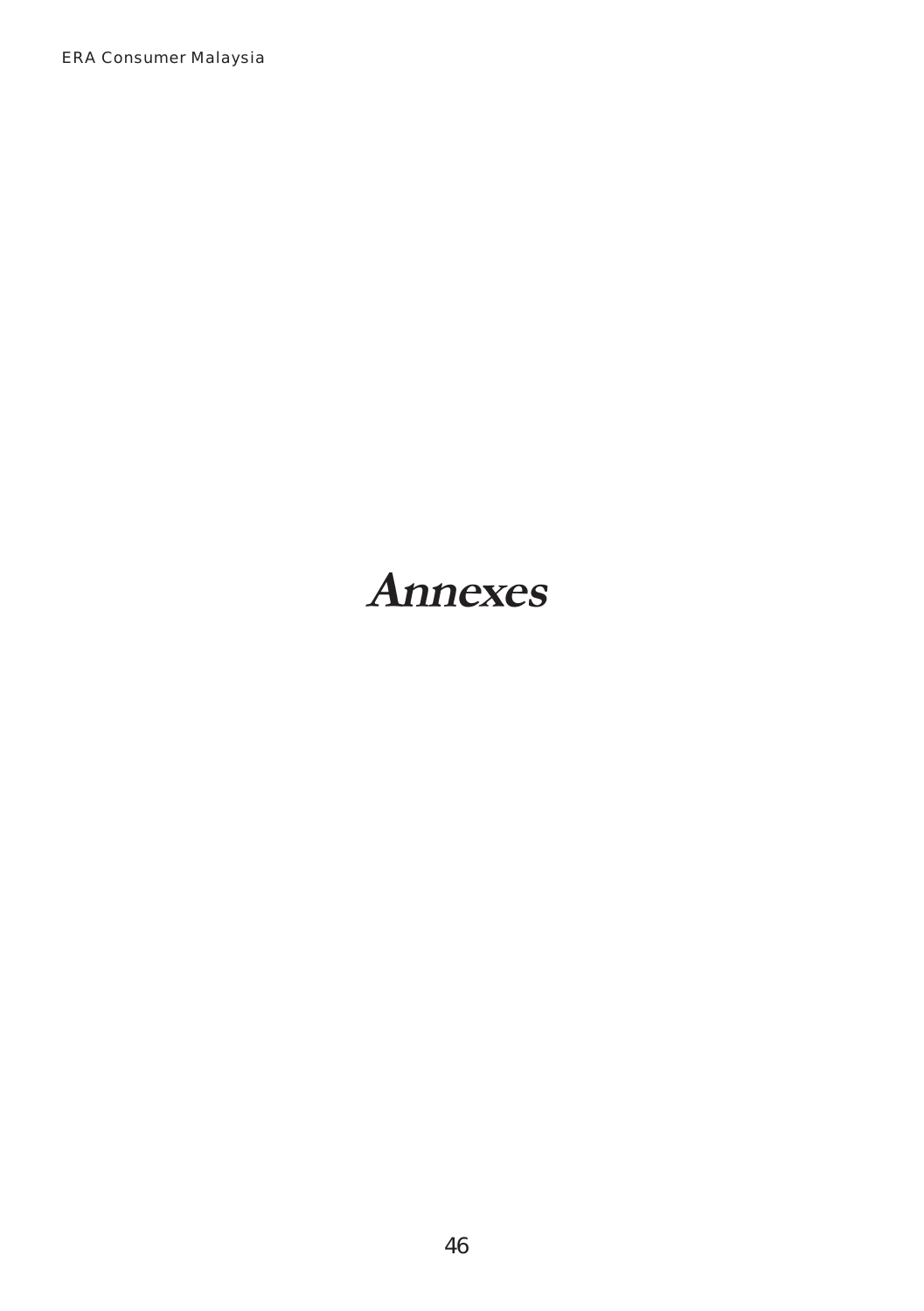## *Appendix I – Federal Constitution Part II, Sections 5 to 13*

### **Article 5**

## *Life and Liberty of the Person*

- (1) No person shall be deprived of his life or personal liberty save in accordance with law.
- (2) Where a complaint is made to a High Court or any judge thereof that a person is being unlawfully detained, the court shall inquire into the complaint and, unless satisfied that the detention is lawful, shall order him to be produced before the court and release him.
- (3) Where a person is arrested, he shall be informed as soon as may be of the grounds of his arrest and shall be allowed to consult and be defended by a legal practitioner of his choice.
- (4) Where a person is arrested and not released he shall without unreasonable delay, and in any case within twenty-four hours (excluding the time of any necessary journey) be produced before a magistrate and shall not be further detained in custody without the magistrate's authority:

Provided that this Clause shall not apply to the arrest or detention of any person under the existing law relating to restricted residence, and all the provisions of this Clause shall be deemed to have been an integral part of this Article as from Merdeka Day.

(5) Clauses (3) and (4) do not apply to an enemy alien.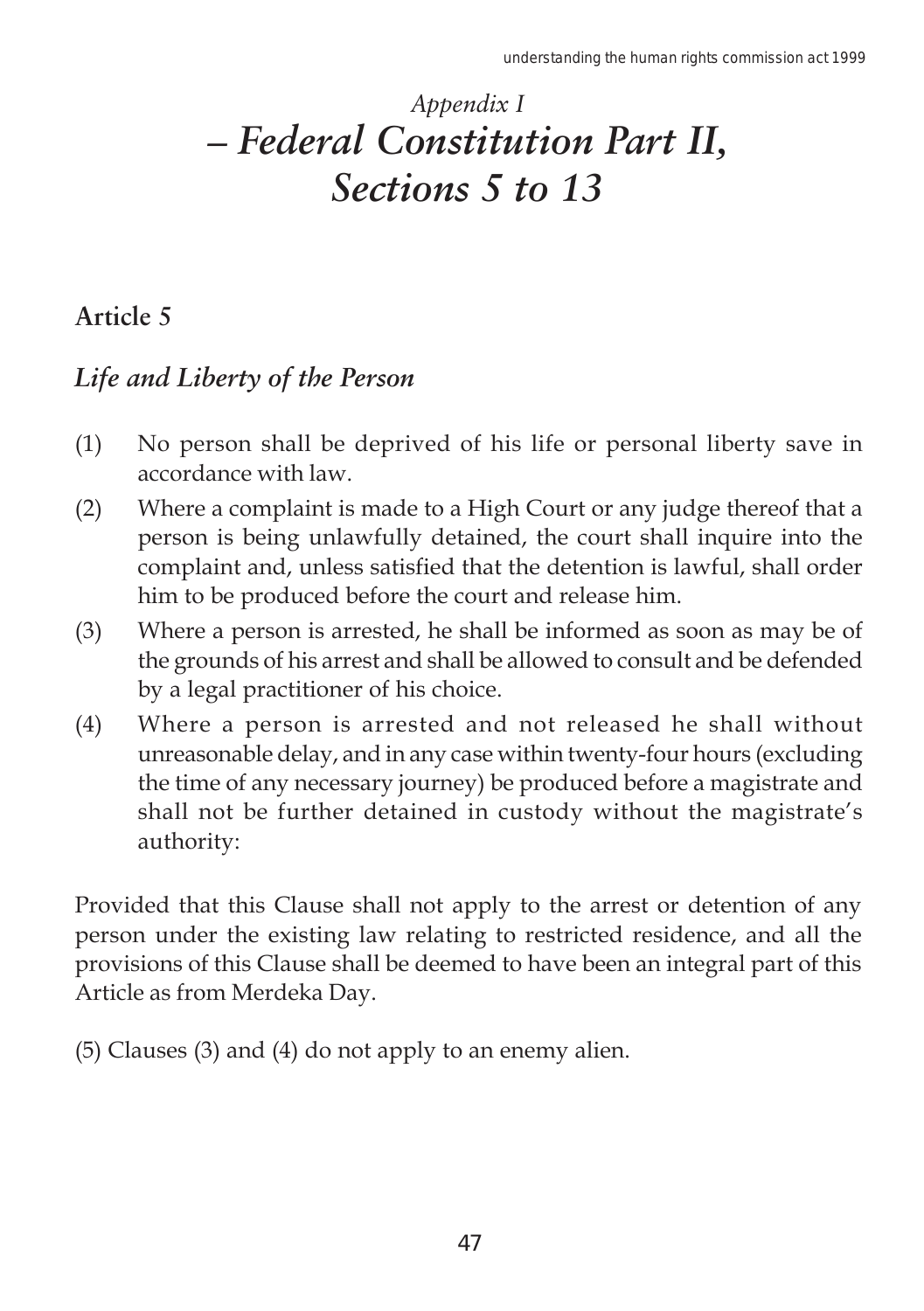## *Prohibition of Slavery and Forced Labour*

- (1) No person shall be held in slavery.
- (2) All forms of forced labour are prohibited, but Parliament may by law provide for compulsory service for national purposes.
- (3) Work incidental to the serving of a sentence of imprisonment imposed by a court of law shall not be taken to be forced labour within the meaning of this Article.
- (4) Where by any written law the whole or any part of the functions of any public authority is to be carried on by another public authority, for the purpose of enabling those functions to be performed the employees of the first mentioned public authority bound to serve the second mentioned public authority shall not be taken to be forced labour within the meaning of this Article, and no such employee shall be entitled to demand any right from either the first mentioned or the second mentioned public authority by reason of the transfer of his employment.

## **Article 7**

## *Protection against Retrospective Criminal and Repeated Trials*

- (1) No person shall be punished for an act or omission which was not punishable by law when it was done or made, and no person shall suffer greater punishment for an offence than was prescribed by law at the time it was committed.
- (2) A person who has been acquitted or convicted of an offence shall not be tried again for the same offence except where the conviction or acquittal has been quashed and a retrial ordered by a court superior to that by which he was acquitted or convicted.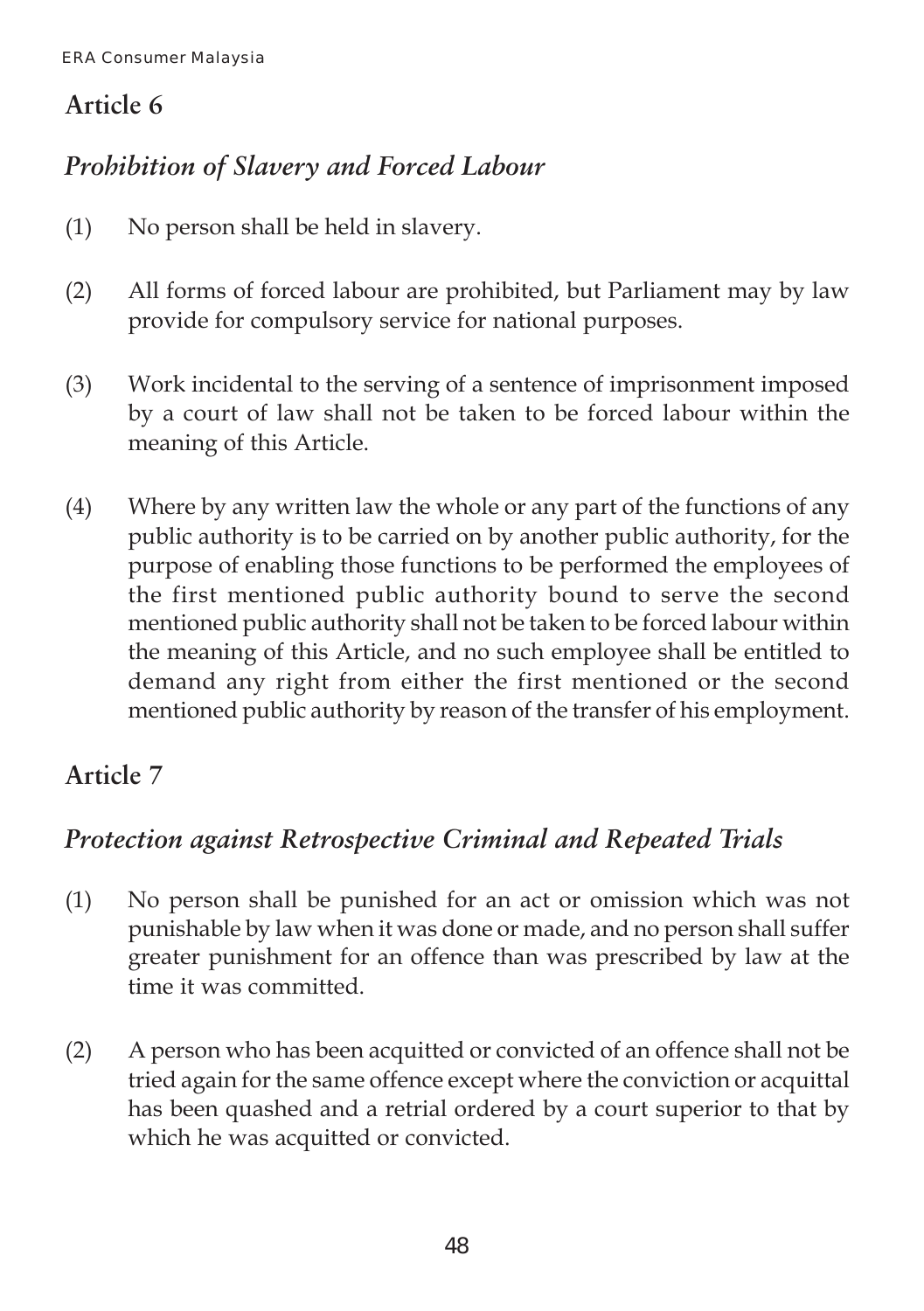## *Equality*

- (1) All persons are equal before the law and entitled to the equal protection of the law.
- (2) Except as expressly authorised by this Constitution, there shall be no discrimination against citizens on the ground only of religion, race, descent or place of birth in any law relating to the acquisition, holding or disposition of property or the establishing or carrying on of any trade, business, profession, vocation or employment.
- (3) There shall be no discrimination in favour of any person on the ground that he is a subject of the Ruler of the State.
- (4) No public authority shall discriminate against any person on the ground that he is resident or carrying on business in any part of the Federation outside the jurisdiction of the authority.
- (5) This Article does not invalidate or prohibit
	- (a) any provision regulating personal law;
	- (b) any provision or practice restricting office or employment connected with the affairs of any religion, or of an institution managed by a group professing any religion, to persons professing that religion;
	- (c) any provision for the protection, wellbeing or advancement of the aboriginal peoples of the Malay Peninsula (including the reservation of land) or the reservation to aborigines of a reasonable proportion of suitable positions in the public service;
	- (d) any provision prescribing residence in a State or part of a State as a qualification for election or appointment to any authority having jurisdiction only in that State or part, or for voting in such an election;
	- (e) any provision of a Constitution of a State, being or corresponding to a provision in force immediately before Merdeka Day;
	- (f) any provision restricting enlistment in the Malay Regiment to Malays.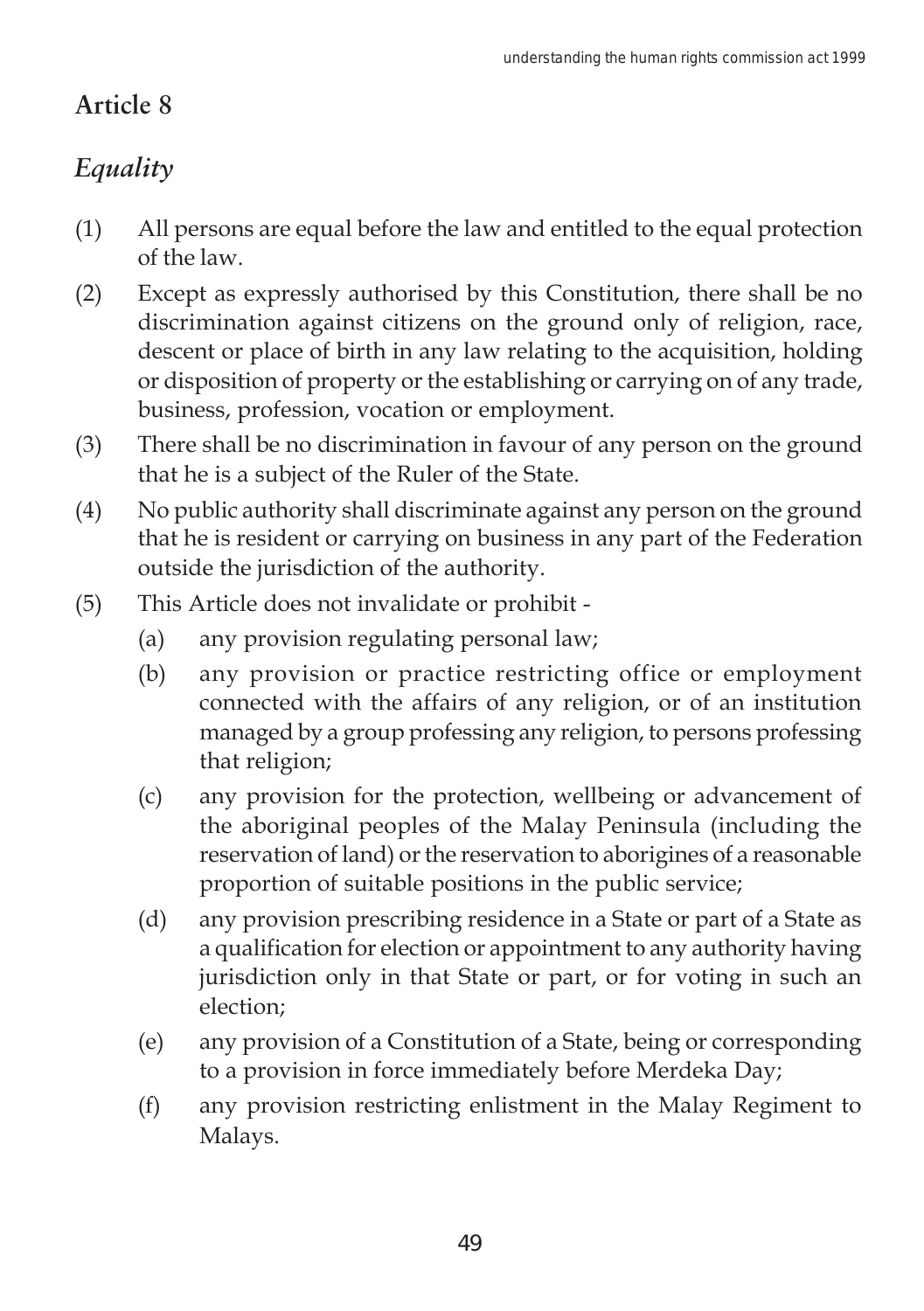## *Prohibition of Banishment and Freedom of Movement*

- (1) No citizen shall be banished or excluded from the Federation.
- (2) Subject to Clause (3) and to any law relating to the security of the Federation or any part thereof, public order, public health, or the punishment of offenders, every citizen has the right to move freely throughout the Federation and to reside in any part thereof.
- (3) So long as under this Constitution any other State is in a special position as compared with the States of Malaya, Parliament may by law impose restrictions, as between that State and other States, on the rights conferred by Clause (2) in respect of movement and residence.

## **Article 10**

## *Freedom of Speech, Assembly and Association*

- (1) Subject to Clauses  $(2)$ ,  $(3)$  and  $(4)$  -
	- (a) every citizen has the right to freedom of speech and expression;
	- (b) all citizens have the right to assemble peaceably and without arms;
	- (c) all citizens have the right to form associations.
- (2) Parliament may by law impose
	- (a) on the rights conferred by paragraph (a) of Clause (1) such restrictions as it deems necessary or expedient in the interest of the security of the Federation or any part thereof, friendly relations with other countries, public order or morality and restrictions designed to protect the privileges of Parliament or of any Legislative Assembly or to provide against contempt of court, defamation, or incitement to any offence;
	- (b) on the right conferred by paragraph (b) of Clause (1), such restrictions as it deems necessary or expedient in the interest of the security of the Federation or any part thereof, or public order;
	- (c) on the right conferred by paragraph (c) of Clause (1), such restrictions as it deems necessary or expedient in the interest of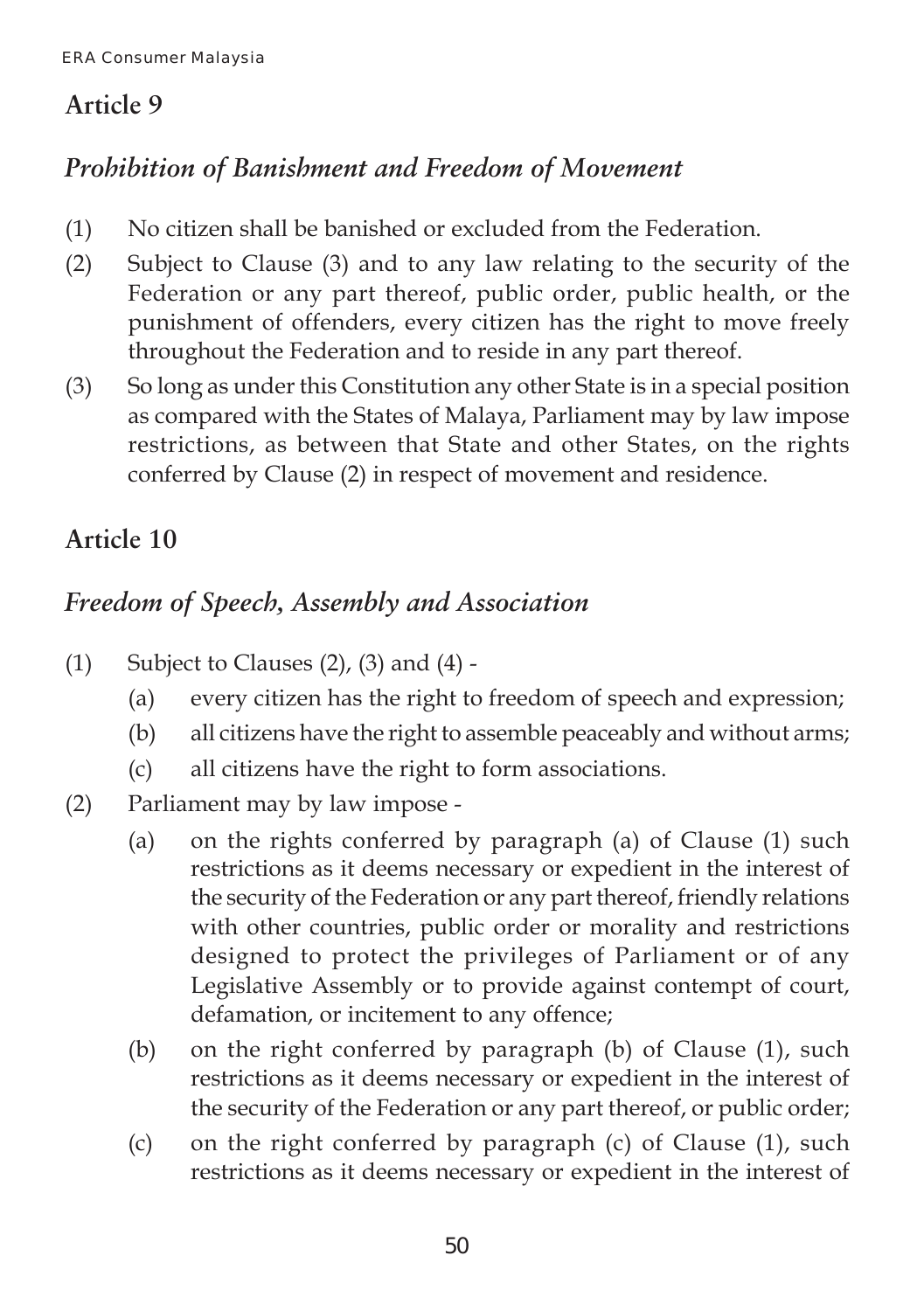the security of the Federation or any part thereof, public order or morality.

- (3) Restrictions on the right to form associations conferred by paragraph (c) of Clause (1) may also be imposed by any law relating to labour or education.
- (4) In imposing restrictions in the interest of the security of the Federation or any part thereof or public order under Clause (2) (a), Parliament may pass law prohibiting the questioning of any matter, right, status, position, privilege, sovereignty or prerogative established or protected by the provisions of Part III, article 152, 153 or 181 otherwise than in relation to the implementation thereof as may be specified in such law.

## **Article 11**

## *Freedom of Religion*

- (1) Every person has the right to profess and practice his religion and, subject to Clause (4), to propagate it.
- (2) No person shall be compelled to pay any tax, the proceeds of which are specially allocated in whole or in part for the purposes of a religion other than his own.
- (3) Every religious group has the right
	- (a) to manage its own religious affairs;
	- (b) to establish and maintain institutions for religious or charitable purposes; and
	- (c) to acquire and own property and hold and administer it in accordance with law.
- (4) State law and in respect of the Federal Territories of Kuala Lumpur and Labuan, federal law may control or restrict the propagation of any religious doctrine or belief among persons professing the religion of Islam.
- (5) This Article does not authorise any act contrary to any general law relating to public order, public health or morality.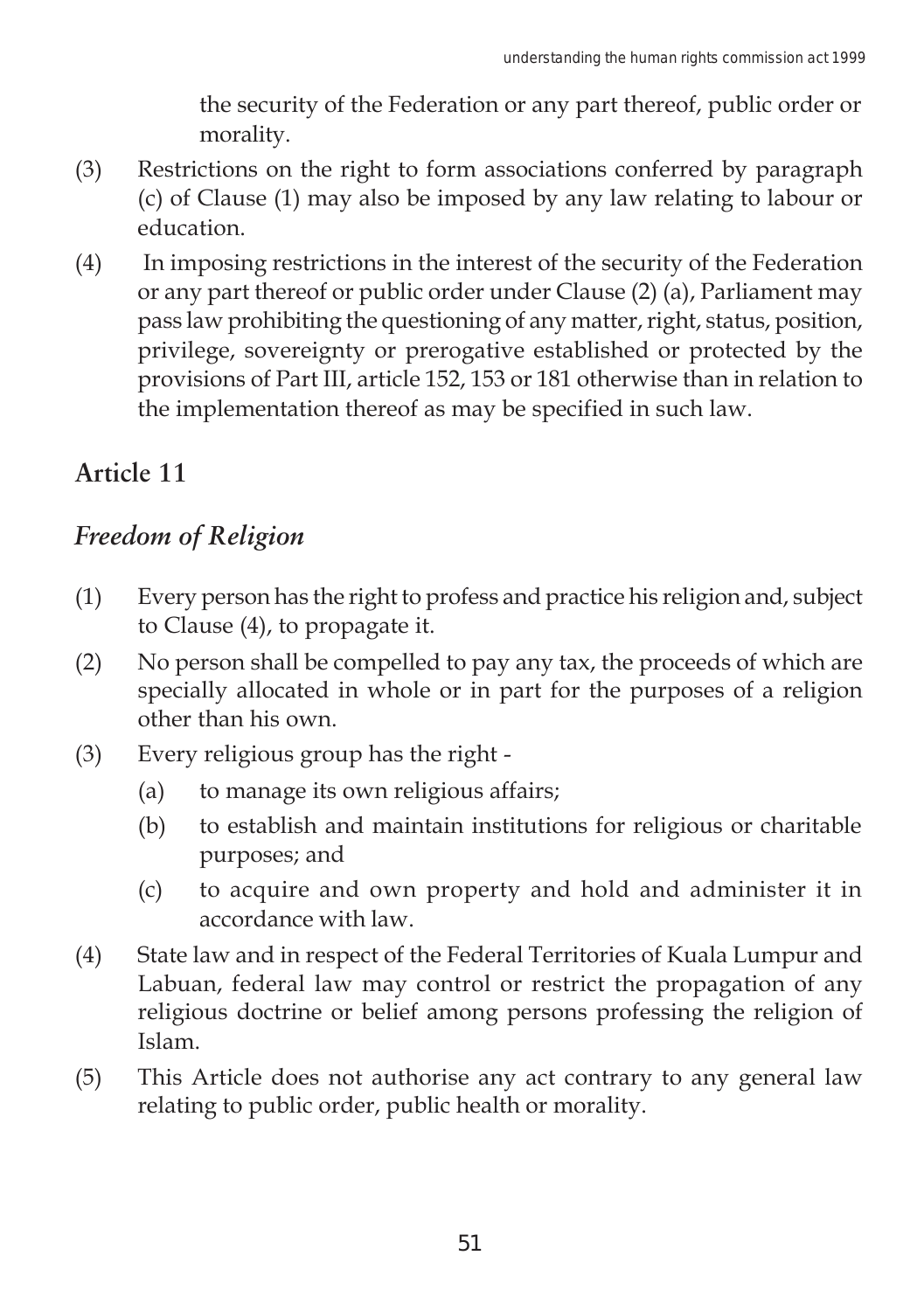## *Right to Education*

- (1) Without prejudice to the generality of Article 8, there shall be no discrimination against any citizen on the grounds only of religion, race, descent or place of birth -
	- (a) in the administration of any educational institution maintained by a public authority, and, in particular, the admission of pupils or students or the payment of fees; or
	- (b) in providing out of the funds of a public authority financial aid for the maintenance or education of pupils or students in any educational institution (whether or not maintained by a public authority and whether within or outside the Federation).
- (2) Every religious group has the right to establish and maintain institutions for the education of children in its own religion, and there shall be no discrimination on the ground only of religion in any law relating to such institutions or in the administration of any such law; but it shall be lawful for the Federation or a State to establish or maintain or assist in establishing or maintaining Islamic institutions or provide or assist in providing instruction in the religion of Islam and incur such expenditure as may be necessary for the purpose.
- (3) No person shall be required to receive instruction in or take part in any ceremony or act of worship of a religion other than his own.
- (4) For the purposes of Clause (3) the religion of a person under the age of eighteen years shall be decided by his parent or guardian.

## **Article 13**

## *Right to Property*

- (1) No person shall be deprived of property save in accordance with law.
- (2) No law shall provide for the compulsory acquisition or use of property without adequate compensation.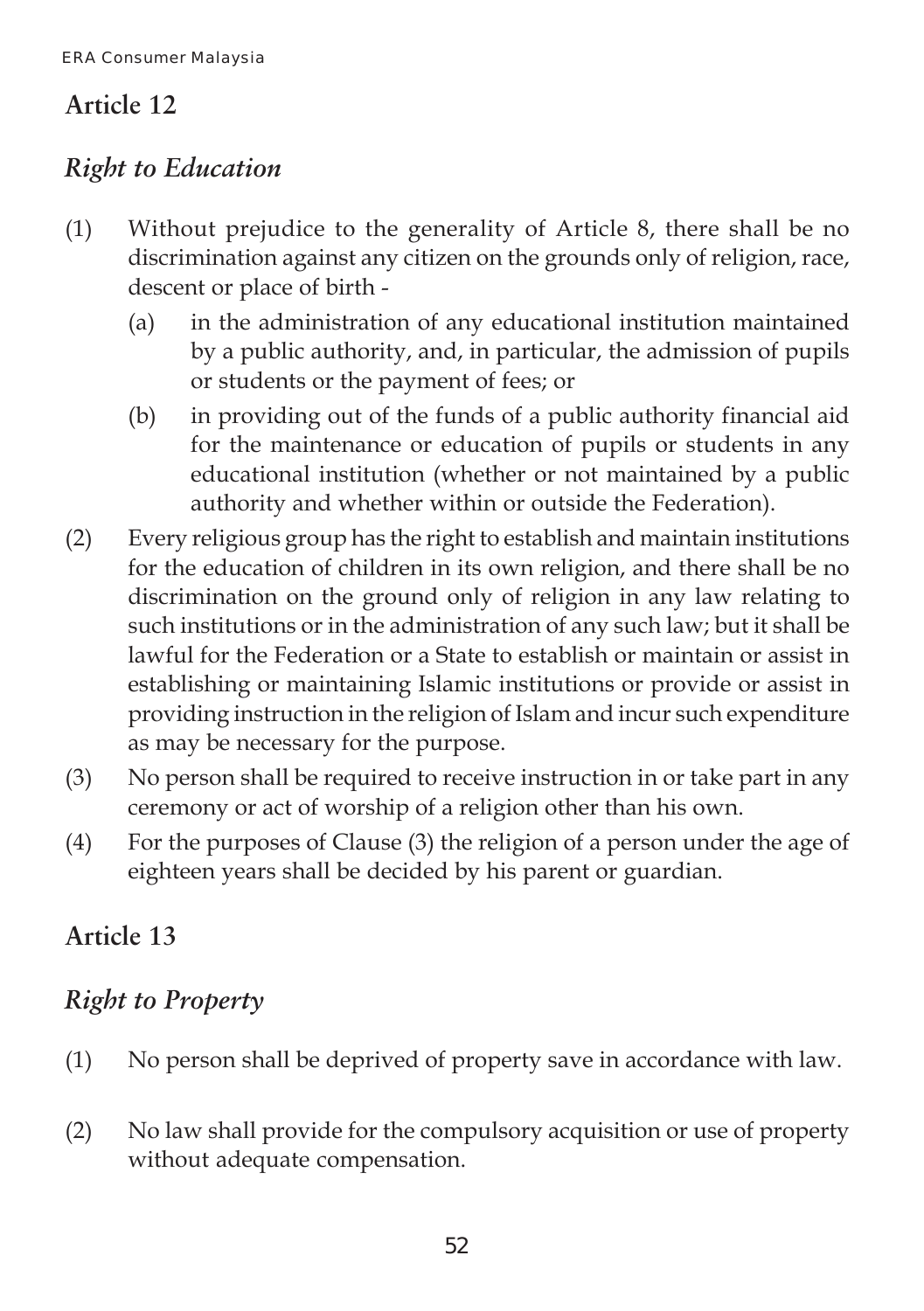## *Appendix II Universal Declaration of Human Rights*

## **PREAMBLE**

Whereas recognition of the inherent dignity and of the equal and inalienable rights of all members of the human family is the foundation of freedom, justice and peace in the world,

Whereas disregard and contempt for human rights have resulted in barbarous acts which have outraged the conscience of mankind, and the advent of a world in which human beings shall enjoy freedom of speech and belief and freedom from fear and want has been proclaimed as the highest aspiration of the common people,

Whereas it is essential, if man is not to be compelled to have recourse, as a last resort, to rebellion against tyranny and oppression, that human rights should be protected by the rule of law,

Whereas it is essential to promote the development of friendly relations between nations,

Whereas the peoples of the United Nations have in the Charter reaffirmed their faith in fundamental human rights, in the dignity and worth of the human person and in the equal rights of men and women and have determined to promote social progress and better standards of life in larger freedom,

Whereas Member States have pledged themselves to achieve, in co-operation with the United Nations, the promotion of universal respect for and observance of human rights and fundamental freedoms,

Whereas a common understanding of these rights and freedoms is of the greatest importance for the full realisation of this pledge,

### **Now, Therefore THE GENERAL ASSEMBLY proclaims THIS UNIVERSAL DECLARATION OF HUMAN RIGHTS** as a common standard of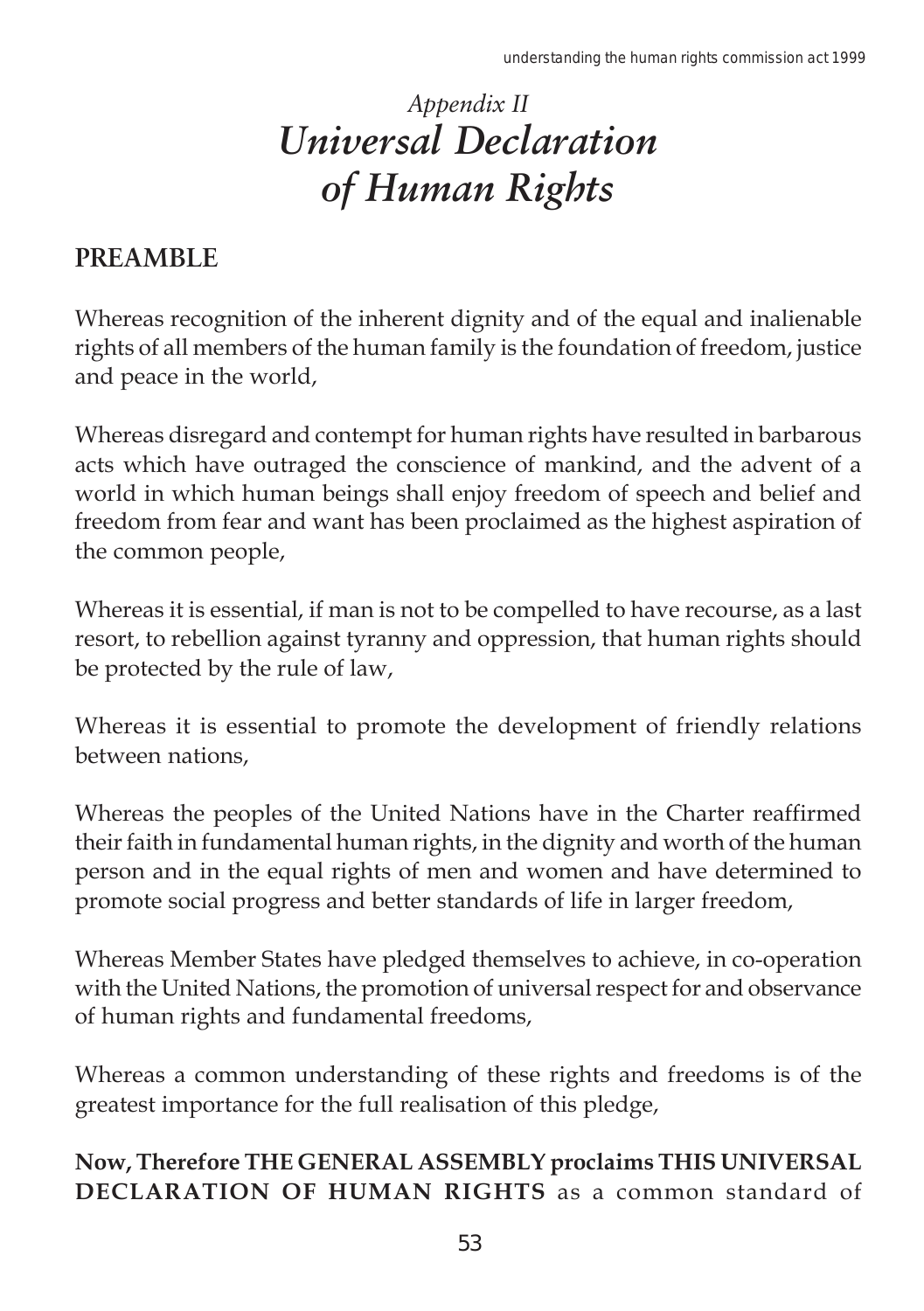achievement for all peoples and all nations, to the end that every individual and every organ of society, keeping this Declaration constantly in mind, shall strive by teaching and education to promote respect for these rights and freedoms and by progressive measures, national and international, to secure their universal and effective recognition and observance, both among the peoples of Member States themselves and among the peoples of territories under their jurisdiction.

## **Article 1**

All human beings are born free and equal in dignity and rights.They are endowed with reason and conscience and should act towards one another in a spirit of brotherhood.

## **Article 2**

Everyone is entitled to all the rights and freedoms set forth in this Declaration, without distinction of any kind, such as race, colour, sex, language, religion, political or other opinion, national or social origin, property, birth or other status. Furthermore, no distinction shall be made on the basis of the political, jurisdictional or international status of the country or territory to which a person belongs, whether it be independent, trust, non-self-governing or under any other limitation of sovereignty.

## **Article 3**

Everyone has the right to life, liberty and security of person.

## **Article 4**

No one shall be held in slavery or servitude; slavery and the slave trade shall be prohibited in all their forms.

## **Article 5**

No one shall be subjected to torture or to cruel, inhuman or degrading treatment or punishment.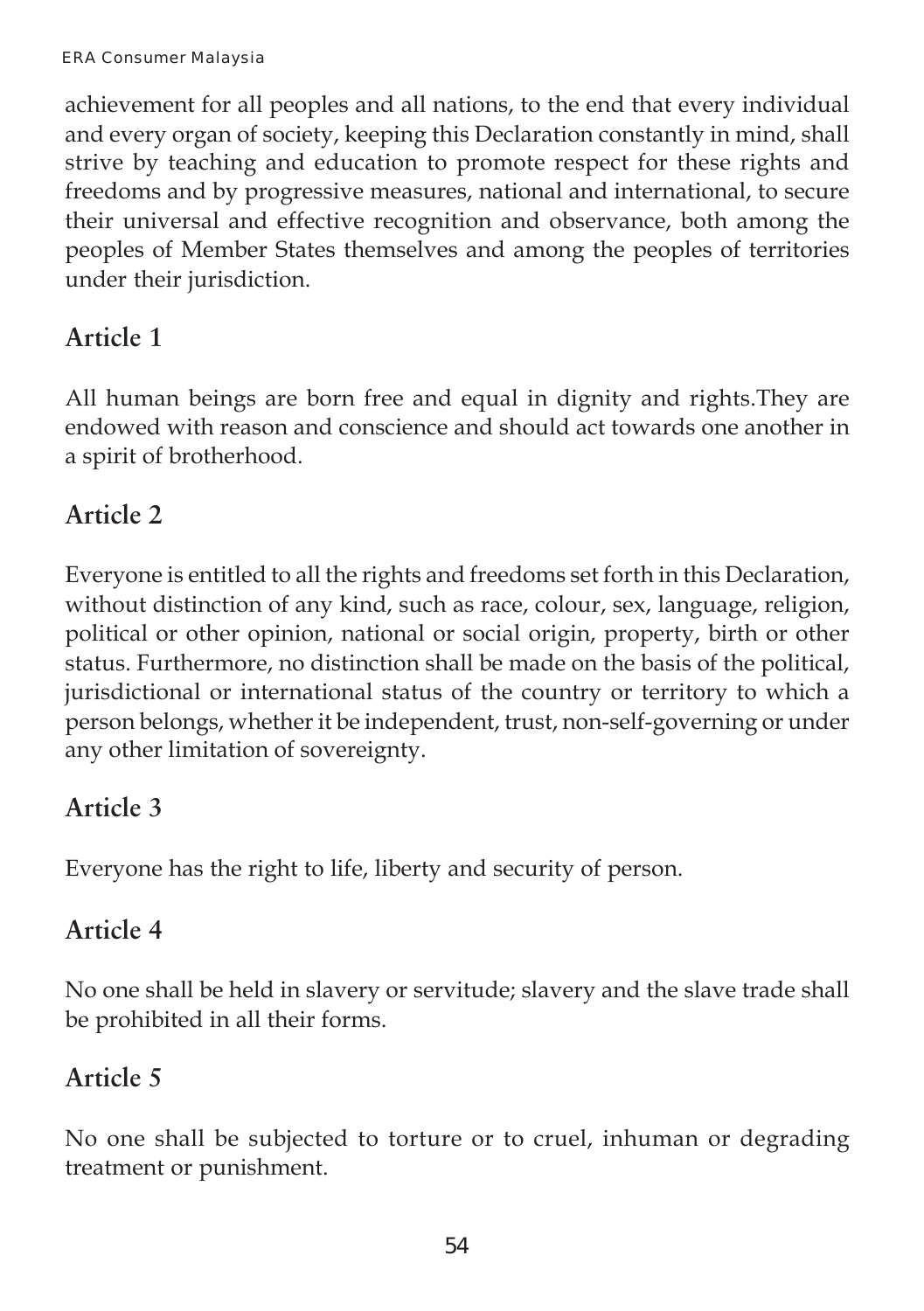Everyone has the right to recognition everywhere as a person before the law.

## **Article 7**

All are equal before the law and are entitled without any discrimination to equal protection of the law. All are entitled to equal protection against any discrimination in violation of this Declaration and against any incitement to such discrimination.

## **Article 8**

Everyone has the right to an effective remedy by the competent national tribunals for acts violating the fundamental rights granted him by the constitution or by law.

## **Article 9**

No one shall be subjected to arbitrary arrest, detention or exile.

## **Article 10**

Everyone is entitled in full equality to a fair and public hearing by an independent and impartial tribunal, in the determination of his rights and obligations and of any criminal charge against him.

- (1) Everyone charged with a penal offence has the right to be presumed innocent until proved guilty according to law in a public trial at which he has had all the guarantees necessary for his defence.
- (2) No one shall be held guilty of any penal offence on account of any act or omission which did not constitute a penal offence, under national or international law, at the time when it was committed. Nor shall a heavier penalty be imposed than the one that was applicable at the time the penal offence was committed.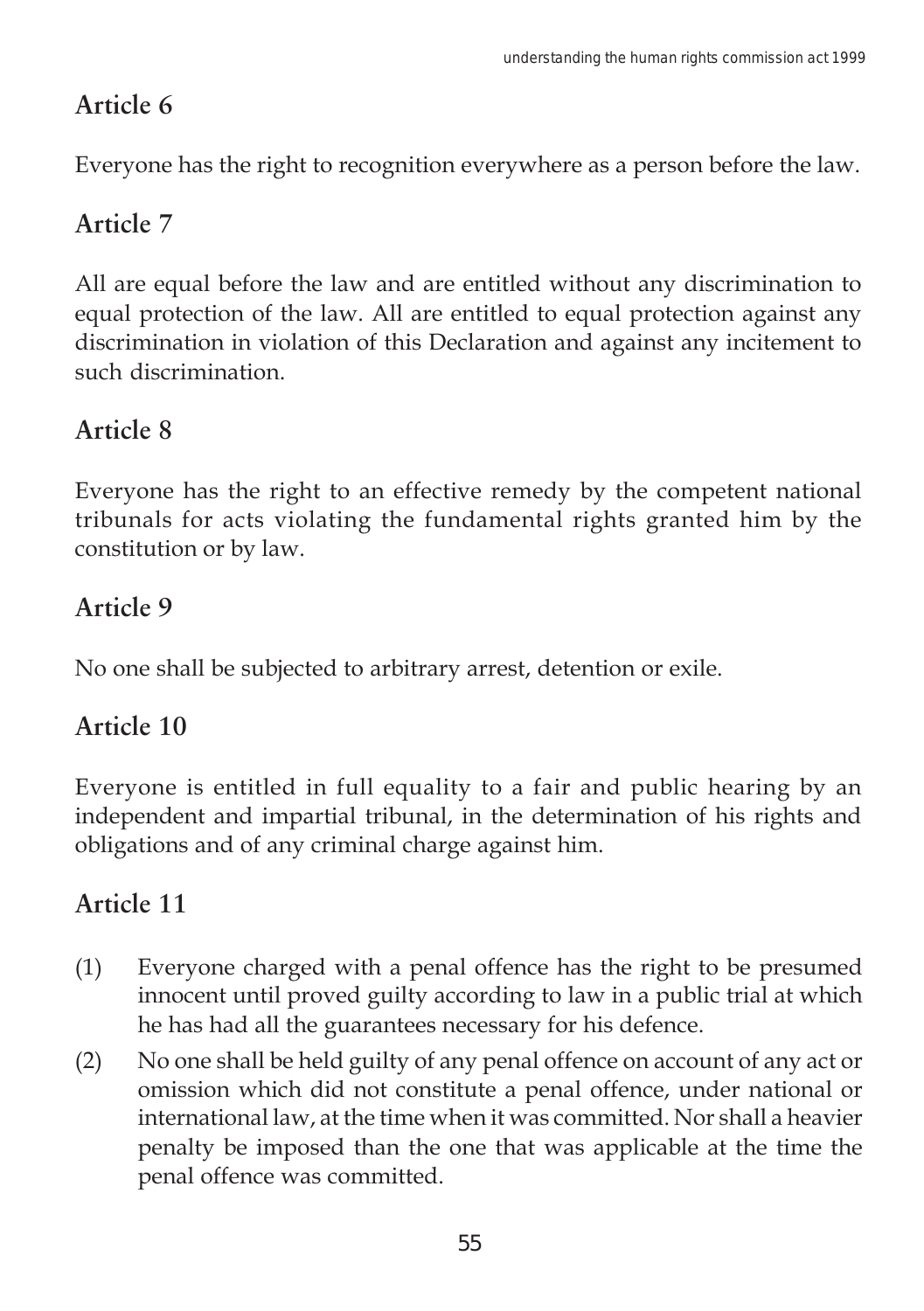No one shall be subjected to arbitrary interference with his privacy, family, home or correspondence, nor to attacks upon his honour and reputation. Everyone has the right to the protection of the law against such interference or attacks.

## **Article 13**

- (1) Everyone has the right to freedom of movement and residence within the borders of each state.
- (2) Everyone has the right to leave any country, including his own, and to return to his country.

## **Article 14**

- (1) Everyone has the right to seek and to enjoy in other countries asylum from persecution.
- (2) This right may not be invoked in the case of prosecutions genuinely arising from non-political crimes or from acts contrary to the purposes and principles of the United Nations.

## **Article 15**

- (1) Everyone has the right to a nationality.
- (2) No one shall be arbitrarily deprived of his nationality nor denied the right to change his nationality.

- (1) Men and women of full age, without any limitation due to race, nationality or religion, have the right to marry and to found a family. They are entitled to equal rights as to marriage, during marriage and at its dissolution.
- (2) Marriage shall be entered into only with the free and full consent of the intending spouses.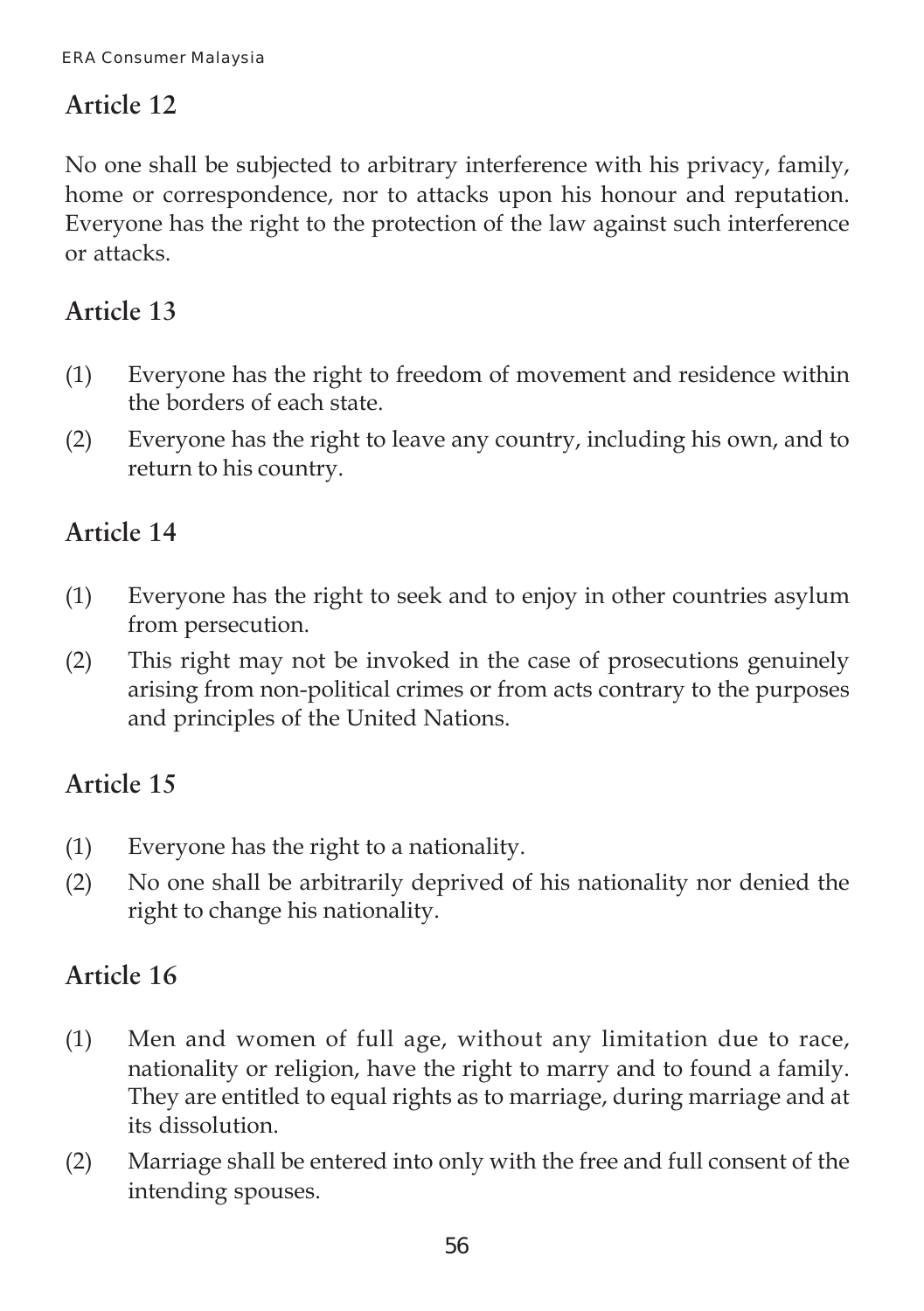(3) The family is the natural and fundamental group unit of society and is entitled to protection by society and the State.

## **Article 17**

- (1) Everyone has the right to own property alone as well as in association with others.
- (2) No one shall be arbitrarily deprived of his property.

## **Article 18**

Everyone has the right to freedom of thought, conscience and religion; this right includes freedom to change his religion or belief, and freedom, either alone or in community with others and in public or private, to manifest his religion or belief in teaching, practice, worship and observance.

## **Article 19**

Everyone has the right to freedom of opinion and expression; this right includes freedom to hold opinions without interference and to seek, receive and impart information and ideas through any media and regardless of frontiers.

## **Article 20**

- (1) Everyone has the right to freedom of peaceful assembly and association.
- (2) No one may be compelled to belong to an association.

- (1) Everyone has the right to take part in the government of his country, directly or through freely chosen representatives.
- (2) Everyone has the right of equal access to public service in his country.
- (3) The will of the people shall be the basis of the authority of government; this will shall be expressed in periodic and genuine elections which shall be by universal and equal suffrage and shall be held by secret vote or by equivalent free voting procedures.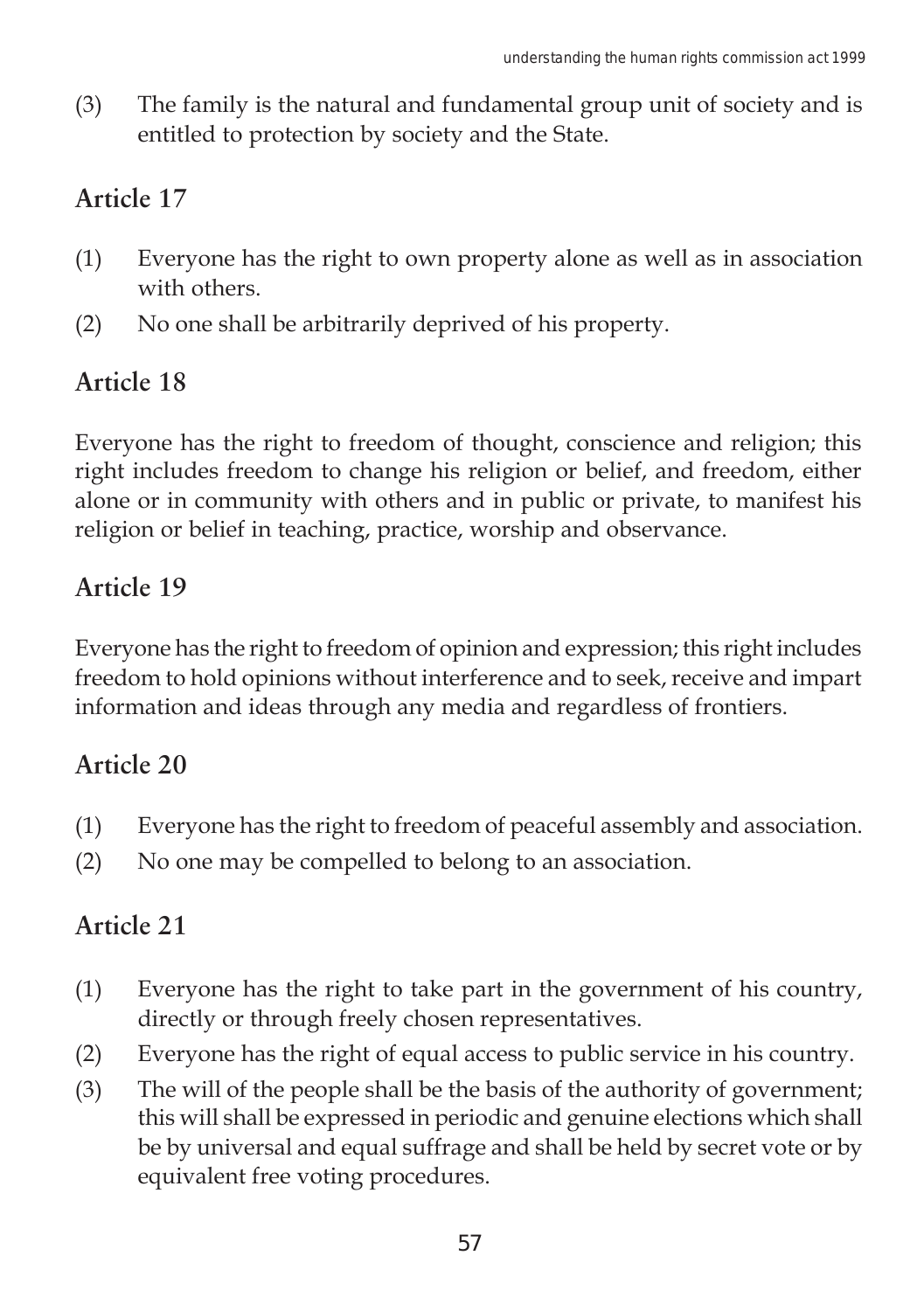Everyone, as a member of society, has the right to social security and is entitled to realisation, through national effort and international co-operation and in accordance with the organisation and resources of each State, of the economic, social and cultural rights indispensable for his dignity and the free development of his personality.

## **Article 23**

- (1) Everyone has the right to work, to free choice of employment, to just and favourable conditions of work and to protection against unemployment.
- (2) Everyone, without any discrimination, has the right to equal pay for equal work.
- (3) Everyone who works has the right to just and favourable remuneration ensuring for himself and his family an existence worthy of human dignity, and supplemented, if necessary, by other means of social protection.
- (4) Everyone has the right to form and to join trade unions for the protection of his interests.

## **Article 24**

Everyone has the right to rest and leisure, including reasonable limitation of working hours and periodic holidays with pay.

- (1) Everyone has the right to a standard of living adequate for the health and well-being of himself and of his family, including food, clothing, housing and medical care and necessary social services, and the right to security in the event of unemployment, sickness, disability, widowhood, old age or other lack of livelihood in circumstances beyond his control.
- (2) Motherhood and childhood are entitled to special care and assistance. All children, whether born in or out of wedlock, shall enjoy the same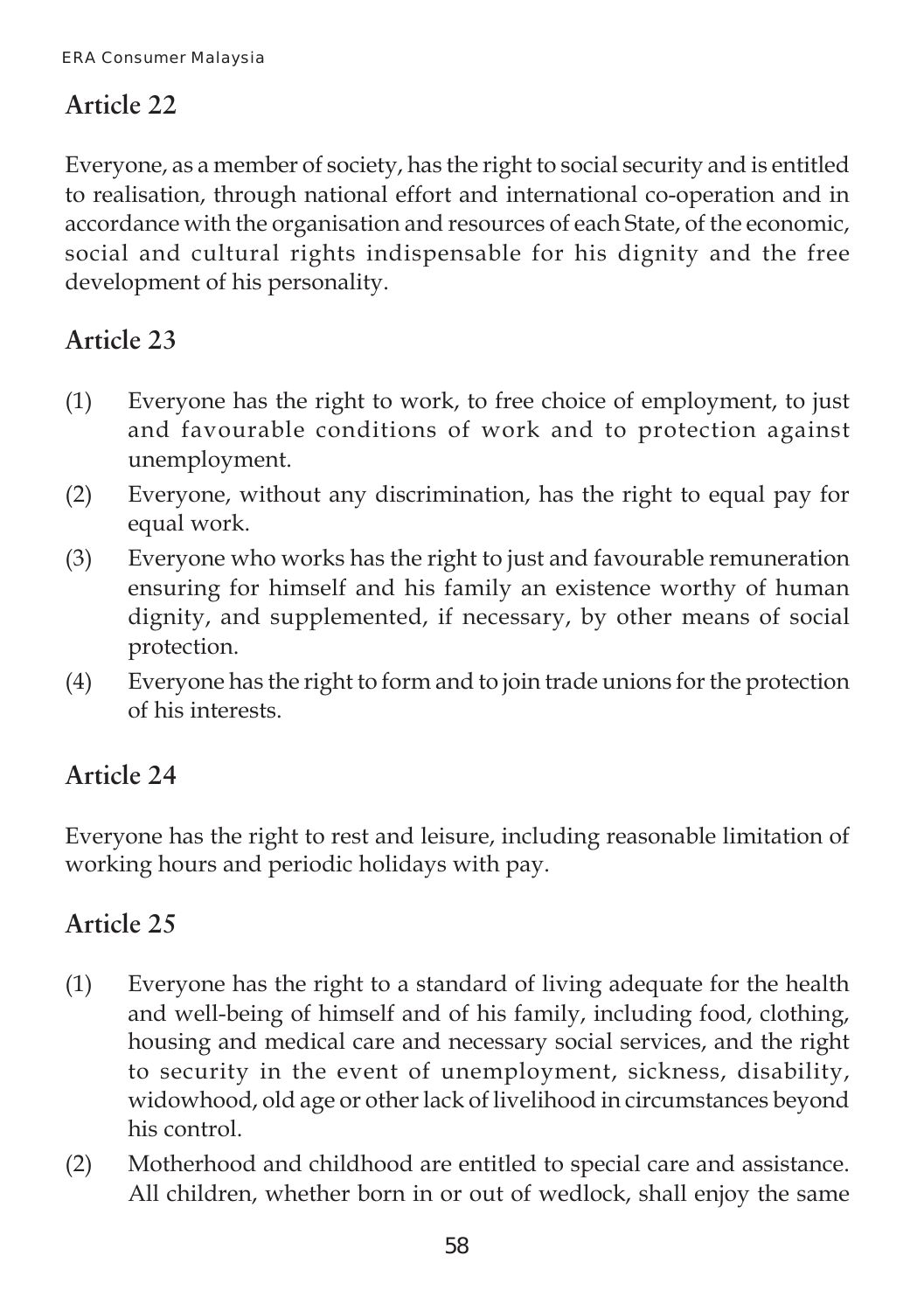social protection.

## **Article 26**

- (1) Everyone has the right to education. Education shall be free, at least in the elementary and fundamental stages. Elementary education shall be compulsory. Technical and professional education shall be made generally available and higher education shall be equally accessible to all on the basis of merit.
- (2) Education shall be directed to the full development of the human personality and to the strengthening of respect for human rights and fundamental freedoms. It shall promote understanding, tolerance and friendship among all nations, racial or religious groups, and shall further the activities of the United Nations for the maintenance of peace.
- (3) Parents have a prior right to choose the kind of education that shall be given to their children.

## **Article 27**

- (1) Everyone has the right freely to participate in the cultural life of the community, to enjoy the arts and to share in scientific advancement and its benefits.
- (2) Everyone has the right to the protection of the moral and material interests resulting from any scientific, literary or artistic production of which he is the author.

## **Article 28**

Everyone is entitled to a social and international order in which the rights and freedoms set forth in this Declaration can be fully realised.

- (1) Everyone has duties to the community in which alone the free and full development of his personality is possible.
- (2) In the exercise of his rights and freedoms, everyone shall be subject only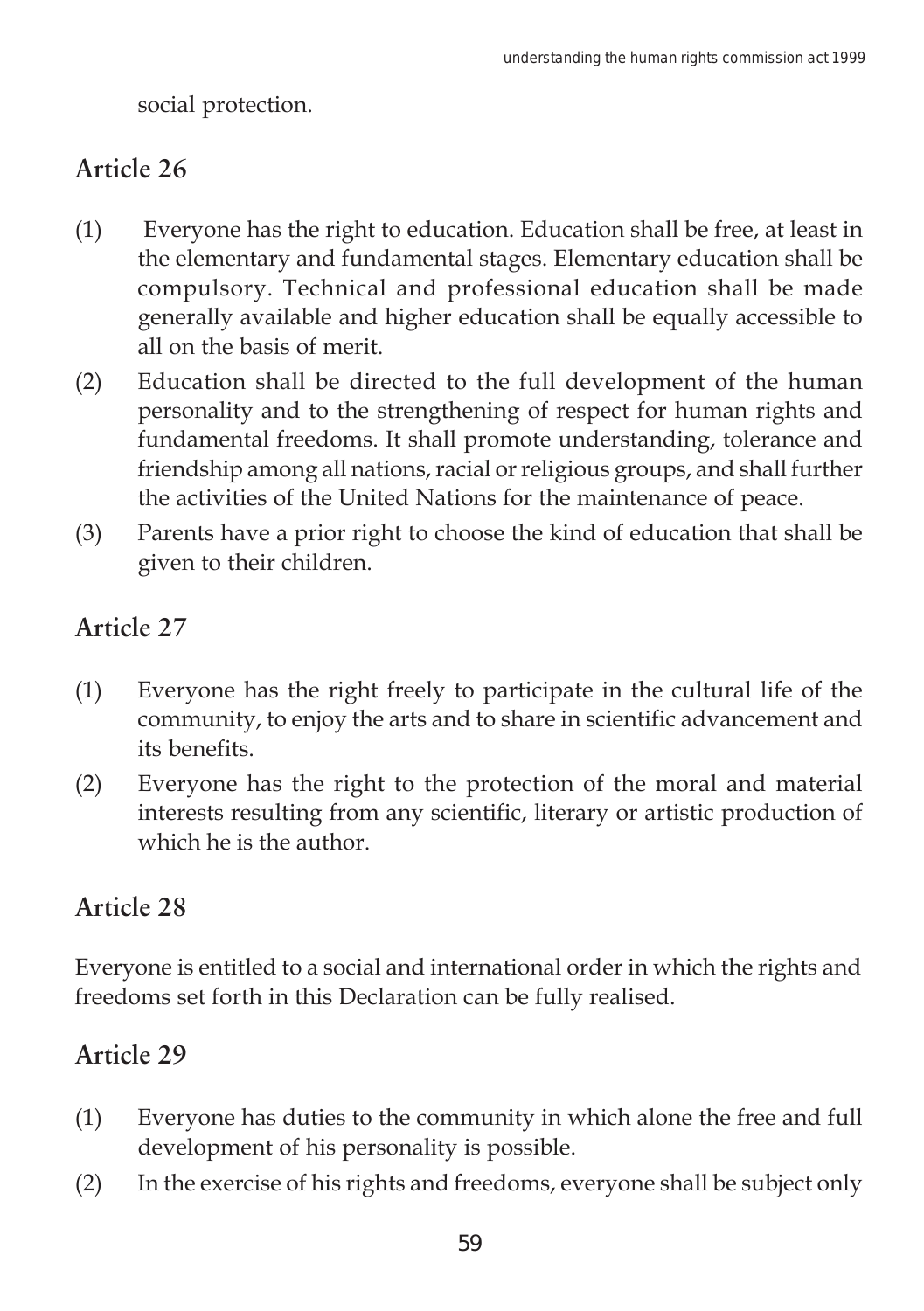to such limitations as are determined by law solely for the purpose of securing due recognition and respect for the rights and freedoms of others and of meeting the just requirements of morality, public order and the general welfare in a democratic society.

(3) These rights and freedoms may in no case be exercised contrary to the purposes and principles of the United Nations.

### **Article 30**

Nothing in this Declaration may be interpreted as implying for any State, group or person any right to engage in any activity or to perform any act aimed at the destruction of any of the rights and freedoms set forth herein.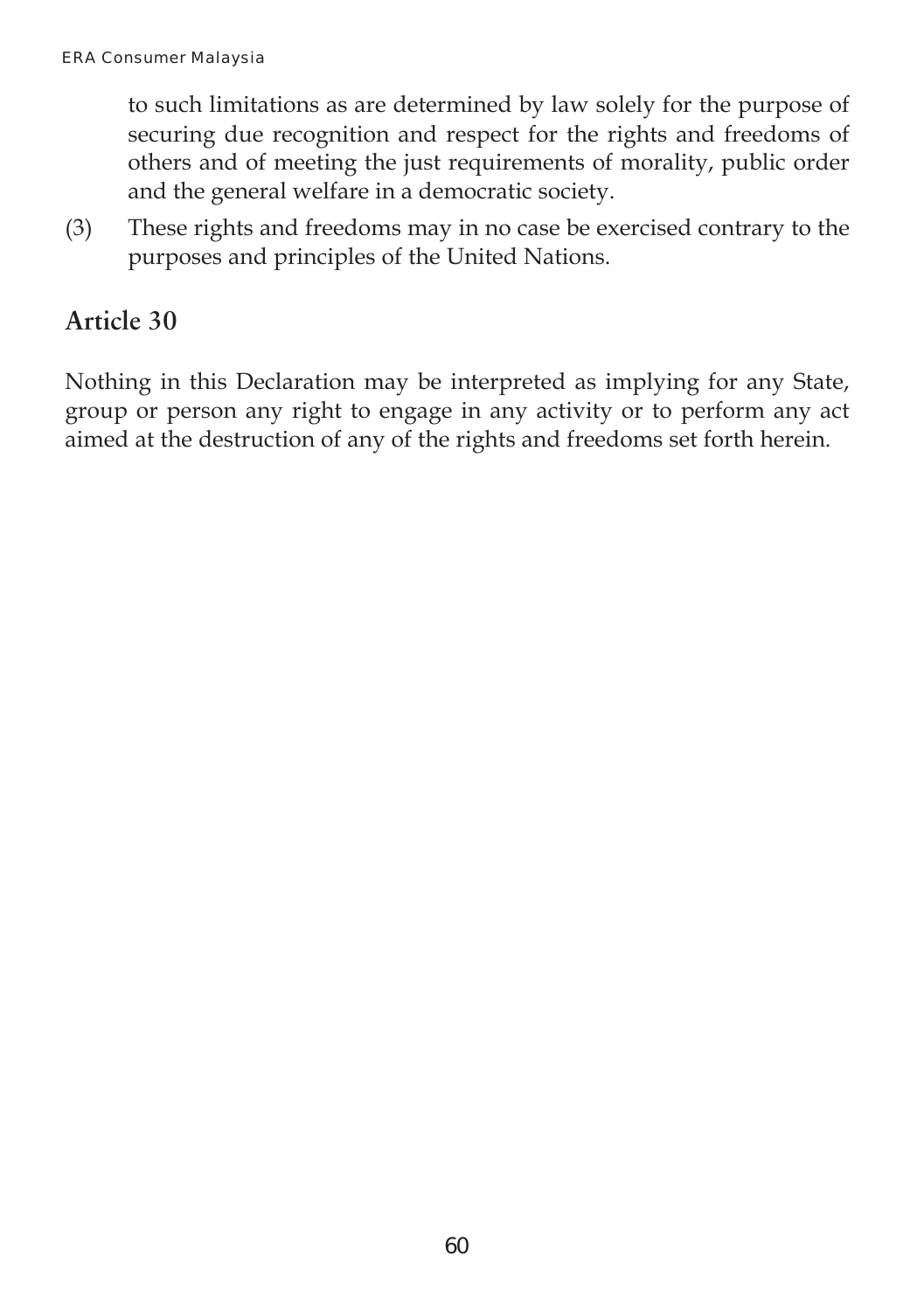## *Appendix III Declaration on Human Rights Defenders*

#### **Human Rights Instruments:**

Declaration on the Right and Responsibility of Individuals, Groups and Organs of Society to Promote and Protect Universally Recognised Human Rights and Fundamental Freedoms (Declaration on Human Rights Defenders) *Source: Office of the United Nations High Commissioner for Human Rights*

*Reaffirming* the importance of the observance of the purposes and principles of the Charter of the United Nations for the promotion and protection of all human rights and fundamental freedoms for all persons in all countries of the world,

*Taking note* of Commission on Human Rights Resolution 1998/7 of April 3, 1998 as per the *Official Records of the Economic and Social Council, 1998, Supplement No. 3* (E/ 1998/23), chap. II, section A. in which the Commission approved the text of the draft declaration on the right and responsibility of individuals, groups and organs of society to promote and protect universally recognised human rights and fundamental freedoms.

*Taking note also* of Economic and Social Council Resolution 1998/33 of 30 July 1998, in which the Council recommended the draft declaration to the General Assembly for adoption, *Conscious* of the importance of the adoption of the draft declaration in the context of the 50th anniversary of the Universal Declaration of Human Rights, Resolution 217 A (III).

- 1. *Adopts* the Declaration on the Right and Responsibility of Individuals, Groups and Organs of Society to Promote and Protect Universally Recognised Human Rights and Fundamental Freedoms, annexed to the present resolution;
- 2. *Invites* governments, agencies and organisations of the United Nations system and intergovernmental and non-governmental organisations to intensify their efforts to disseminate the Declaration and to promote universal respect and understanding thereof, and requests the Secretary-General to include the text of the Declaration in the next edition of *Human Rights: A Compilation of International Instruments*.

85<sup>th</sup> Plenary Meeting *Dec 9, 1998*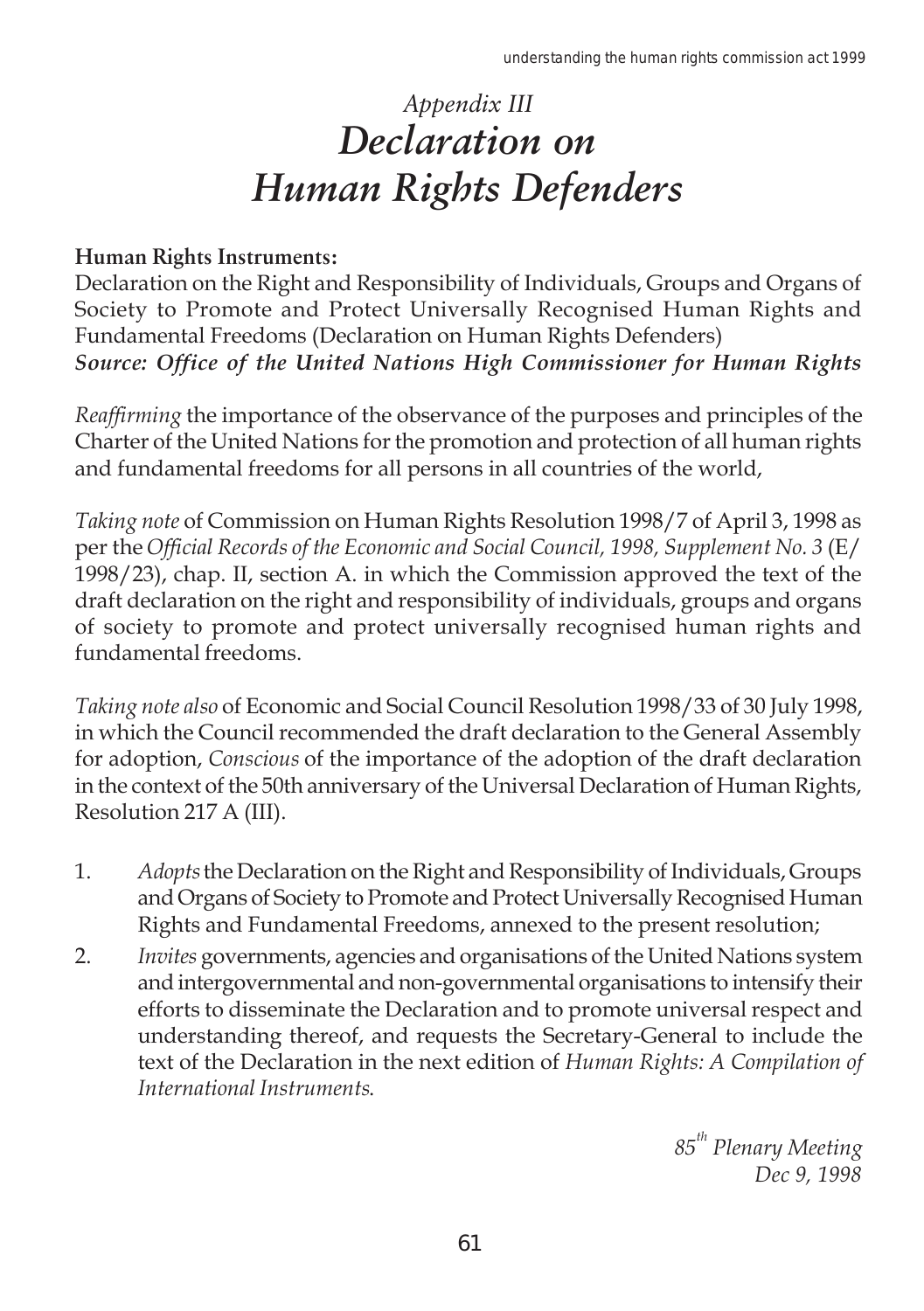## **Declaration on the Right and Responsibility of Individuals, Groups and Organs of Society to Promote and Protect Universally Recognised Human Rights and Fundamental Freedoms**

*Reaffirming* the importance of the observance of the purposes and principles of the Charter of the United Nations for the promotion and protection of all human rights and fundamental freedoms for all persons in all countries of the world,

*Reaffirming also* the importance of the Universal Declaration of Human Rights and the International Covenants on Human Rights Resolution 2200 A (XXI), annexure as basic elements of international efforts to promote universal respect for and observance of human rights and fundamental freedoms and the importance of other human rights instruments adopted within the United Nations system, as well as those at the regional level,

*Stressing* that all members of the international community shall fulfil, jointly and separately, their solemn obligation to promote and encourage respect for human rights and fundamental freedoms for all without distinction of any kind, including distinctions based on race, colour, sex, language, religion, political or other opinion, national or social origin, property, birth or other status, and reaffirming the particular importance of achieving international cooperation to fulfil this obligation according to the Charter,

*Acknowledging* the important role of international cooperation for, and the valuable work of individuals, groups and associations in contributing to the effective elimination of all violations of human rights and fundamental freedoms of peoples and individuals, including in relation to mass, flagrant or systematic violations such as those resulting from apartheid, all forms of racial discrimination, colonialism, foreign domination or occupation, aggression or threats to national sovereignty, national unity or territorial integrity and from the refusal to recognise the right of peoples to selfdetermination and the right of every people to exercise full sovereignity over its wealth and natural resources,

*Recognising* the relationship between international peace and security and the enjoyment of human rights and fundamental freedoms, and mindful that the absence of international peace and security does not excuse non-compliance,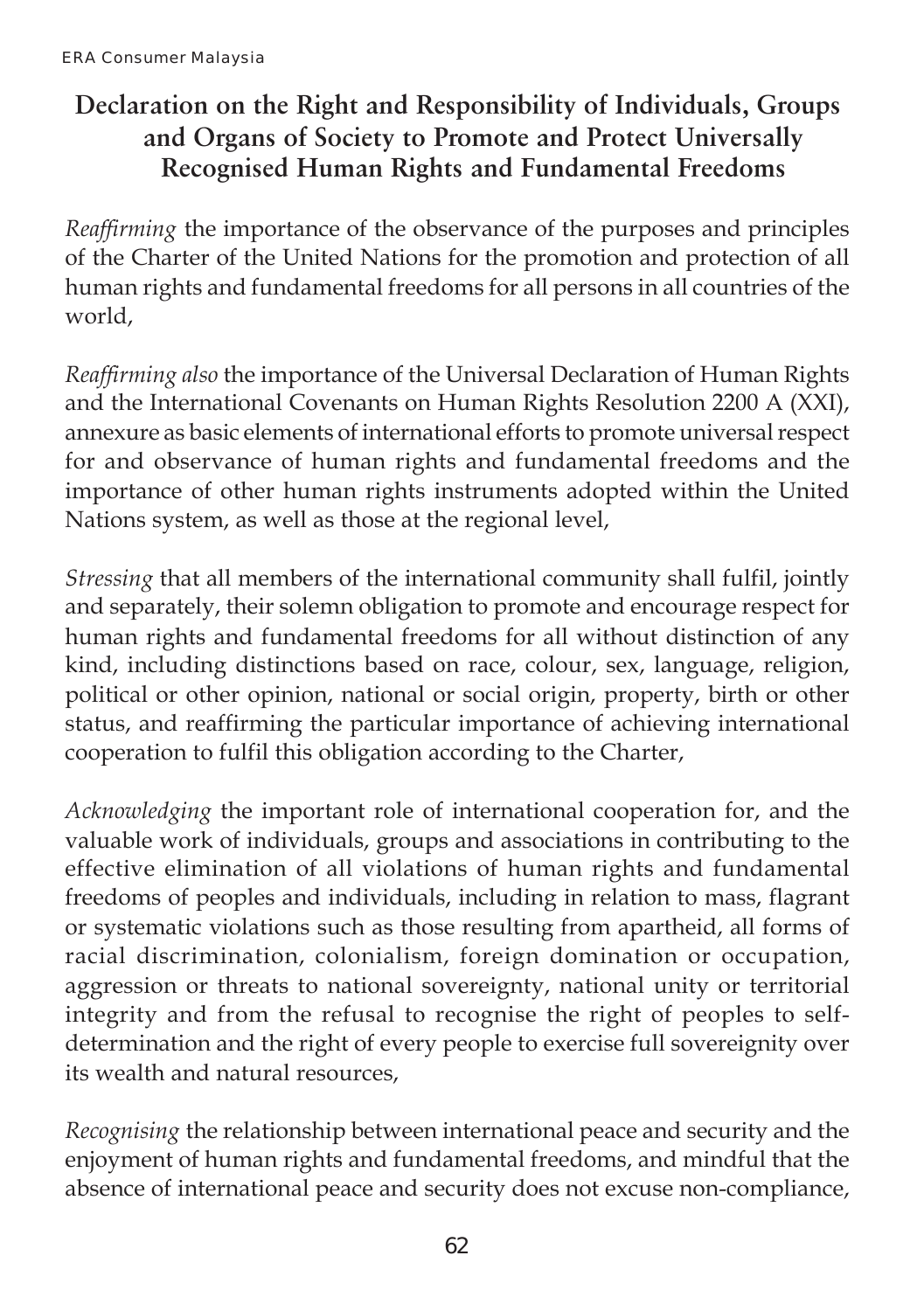*Reiterating* that all human rights and fundamental freedoms are universal, indivisible, interdependent and interrelated and should be promoted and implemented in a fair and equitable manner, without prejudice to the implementation of each of those rights and freedoms,

*Stressing* that the prime responsibility and duty to promote and protect human rights and fundamental freedoms lie with the state,

*Recognising* the right and the responsibility of individuals, groups and associations to promote respect for and foster knowledge of human rights and fundamental freedoms at the national and international levels,

*Declares*

#### **Article 1**

Everyone has the right, individually and in association with others, to promote and to strive for the protection and realisation of human rights and fundamental freedoms at the national and international levels.

#### **Article 2**

- 1. Each state has a prime responsibility and duty to protect, promote and implement all human rights and fundamental freedoms, *inter alia*, by adopting such steps as may be necessary to create all conditions necessary in the social, economic, political and other fields, as well as the legal guarantees required to ensure that all persons under its jurisdiction, individually and in association with others, are able to enjoy all those rights and freedoms in practice.
- 2. Each state shall adopt such legislative, administrative and other steps as may be necessary to ensure that the rights and freedoms referred to in the present Declaration are effectively guaranteed.

#### **Article 3**

Domestic law consistent with the Charter of the United Nations and other international obligations of the state in the field of human rights and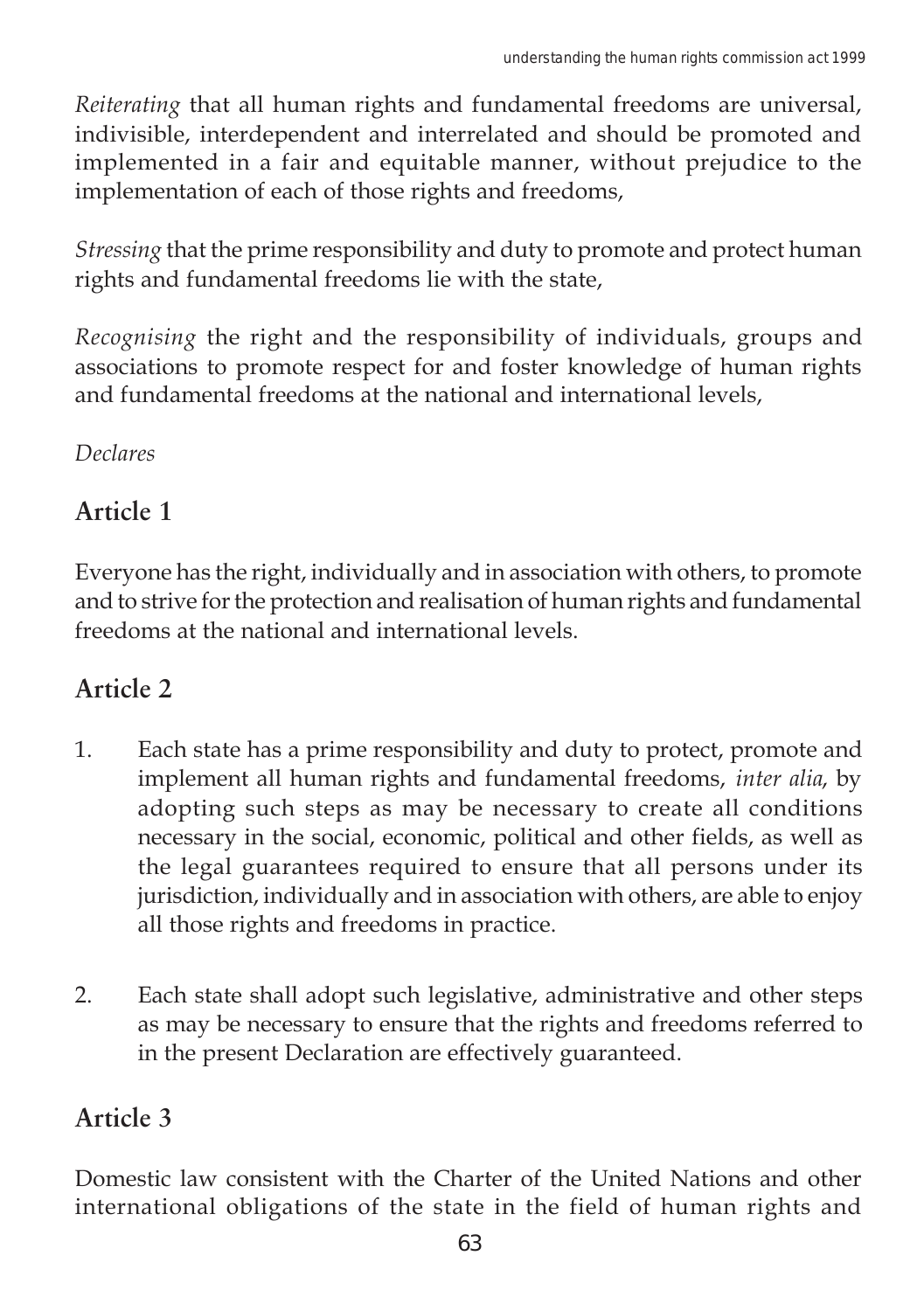fundamental freedoms is the judicial framework within which human rights and fundamental freedoms should be implemented and enjoyed and within which all activities referred to in the present Declaration for the promotion, protection and effective realisation of those rights and freedoms should be conducted.

#### **Article 4**

Nothing in the present Declaration shall be construed as impairing or contradicting the purposes and principles of the Charter of the United Nations or as restricting or derogating from the provisions of the Universal Declaration of Human Rights, the International Covenants on Human Rights and other international instruments and commitments applicable in this field.

#### **Article 5**

For the purpose of promoting and protecting human rights and fundamental freedoms, everyone has the right, individually and in association with others, at the national and international levels:

- (*a*) To meet or assemble peacefully;
- (*b*) To form, join and participate in non-governmental organisations, associations or groups;
- (*c*) To communicate with non-governmental or inter-governmental organisations.

#### **Article 6**

Everyone has the right, individually and in association with others:

- (*a*) To know, seek, obtain, receive and hold information about all human rights and fundamental freedoms, including having access to information as to how those rights and freedoms are given effect in domestic legislative, judicial or administrative systems;
- (*b*) As provided for in human rights and other applicable international instruments, freely to publish, impart or disseminate to others views, information and knowledge on all human rights and fundamental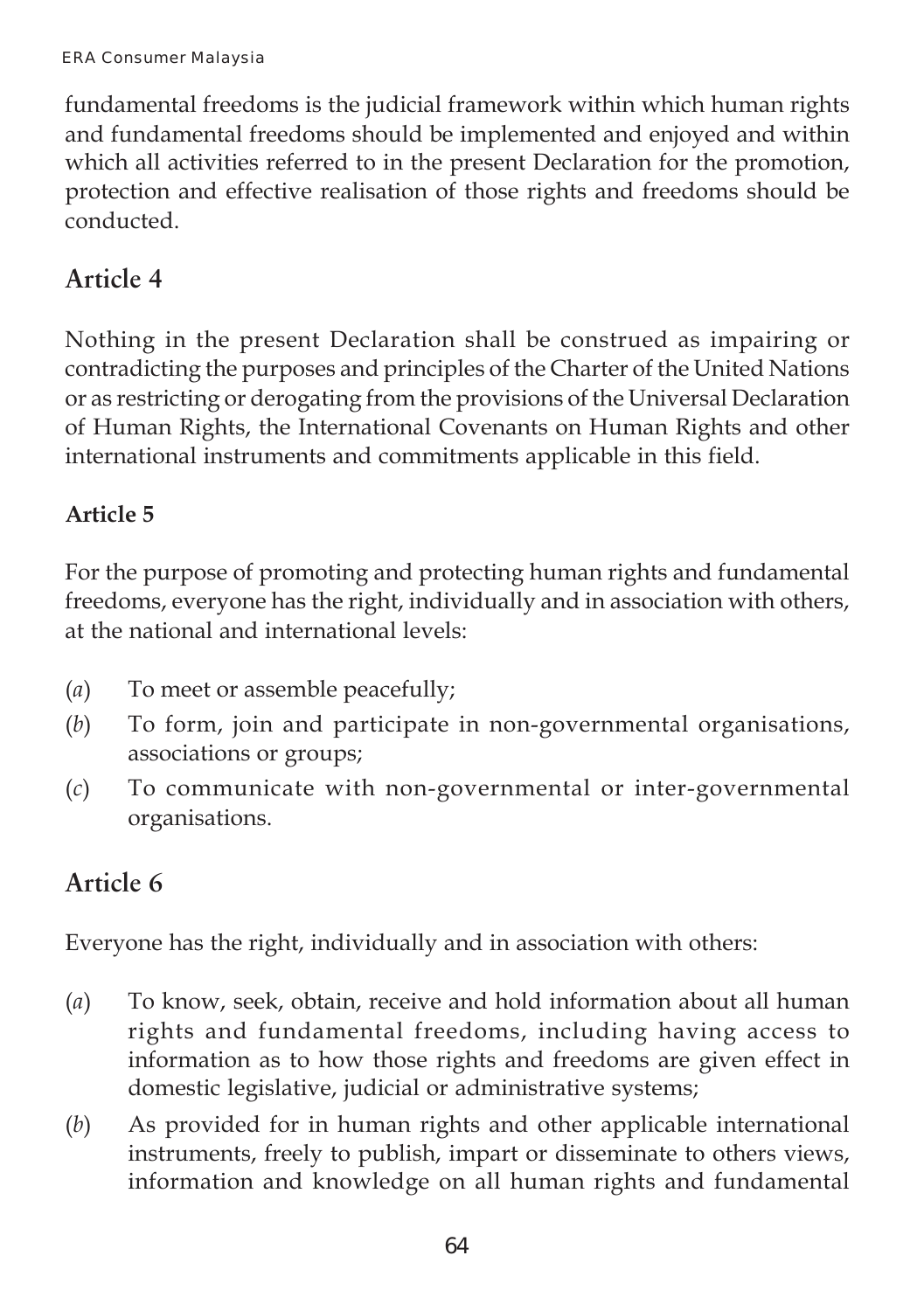freedoms;

(*c*) To study, discuss, form and hold opinions on the observance, both in law and in practice, of all human rights and fundamental freedoms and, through these and other appropriate means, to draw public attention to those matters.

# **Article 7**

Everyone has the right, individually and in association with others, to develop and discuss new human rights ideas and principles and to advocate their acceptance.

## **Article 8**

- 1. Everyone has the right, individually and in association with others, to have effective access, on a non-discriminatory basis, to participation in the government of his or her country and in the conduct of public affairs.
- 2. This includes, *inter alia*, the right, individually and in association with others, to submit to governmental bodies and agencies and organisations concerned with public affairs criticism and proposals for improving their functioning and to draw attention to any aspect of their work that may hinder or impede the promotion, protection and realisation of human rights and fundamental freedoms.

# **Article 9**

- 1. In the exercise of human rights and fundamental freedoms, including the promotion and protection of human rights as referred to in the present Declaration, everyone has the right, individually and in association with others, to benefit from an effective remedy and to be protected in the event of the violation of those rights.
- 2. To this end, everyone whose rights or freedoms are allegedly violated has the right, either in person or through legally authorised representation, to complain to and have that complaint promptly reviewed in a public hearing before an independent, impartial and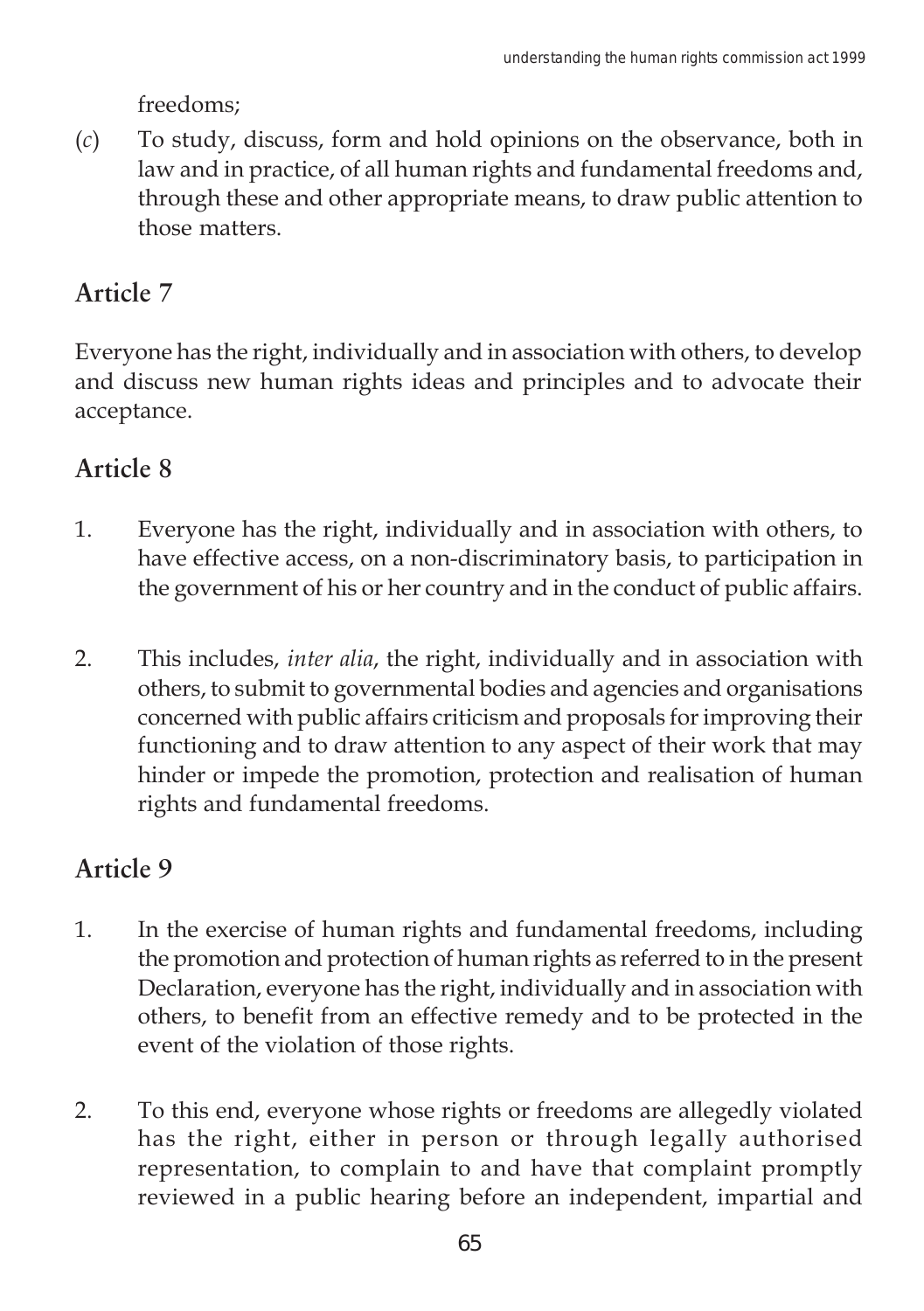competent judicial or other authority established by law and to obtain from such an authority a decision, in accordance with law, providing redress, including any compensation due, where there has been a violation of that person's rights or freedoms, as well as enforcement of the eventual decision and award, all without undue delay.

- 3. To the same end, everyone has the right, individually and in association with others, *inter alia*:
	- (*a*) To complain about the policies and actions of individual officials and governmental bodies with regard to violations of human rights and fundamental freedoms, by petition or other appropriate means, to competent domestic judicial, administrative or legislative authorities or any other competent authority provided for by the legal system of the state, which should render their decision on the complaint without undue delay;
	- (*b*) To attend public hearings, proceedings and trials so as to form an opinion on their compliance with national law and applicable international obligations and commitments;
	- (*c*) To offer and provide professionally qualified legal assistance or other relevant advice and assistance in defending human rights and fundamental freedoms.
- 4. To the same end, and in accordance with applicable international instruments and procedures, everyone has the right, individually and in association with others, to unhindered access to and communication with international bodies with general or special competence to receive and consider communications on matters of human rights and fundamental freedoms.
- 5. The state shall conduct a prompt and impartial investigation or ensure that an inquiry takes place whenever there is reasonable ground to believe that a violation of human rights and fundamental freedoms has occurred in any territory under its jurisdiction.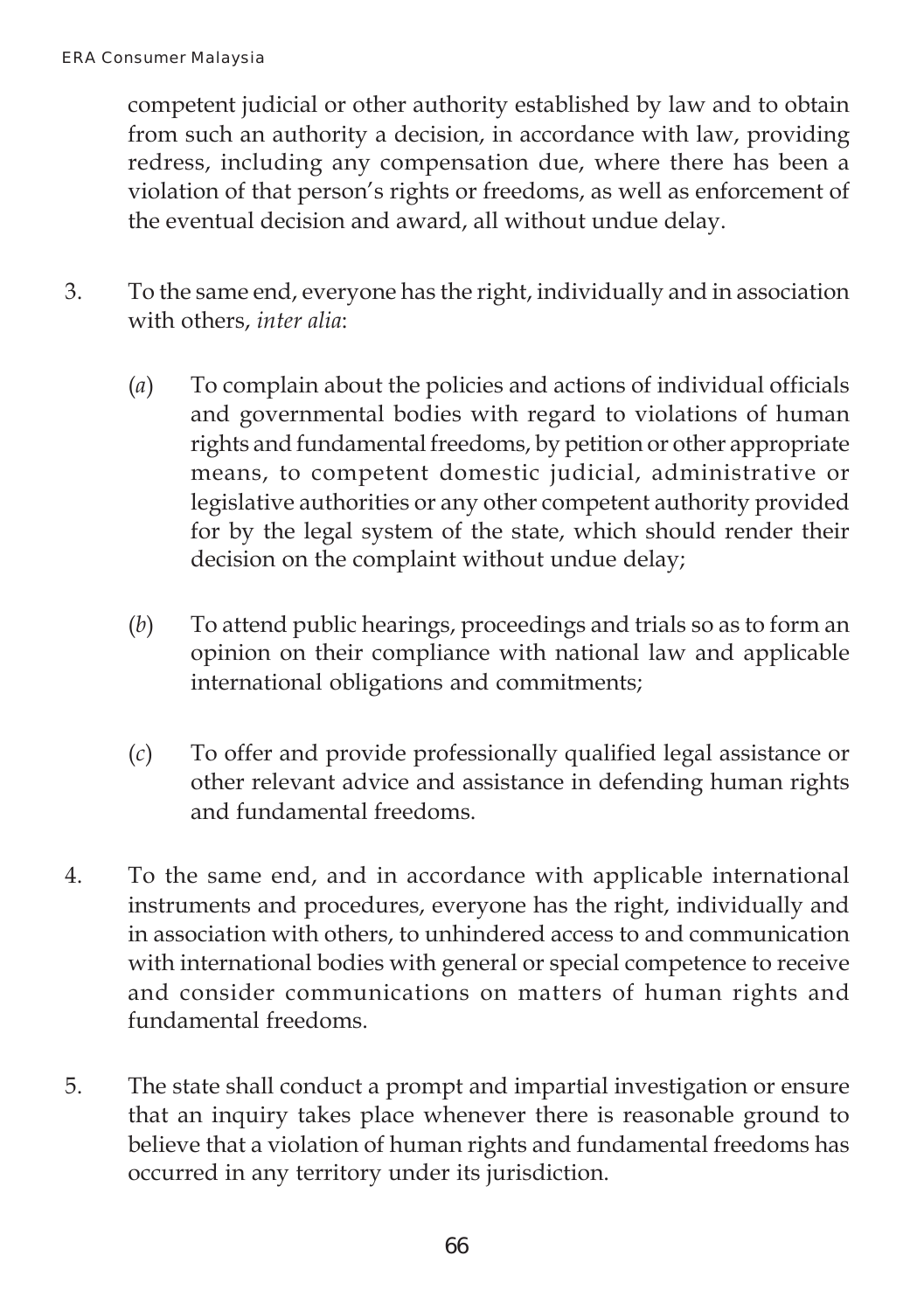# **Article 10**

No one shall participate, by act or by failure to act where required, in violating human rights and fundamental freedoms and no one shall be subjected to punishment or adverse action of any kind for refusing to do so.

# **Article 11**

Everyone has the right, individually and in association with others, to the lawful exercise of his or her occupation or profession. Everyone who, as a result of his or her profession, can affect the human dignity, human rights and fundamental freedoms of others should respect those rights and freedoms and comply with relevant national and international standards of occupational and professional conduct or ethics.

## **Article 12**

- 1. Everyone has the right, individually and in association with others, to participate in peaceful activities against violations of human rights and fundamental freedoms.
- 2. The state shall take all necessary measures to ensure the protection by the competent authorities of everyone, individually and in association with others, against any violence, threats, retaliation, de facto or *de jure* adverse discrimination, pressure or any other arbitrary action as a consequence of his or her legitimate exercise of the rights referred to in the present Declaration.
- 3. In this connection, everyone is entitled, individually and in association with others, to be protected effectively under national law in reacting against or opposing, through peaceful means, activities and acts, including those by omission, attributable to states that result in violations of human rights and fundamental freedoms, as well as acts of violence perpetrated by groups or individuals that affect the enjoyment of human rights and fundamental freedoms.

## **Article 13**

Everyone has the right, individually and in association with others, to solicit,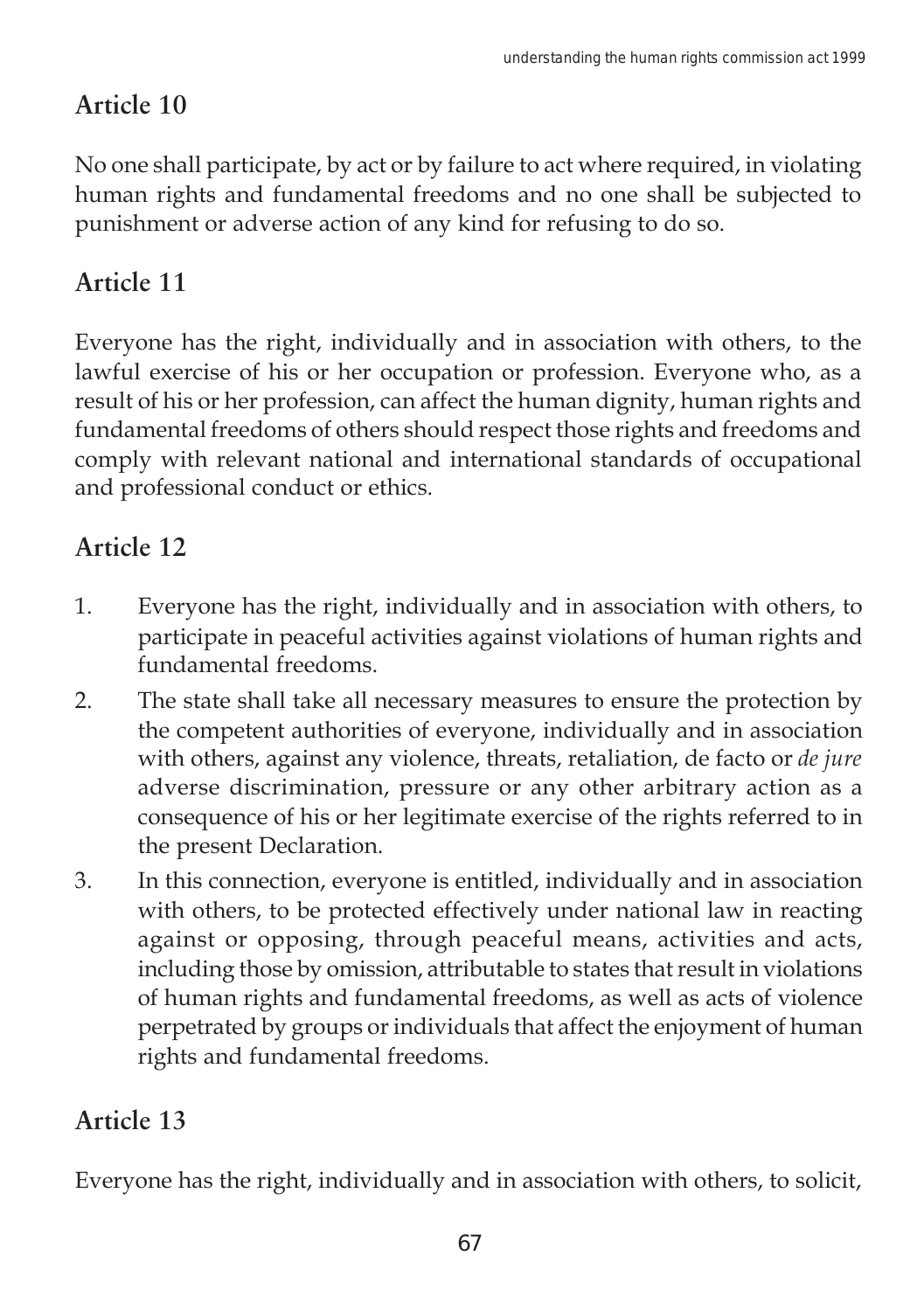receive and utilise resources for the express purpose of promoting and protecting human rights and fundamental freedoms through peaceful means, in accordance with Article 3 of the present Declaration.

### **Article 14**

- 1. The state has the responsibility to take legislative, judicial, administrative or other appropriate measures to promote the understanding by all persons under its jurisdiction of their civil political, economic, social and cultural rights.
- 2. Such measures shall include, *inter alia*:
	- (*a*) The publication and widespread availability of national laws and regulations and of applicable basic international human rights instruments;
	- (*b*) Full and equal access to international documents in the field of human rights, including the periodic reports by the state to the bodies established by the international human rights treaties to which it is a party, as well as the summary records of discussions and the official reports of these bodies.
- 3. The state shall ensure and support, where appropriate, the creation and development of further independent national institutions for the promotion and protection of human rights and fundamental freedoms in all territories under its jurisdiction, whether they be ombudsmen, human rights commissions or any other form of national institutions.

#### **Article 15**

The state has the responsibility to promote and facilitate the teaching of human rights and fundamental freedoms at all levels of education and to ensure that all those responsible for training lawyers, law enforcement officers, the personnel of the armed forces and public officials include appropriate elements of human rights teaching in their training programmes.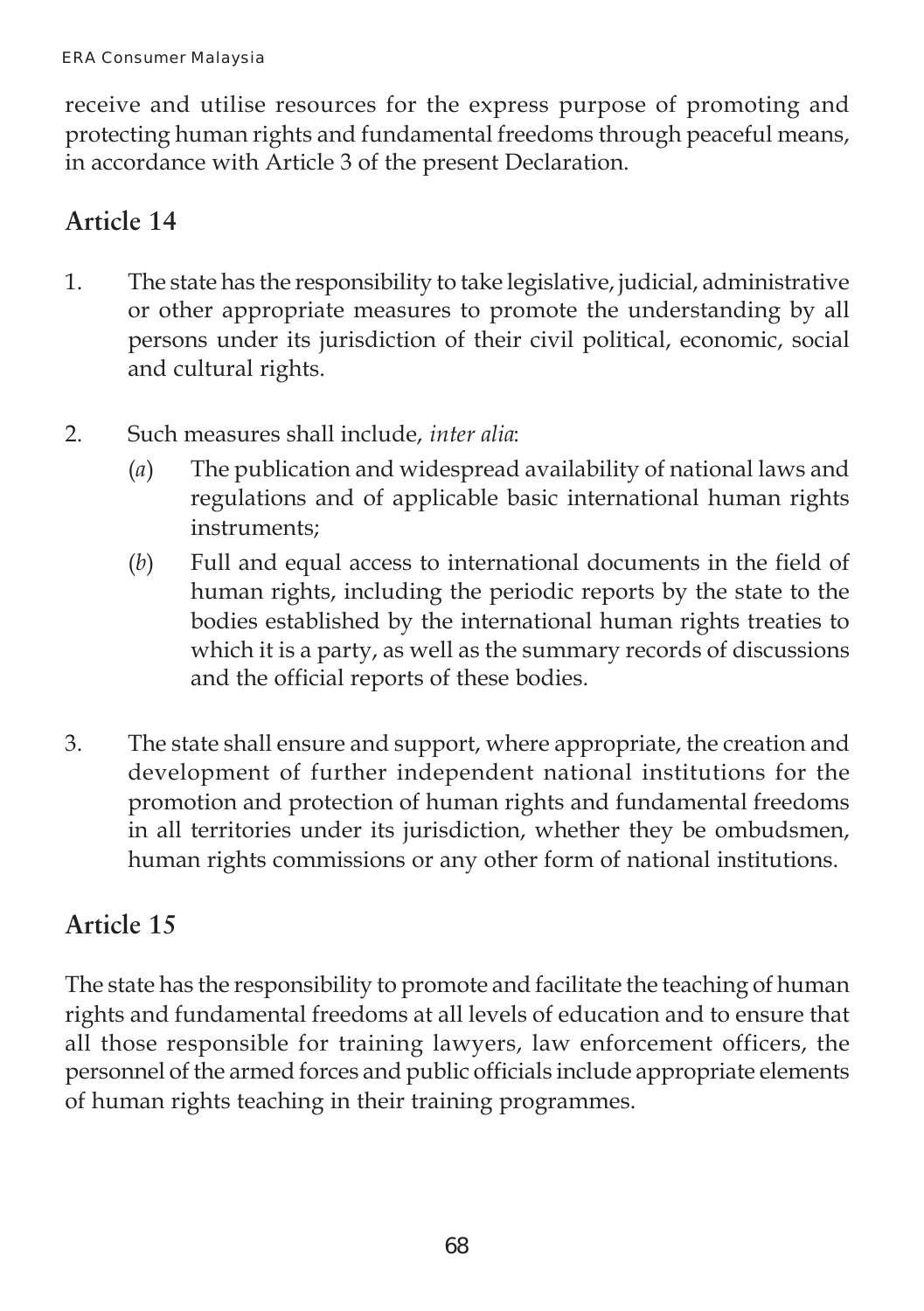# **Article 16**

Individuals, non-governmental organisations and relevant institutions have an important role to play in contributing to making the public more aware of questions relating to all human rights and fundamental freedoms through activities such as education, training and research in these areas to strengthen further, *inter alia*, understanding, tolerance, peace and friendly relations among nations and among all racial and religious groups, bearing in mind the various backgrounds of the societies and communities in which they carry out their activities.

# **Article 17**

In the exercise of the rights and freedoms referred to in the present Declaration, everyone, acting individually and in association with others, shall be subject only to such limitations as are in accordance with applicable international obligations and are determined by law solely for the purpose of securing due recognition and respect for the rights and freedoms of others and of meeting the just requirements of morality, public order and the general welfare in a democratic society.

## **Article 18**

- 1. Everyone has duties towards and within the community, in which alone the free and full development of his or her personality is possible.
- 2. Individuals, groups, institutions and non-governmental organisations have an important role to play and a responsibility in safeguarding democracy, promoting human rights and fundamental freedoms and contributing to the promotion and advancement of democratic societies, institutions and processes.
- 3. Individuals, groups, institutions and non-governmental organisations also have an important role and a responsibility in contributing, as appropriate, to the promotion of the right of everyone to a social and international order in which the rights and freedoms set forth in the Universal Declaration of Human Rights and other human rights instruments can be fully realised.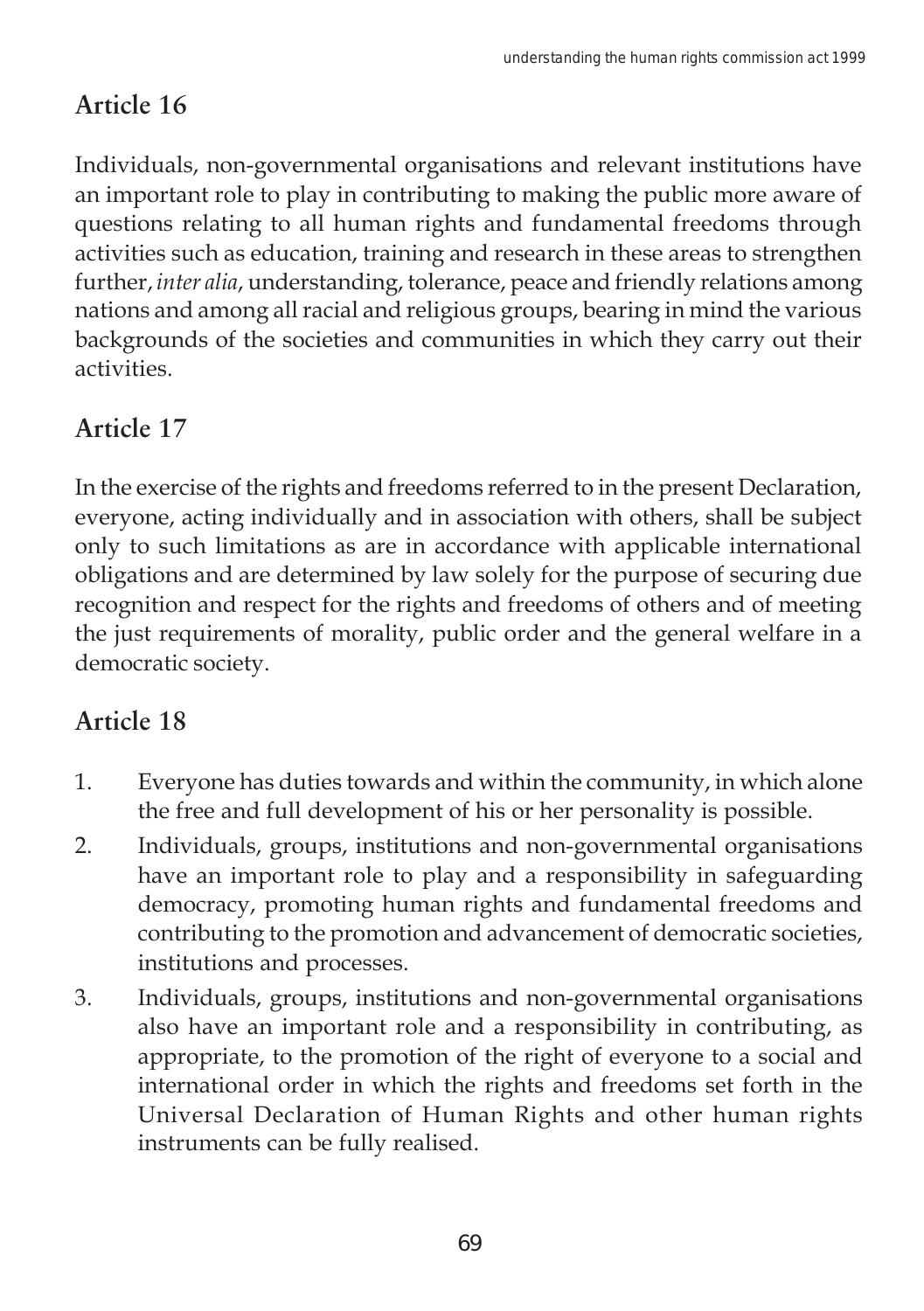### **Article 19**

Nothing in the present Declaration shall be interpreted as implying for any individual, group or organ of society or any state, the right to engage in any activity or to perform any act aimed at the destruction of the rights and freedoms referred to in the present Declaration.

#### **Article 20**

Nothing in the present Declaration shall be interpreted as permitting states to support and promote activities of individuals, groups of individuals, institutions or non-governmental organisations contrary to the provisions of the Charter of the United Nations.